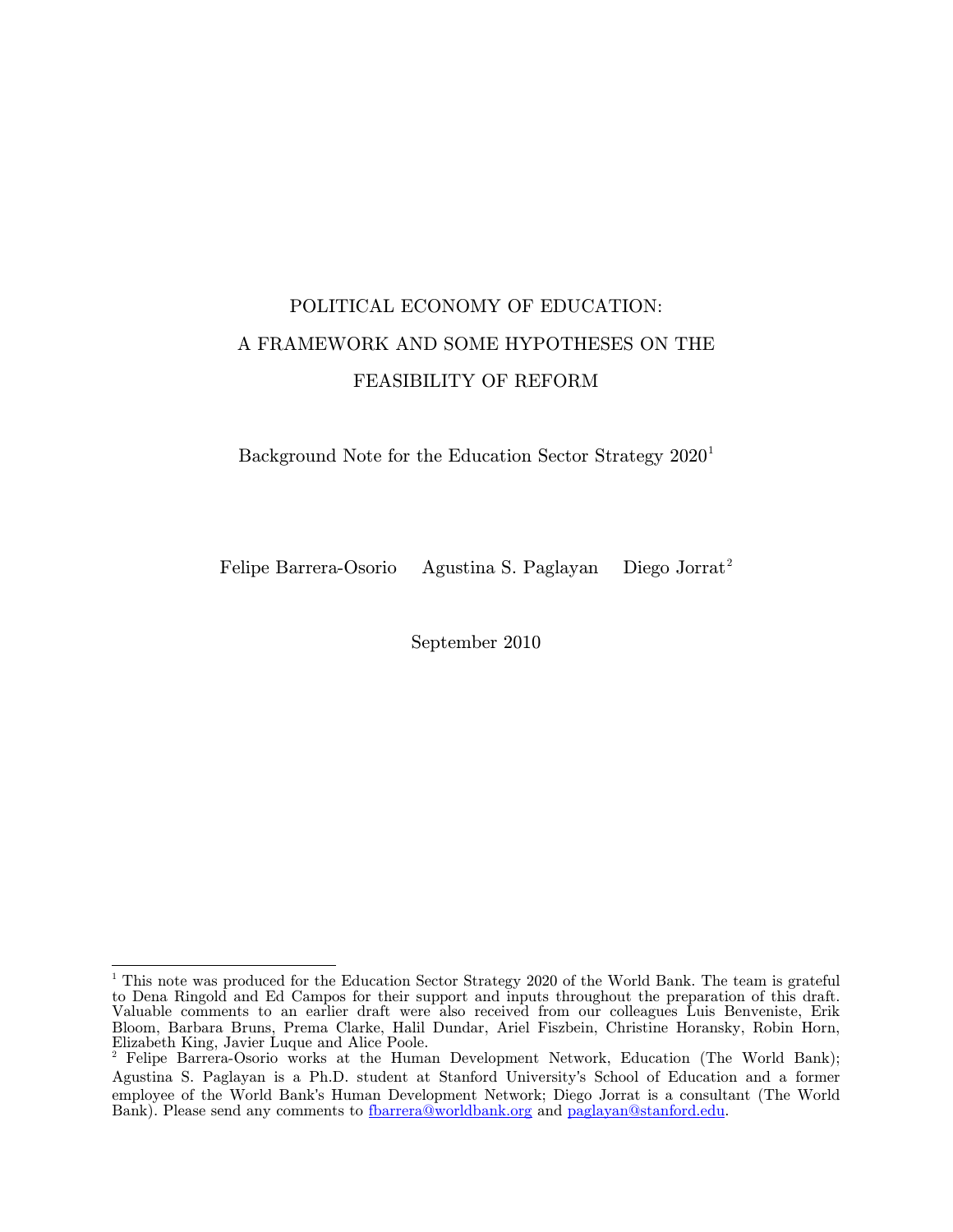## Contents

### Executive Summary  $- i$

### $1$  Introduction  $-1$

### [2 A framework for political economy analysis in education](#page-9-0)  $-4$

[2a](#page-9-1) [Defining political economy](#page-9-1)  $-4$ 

2b Proposed framework for political economy analysis in the education sector  $-11$ 

[2c](#page-25-0) [Application of the conceptual framework to selected empirical studies in](#page-25-0)   $eduction - 20$ 

### [3 Understanding the political economy of education](#page-35-0)  $-30$

 $3a$  [Education policies and issues discussed in the case studies](#page-36-0)  $-31$ 

[3b](#page-39-0) [Hypotheses about the political economy of education reform \(and lack of reform\)](#page-39-0)  $-34$ 

[3c](#page-57-0) [Relationship between education policies and issues, and political economy](#page-57-0)  [hypotheses](#page-57-0) —  $52$ 

### [4 Conclusions](#page-59-0) – 54

#### $References - 58$  $References - 58$

Appendix 1 – Illustrations of Existing Frameworks for Political Economy Analysis – 62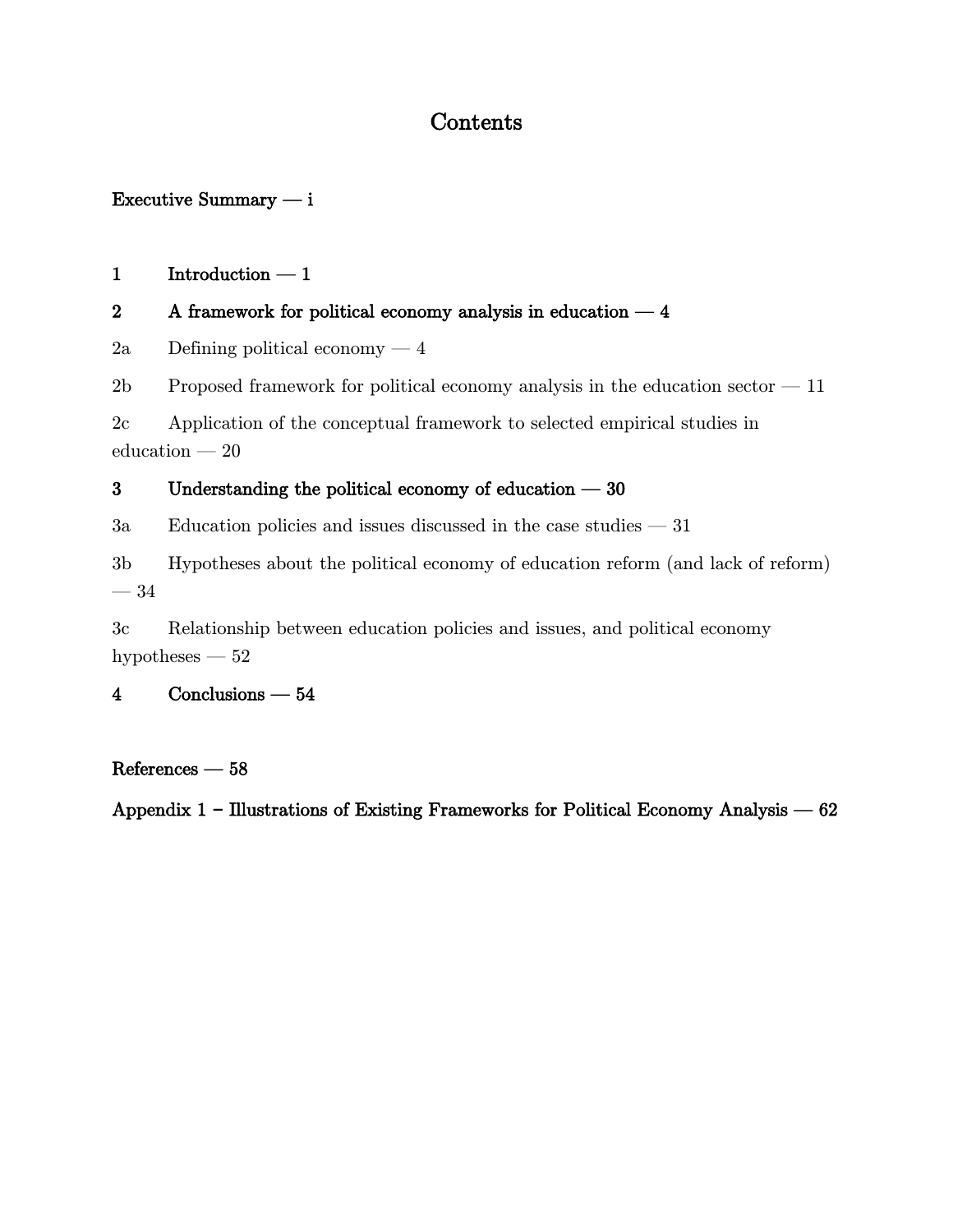#### Executive Summary

<span id="page-2-0"></span>This Background Note proposes a conceptual framework for conducting political economy analyses in the education sector, and outlines ten hypotheses of political economy factors that facilitate or hinder education reform. The note has implications for both the Bank's operational work and its knowledge agenda.

The main motivation behind this note is the paradoxical situation that we face in which, on one hand, there is widespread awareness about the importance of understanding the politics of education to inform the Bank's work in this sector, yet on the other hand, the political economy of education literature is rather limited, given our definition of political economy. We limit the definition of political economy to analyses that entails (i) a positive analysis that can contribute to understand how political and economic factors and their interrelation shape education policy decisions and educational outcomes; (ii) an empirical analysis, with our particular focus being on the education sector; (iii) a problem-driven analyses in which the starting point is the definition of a specific issue or problem of concern, at a specific time and place, whose political and economic determinants want to be understood; and (iv) an analysis that employs a rational choice perspective which takes the individual as the main unit of analysis; and (iv) individual rationality does not imply social rationality. Although there is a large literature on the politics and sociology of education, the vast majority of the studies in this universe do not meet at least one of these four criteria.

Moreover, the existing case studies and comparative analyses apply many different conceptual frameworks, making it difficult to conduct meta-analysis and extract common lessons about the sector. This has two implications for the Bank's knowledge agenda: the need to (i) intensify analytical efforts about the political economy of key education issues, including case studies as well as comparative analyses; and (ii) develop and adopt a common framework for these analyses, so as to facilitate comparison, metaanalysis and the identification of common lessons in the sector.

We propose a conceptual framework for guiding political economy analyses that takes stock of existing frameworks, but adapts them to incorporate the peculiarities of the education sector. Important among these peculiarities are the absence of prices for educational services in most public school systems; the lack of consumer sovereignty, given that children (the actual consumers of educational services) are not the ones in charge of deciding what school to go to; the difficulty to observe and measure "quality of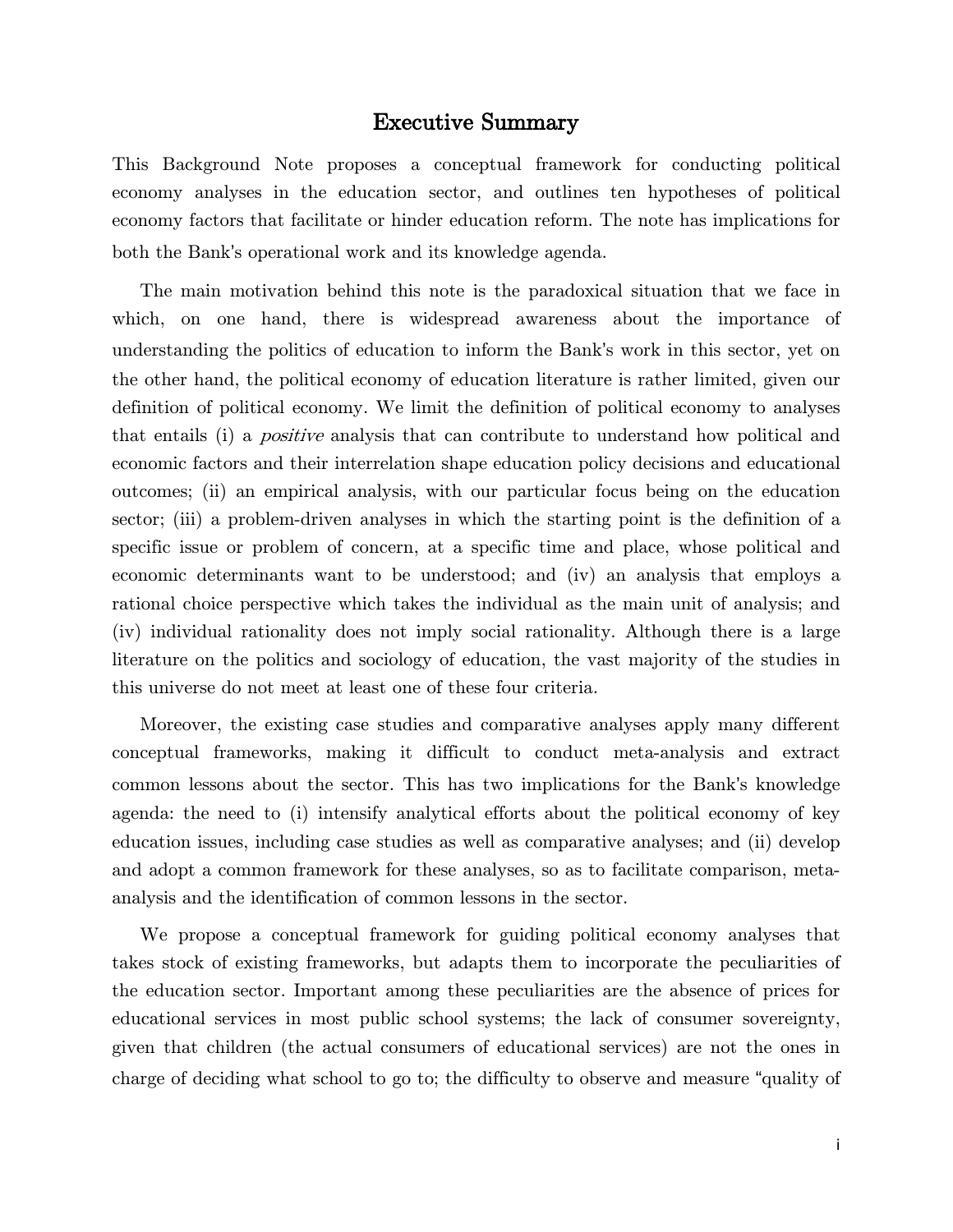education" and "skills for life"; the lack of organization and coordination across parents; the labor-intensive nature of the sector, which grants teachers a significant role; and the importance of history in shaping current issues of concern, players' interests and educational institutions.



Proposed conceptual framework for political economy analysis in the education sector

```
Source: Authors.
```
The proposed framework includes seven elements of analysis: (1) the issue that motivates the analysis, which can be relatively broad (e.g., low quality of education) or more specific (e.g., lack of technical-pedagogical services to support school improvement efforts); (2) the historical context in which that issue is embedded, including the sector as well as the national historical context; (3) the characteristics of the system in which that issue is embedded, also including sector-specific characteristics (e.g., coverage, quality, efficiency, equity) and national characteristics (e.g., demographic, geographical and economic factors); (4) the institutions that shape how decisions are made, including formal rules as well as unwritten but common practices for making decisions and resolving conflicts of interest; (5) the relevant players, the way in which they are organized to express their interest, their interests, and the rents they capture from the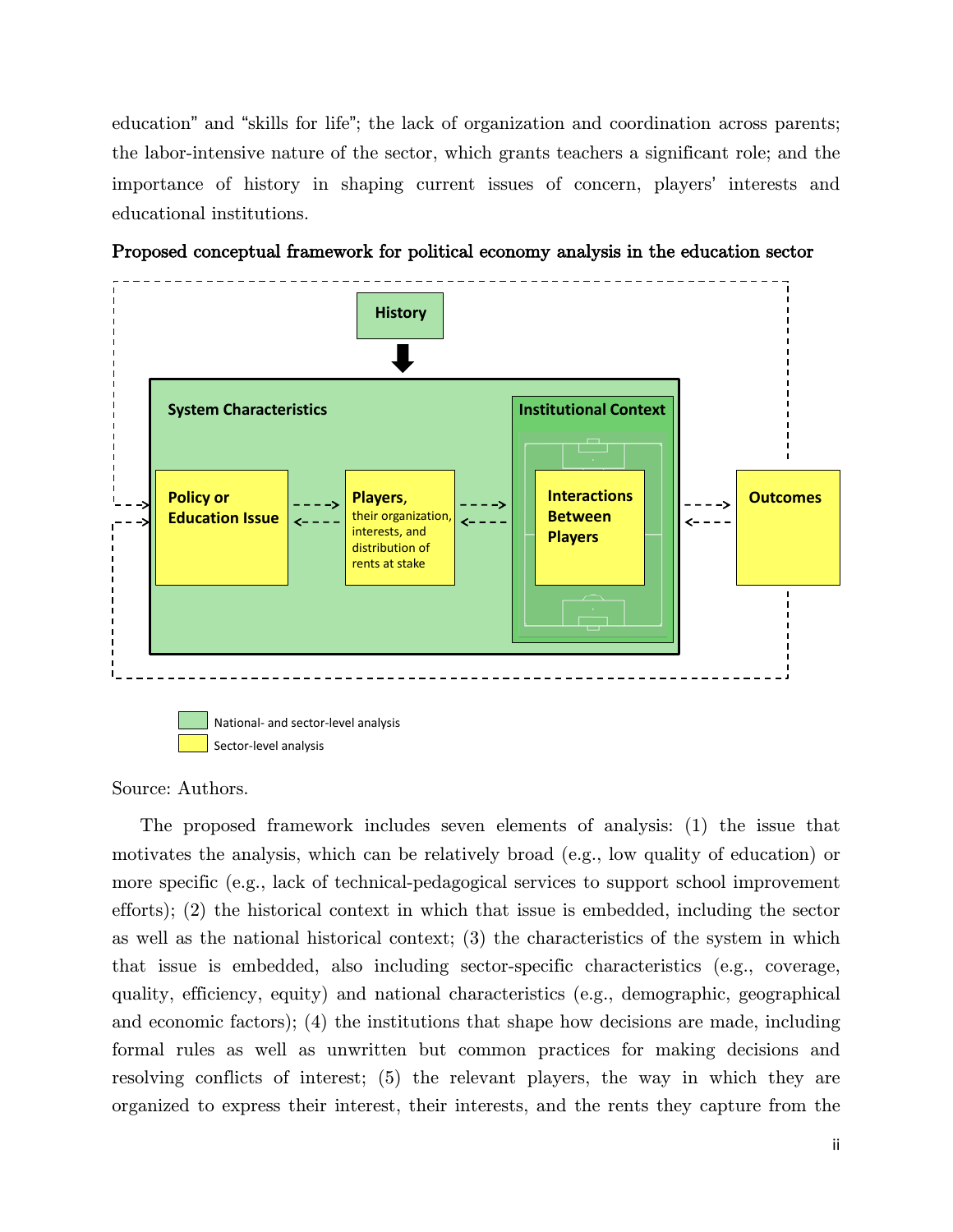education system; (6) the interactions between players; and (7) the outcomes of those interactions, which may include different degrees and types of reform or no reform at all. The diagram below summarizes the main interactions between these elements. A more systematic analysis of these issues is not a mere intellectual task, but is likely to shed powerful insights into the political constraints of the sector as well as the *strategic* ways in which reform can be promoted.

Theoretical research on the political economy of reform and a review of selected empirical studies on the political economy of education suggest that there are windows of opportunity for introducing education reforms. Reforms are more likely to be introduced when (i) there is an observable sector crisis; (ii) there is a new government; (iii) the costs of reform are dispersed among groups that have little political power and its benefits are concentrated on a powerful group; (iv) powerful groups that bear the costs of reform can be compensated; (v) demands for reform come from a group with relatively homogeneous interests and preferences; (vi) few players have influence on the decision-making process; (vii) education reform is combined with other reforms (e.g., efficiency in public expenditure, poverty reduction); (viii) reform is introduced incrementally rather than all at once; and (ix) political agreements and commitments can be sustained over time. Identifying windows of opportunity requires TTLs to be constantly aware of the sector's political context.

The review of the theoretical and empirical literature also suggests that the tendency to approach education reform sequentially, in the form of "first access, then quality", may have (negative) impacts on quality. Several countries have been following this approach, aiming to gain support for education reforms by having a larger educated base. However, access reforms can create powerful groups that subsequently oppose and hinder quality reforms. Quality reforms will be difficult to introduce because on one hand, the main beneficiaries are students, who are usually not organized, and who will not see any tangible benefits in the short term; and on the other hand, the reform will likely entail a cost to one or more powerful players, in the form of higher efficiency in the education sector, accountability measures of teachers, or more selective criteria to become a teacher, with implications for the power of the Ministry of Education and its employees, individual teachers and teacher organizations. In contrast to students, these players do have an organized way to express their interests, and can be expected to do so if a potential reform threatens their power base or interests.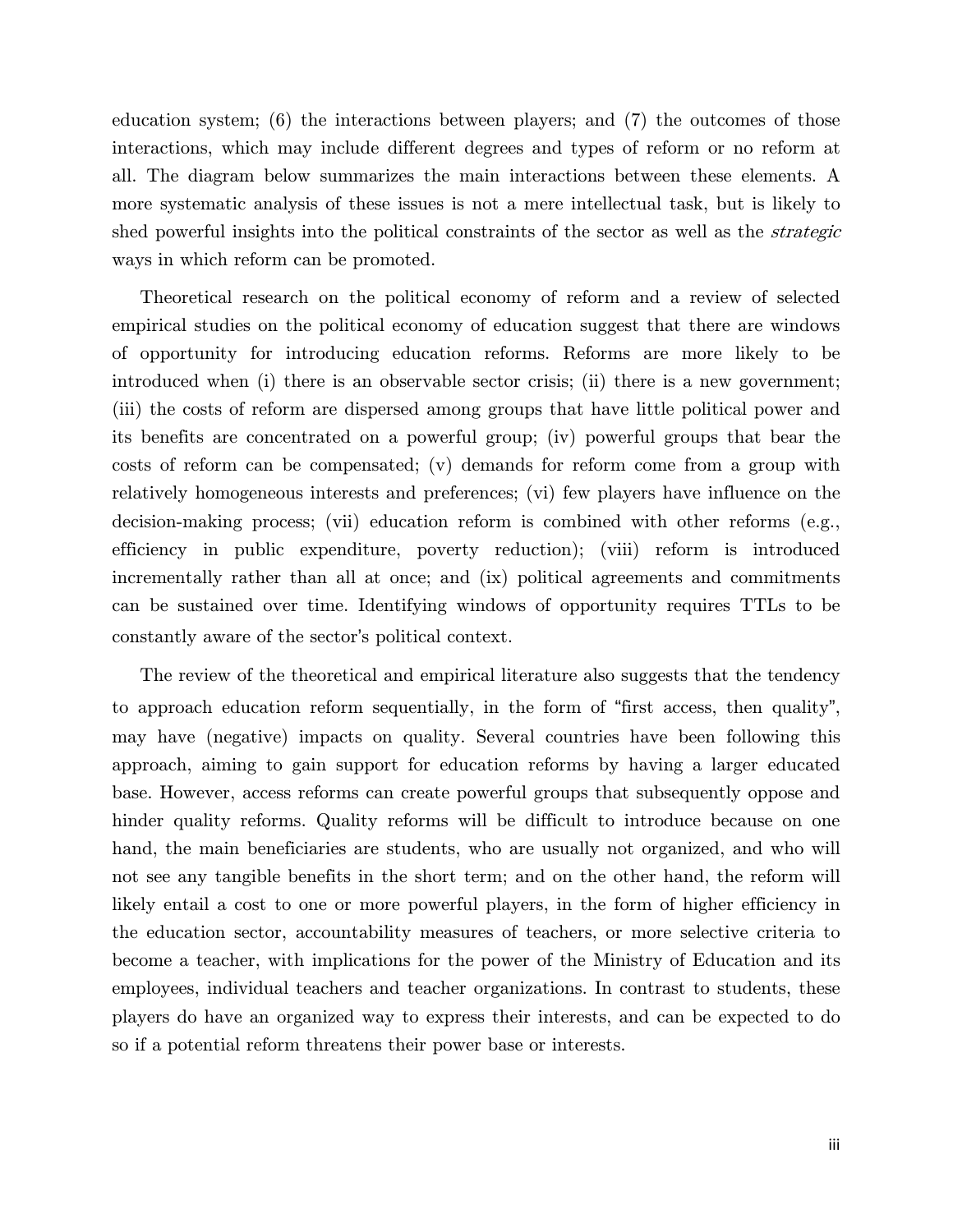The design, implementation and supervision considerations of a specific project depend not only on technical issues, but also on the political and economic factors surrounding the project. A project's success depends on how well it is designed and implemented given the specific political and economic context of that project. This context is not static. The political and economic conditions that affect project design, implementation and supervision considerations will evolve over time, sometimes dramatically within a few days or months, and the project's success will depend on TTL's capacity to anticipate and respond to the new context. A prior condition to this responsiveness is the regular monitoring of a country's political situation, especially as it affects the education sector. While one-time in-depth analyses can shed light on important issues and also contribute to build the knowledge base, a specific project is likely to benefit more from regular monitoring of the political situation than from a onetime in-depth study. In turn, monitoring the political context requires a conceptual framework –preferably, one that is simple, straightforward and adapted to the particularities of the education sector. The proposed conceptual with the hope that it is a friendly instrument that can guide TTLs in their efforts to systematically look at the sector's political context.

Over time, institutionalization of political economy analyses in day-to-day operational work will depend on the proved usefulness of the analyses that have already been conducted (examples of success), and the provision of training and technical support to help staff build their capacity to conduct these analyses. The Education Anchor has an important role to play in the provision of training and technical support.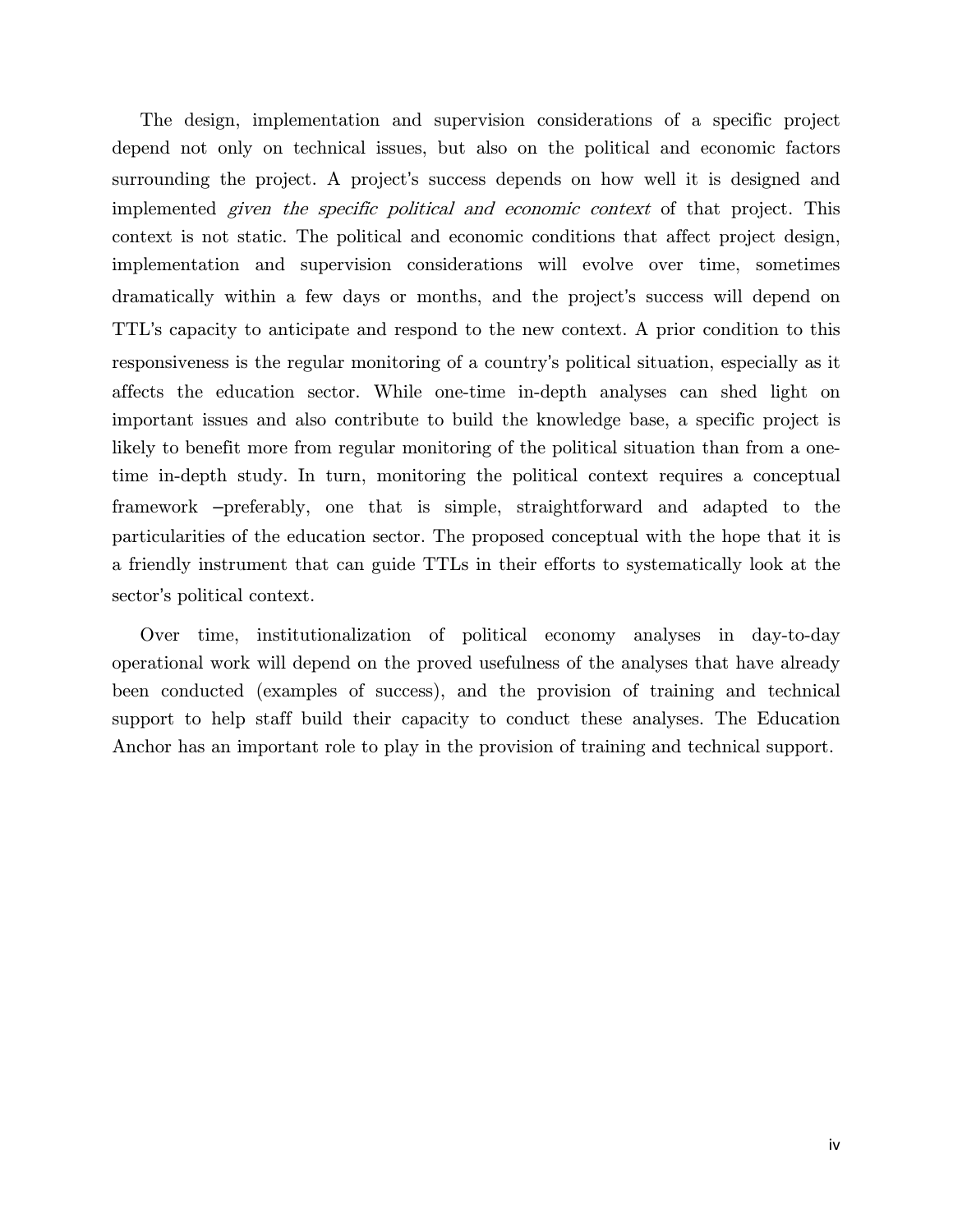#### <span id="page-6-0"></span>1 Introduction

Recent data from several types of international and national student assessments provide evidence of problems in the quality of education in several countries. The evidence is compelling, and the need for education reform is imperative. However, reforms are not happening. Or more accurately, quality-oriented reforms are the exception, while access reforms are the norm. Injecting more resources into the education sector will not by itself produce substantive changes. On the contrary, more resources may contribute to strengthen institutions and power dynamics that in turn lead to decisions that maintain the status quo, thus contributing to perpetuate the sector's incapacity to produce the desired outcomes.

Developments in the last decade in the fields of economics of education and impact evaluation have expanded the knowledge frontier about what works, and what does not, in education. Usually this new knowledge emerges from pilot programs that need to be further tested in large-scale interventions. Consequently, the next step in education is to incorporate the knowledge that we are gaining into systematic reforms of the education system. Yet again, the ability to reform is limited by political economy factors.

Indeed, in recent years, the international donor community and multilateral development banks have become increasingly aware of the importance of understanding country- and sector-specific politics in order to enhance aid effectiveness. This has led to the development of frameworks for political economy and governance analysis. Examples are DfID's How To Note on Political Economy Analysis<sup>[3](#page-6-1)</sup> and the World Bank's Problem-Driven Governance and Political Economy Analysis, both published in 2009. The European Commission, the OECD and the Netherlands have also been experimenting with various frameworks to diagnose political economy and governance issues at the country level. "There is currently a growing interest among several of these agencies to develop more sector-focused approaches to governance and political economy analysis, since this is seen as the way moving forward" (Fritz, Kaiser and Levy 2009).

Recent developments in political economy are increasing our general understanding of the way in which the quality of public policies is affected by the surrounding political and economic environment in which policy decisions are made. Relevant factors include the conflict of interest between different groups; the power that each of these groups has to advance its own interests; the formal and informal mechanisms through which

<span id="page-6-1"></span><sup>3</sup> <http://www.gsdrc.org/docs/open/PO58.pdf>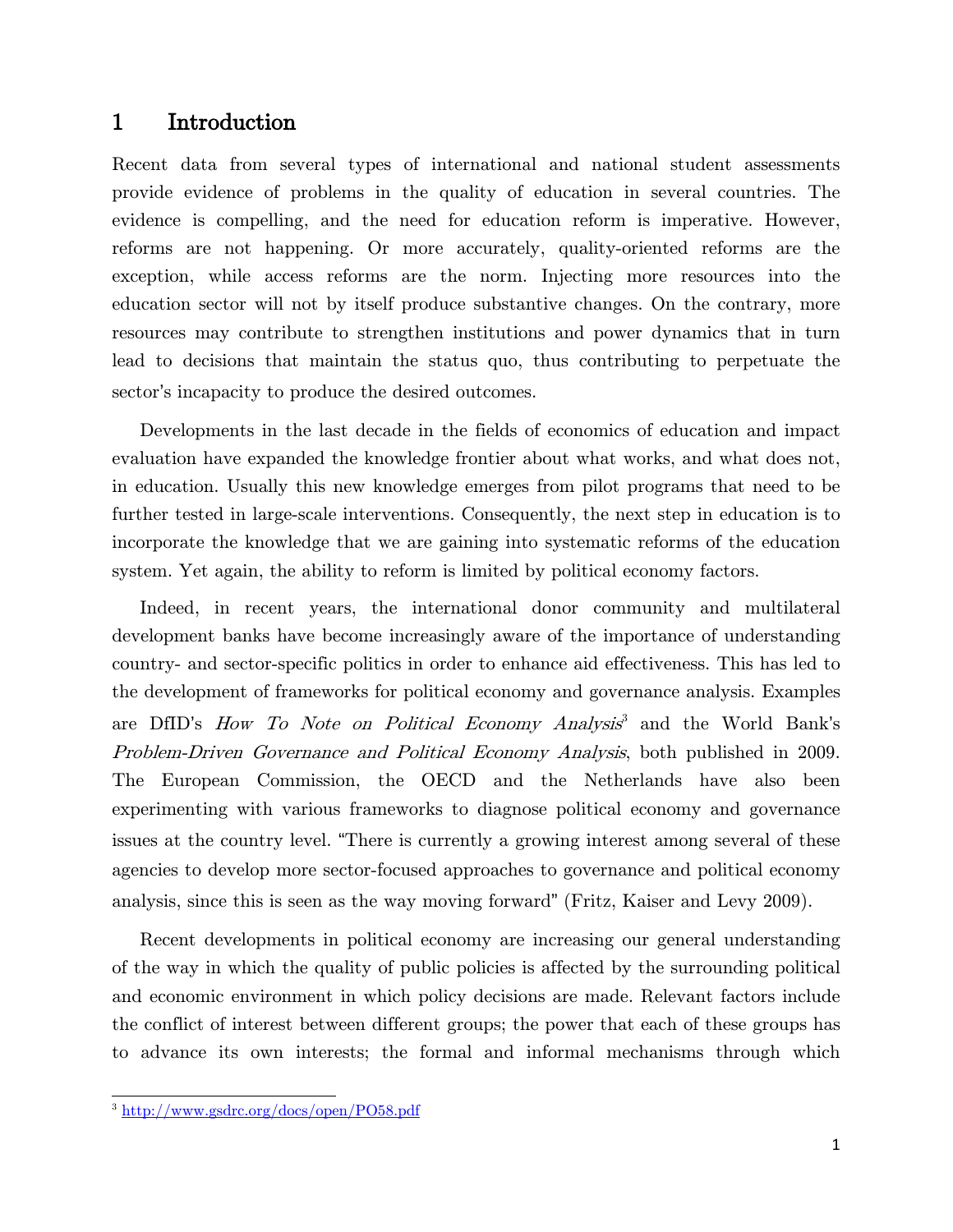conflicts are resolved and decisions about policy are made; and the historical legacies that affect a society's culture and ideology. Important developments have been made recently in the so-called "problem-driven" approach to political economy analysis. Under this approach, the starting point of the analysis is a concrete issue or problem; the subsequent analysis entails a clear identification of the sector- and country-level particularities that explain why this problem is observed. The problem-driven approach to political economy has also been advanced at the World Bank (Kaiser, Fritz and Levy 2009).

However, it is unclear how general political economy work can be translated and adapted to the specificities of the education sector. Moreover, it has been difficult to translate the existing political economy knowledge into concrete actions that inform the Bank's work and the relationship with client countries. This note attempts to shed some light into the political economy of the education sector –including the political economy of education reform and lack of reform. In the following discussions, we will alternate between one form of analysis (political economy of education reform) and the other (political economy of lack of reform). It is equally important to understand what elements can facilitate a reform and what elements perpetuate the status quo in a situation in which change is necessary. Our hope is that a deeper understanding of the sector's political economy will help Task Team Leaders (TTLs) in their effort to promote reform and improvements in the education sector. Understanding the political economy of the education sector can at the very least inform operations so that the proposed Bank-supported activities are adjusted to what is politically feasible. A step beyond that, to which this work hopes to contribute, is the use of this understanding in a proactive manner, to identify the strategic opportunities through which change could become feasible.

The objective of this note is threefold. First, it aims to provide TTLs with a useful and manageable conceptual framework that can be used to think through the political economy constraints in education –i.e., to understand more deeply what the constraints are, why they exist, and what can be done within that context to advance education reform. The conceptual framework that we propose is tailored to the specificities of the education sector, although it draws from builds more general frameworks produced by other authors. In this sense, we are following the lead of other units within the World Bank, such as Water and Sanitation, which has already developed and applied its own framework to analyze several case studies. We validate our proposed framework by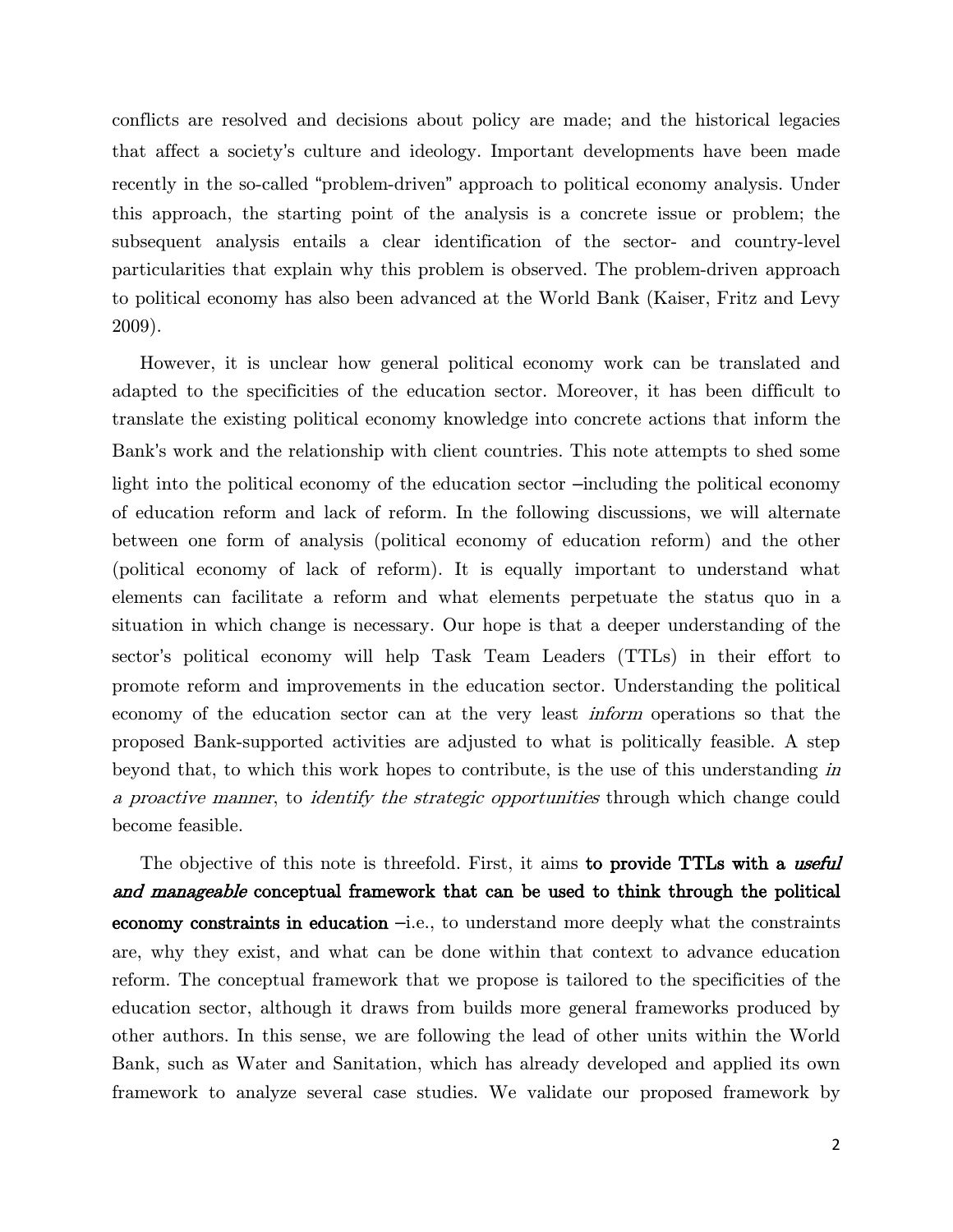looking at the underlying framework used in a selection of empirical studies on the political economy of education. Consultations with TTLs working in different regions were also useful to validate and refine our framework.

Second, the note seeks to identify the political economy conditions that facilitate or hinder education reform. This is per se an intellectually challenging task, given the complex interrelationships between political and economic factors. Moreover, empirical research on the political economy of education reform that uses our definition of political economy (presented below) is limited, and the existing studies do not use a common methodology or conceptual framework to conduct their analyses – this makes it hard to conduct meta-analyses that identify more or less general hypotheses about the political economy of education reform. With this limitation in mind, the note outlines ten hypotheses of political economy factors that may facilitate education reform. Each hypothesis reflects a political economy theory (which are not specific to the education sector) and its verification in the selected empirical studies (which are specific to education). Although we acknowledge that much remains to be understood about the political economy of education reform, we also believe that these ten hypotheses can help think strategically about the Bank's work in client countries.

Third, taking into account our proposed conceptual framework, the ten hypotheses, the limited empirical literature, and the consultations with TTLs, we seek to outline implications for the World Bank. This is probably the most relevant objective in terms of informing the Education Sector Strategy 2020. The implications can be summarized into three: (i) because the political economy of education is dynamic, and changes produced within a few days or months can significantly affect project design, implementation and supervision considerations, a day-to-day monitoring of the political scenario, rather than a one-time in-depth analysis, is useful to understand and operate successfully within the dynamic context of education systems; (ii) in-depth analyses in the form of case studies about the political economy of a specific educational issue in a specific time and place are needed to further our understanding of how to operate under different political economy conditions in order to maximize the chances that an intervention will be well-designed and successfully implemented, especially given the limited empirical evidence in this area; and (iii) the use of a common conceptual framework both for the day-to-day monitoring of the political scenario and for conducting in-depth case studies can facilitate comparison, meta-analysis and the identification of common lessons within the sector. Indeed, TTLs who provided feedback on an earlier draft of this note expressed a special interest in promoting the use of our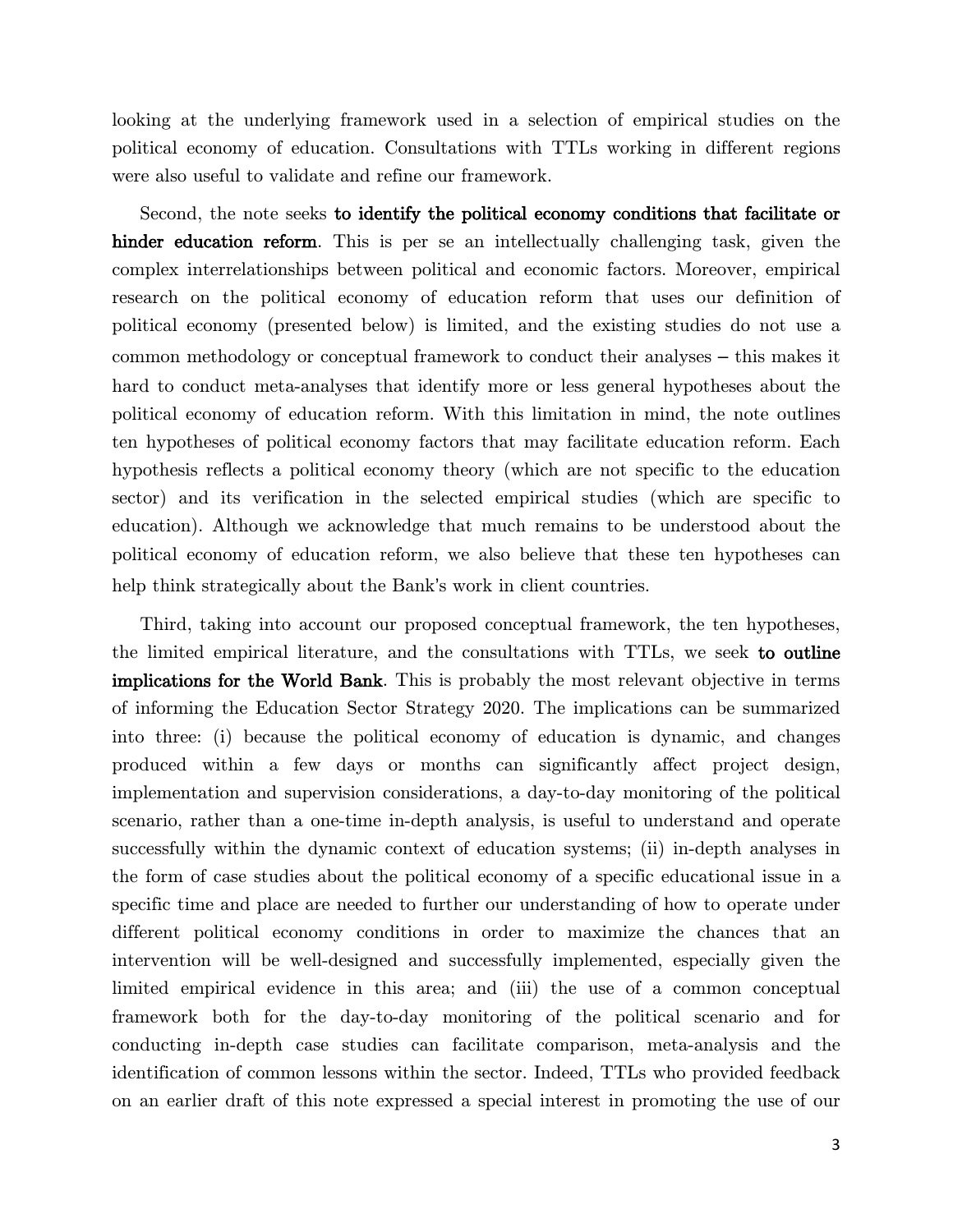conceptual framework to conduct case studies that analyze the political economy of certain issues of common interest across several countries (e.g., pay-for-performance, per-student financing, early childhood education, institutional reform, etc.).

It is worth noting from the onset that the analysis does not include the role of international organization and external aid as separate topic. However, we believe that the proposed framework can be used to analyze the international organizations as one of the main players in the context of political economy.

The structure of the document is as follows. The first section presents the methodological approach and proposed framework to guide political economy analyses in the education sector. The second section discusses the main issues and ten hypotheses about the political economy of the education sector. Along with each hypothesis about the factors that facilitate or hinder the introduction of reforms, the document presents implications for operations and the knowledge agenda. The last section presents conclusions and the most important messages from the document.

### <span id="page-9-0"></span>2 A framework for political economy analysis in education

This section begins by providing our definition of the term "political economy", given the multiple meanings and connotations that can be attributed to it. We then describe our proposed conceptual framework to guide political economy analyses in the education sector, and discuss how it fits into and differs from other frameworks. Finally, we discuss the validity of our framework, based on how well it captures the analyses presented in a set of empirical studies on the political economy of education.

## <span id="page-9-1"></span>2a Defining political economy

The term "political economy" is used nowadays with many different meanings and connotations. The common thread among these uses is an interest in understanding political and economic processes and outcomes as related phenomena. In a nutshell, political economists seek to understand how political considerations affect economic decisions and, vice-versa, how economic considerations affect political decisions.

Despite this common thread, there is no clear consensus on three basic questions about what is political economy. First, there is no consensus on whether political economy analyses should be normative or positive in nature. This is especially true in education research, where a significant proportion of the "political economy of education" literature argues that education policies based on neoclassical economics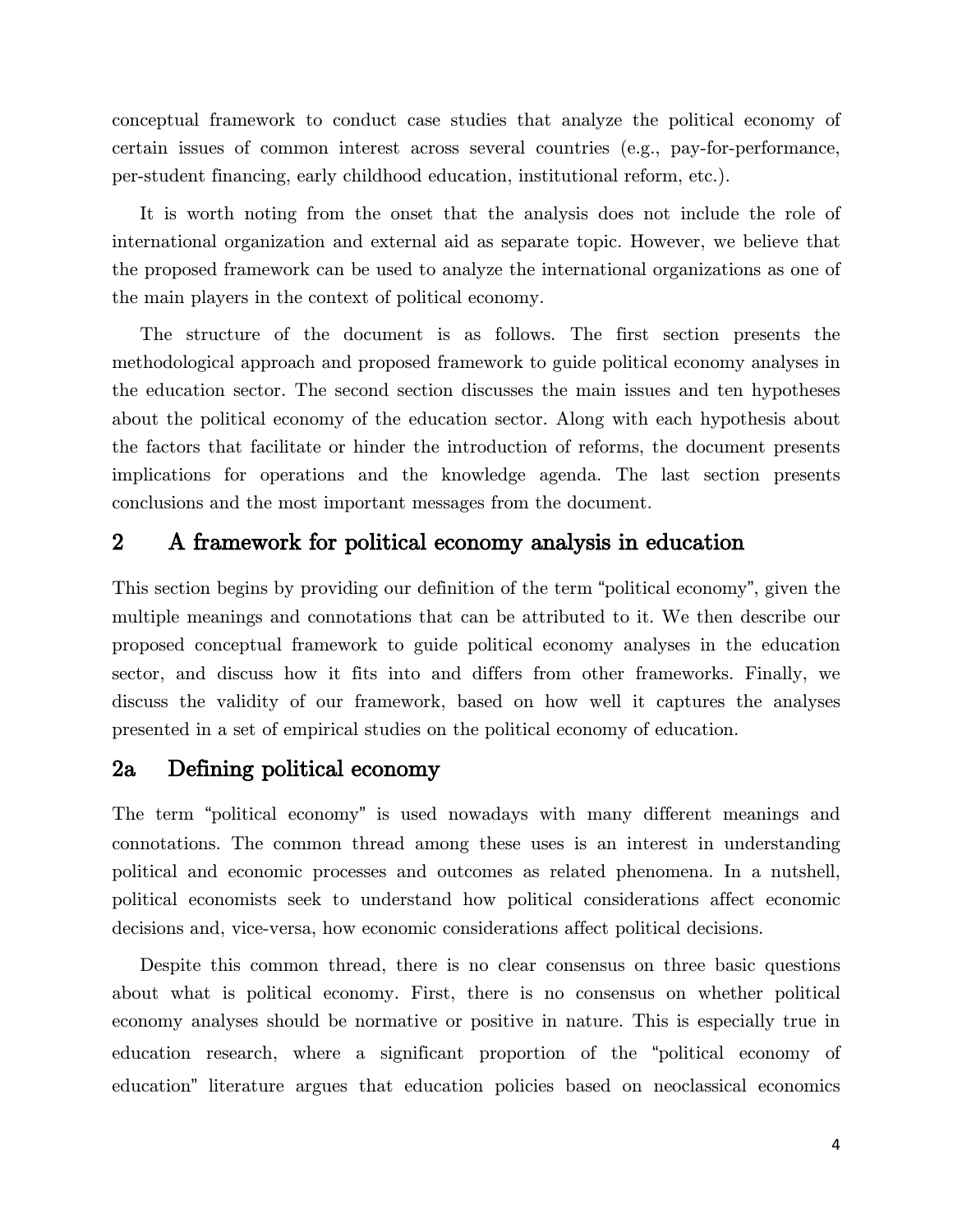assumptions lead to a reproduction of existing socio-economic inequalities, and that State intervention in the education sector *should* take a different form in order to prevent schools from reproducing these inequalities (Carnoy 1982, Klees 2008). In contrast to these normative analyses, a positive political economy analysis limits itself to understanding why certain types of education policies are adopted, and what *could* be done to influence and alter the incentives that lie behind these policy choices (Corrales 1999).

Second, there is debate on what type of political economy is most useful to understand development. On one end of the spectrum, there is a theory-driven approach which, based on microeconomics and game theory tools, focuses on constructing general models of the relationship between political and economic factors and decisions, and then uses these models to explain specific cases through deductive reasoning. This approach is most evident in political economy theory volumes by Person and Tabellini (2001) and Drazen (2001). An example of this approach in the education-related literature includes the work of Gradstein, Justman and Meier (2004), The Political Economy of Education, Implications for Growth and Inequality, published by MIT Press. On the other end of the spectrum, there is a problem-driven approach which, based on the empirical evidence on a specific case, uses inductive reasoning to abstract the essential features of that case and construct a theory of the relationship between political and economic considerations for that case. This approach, which is relatively recent in the political economy field, has been outlined and applied in the *Analytic* Narratives book by Bates, Greif, Levi, Rosenthal and Weingast (1998). The recent political economy work at the World Bank uses this approach (Kaiser, Fritz and Levy 2009). In the education literature, we do not know of any studies that explicitly identify themselves with the problem-driven approach. However, the majority of educationrelated studies are more closely aligned with this approach than with the theory-driven one, as their motivation is to understand the political economy of a specific education reform or debate in a specific context such as a country or region. Examples of such studies include Despite the Odds, The Contentious Politics of Education Reform (Grindle 2004), which looks at the political factors that facilitated the introduction of quality-oriented education reforms in five Latin American countries during the 1990s; and A Political Economy of Education in India: Teacher Politics in Uttar Pradesh (Kingdon and Muzammil 2009), which looks at the relationship between the state of education and teachers' political representation in the Indian state of Uttar Pradesh.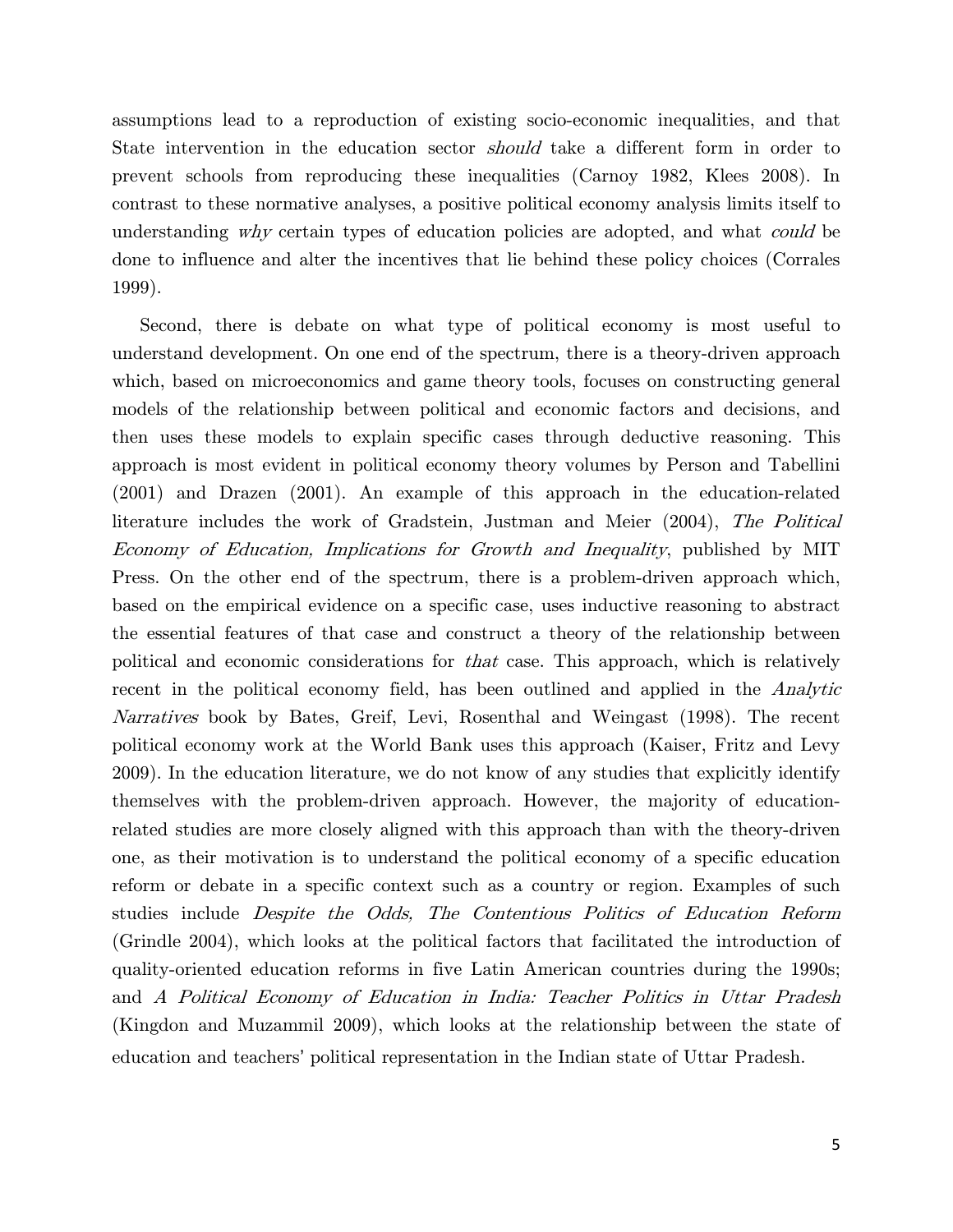Third, there is no clear-cut consensus on what elements should be taken into account when conducting a political economy analysis. It is not obvious what are the key elements of analysis to understand the political economy of a specific education issue, a particular education system, or the education sector in general. One of our objectives is precisely to fill this gap, by providing a conceptual framework that can be applied to understand the political economy of education in different contexts.

Our use of the term "political economy" has the following meanings. First, we refer to a positive analysis that seeks to understand how political and economic factors shape education policy decisions and educational outcomes. We think of political economy as an analytical tool that is useful to address questions such as the following: What are the political and economic factors that explain the adoption of this education policy? What factors explain the failure to adopt this other policy? Why do policymakers in some countries prioritize reforms that improve access to educational services more than the quality of those services? Why have certain countries managed to introduce qualityoriented reforms while others have not? These are all examples of positive questions that seek to understand why we observe what we observe in the world, across education systems. We are not making a judgment about what factors should weigh more in education policy decisions, how policy decisions should be made or how policymakers should behave, what education issues should be prioritized in the policy agenda, or what policies should be chosen to address a specific set of issues.

Second, we approach political economy analysis from an empirical and education sector perspective, as a tool that can help us understand the political and economic factors that lie behind certain characteristics observed in education systems around the world. We think of political economy as a tool that is useful to address questions about the factors that explain a particular education policy or educational outcome, in a given time and place. For example, what are the political and economic factors that explain Chile's massive expansion of the private sector's participation in the provision of education over the past 30 years? Why are some countries participating in PISA while others are not? What political and economic factors explain the large recent increase in education enrollment rates in Ethiopia? What political and economic factors explain why decentralization in Argentina led to improvements in education outcomes in some provinces but not in others?

In this sense, our analysis follows the **"**problem-driven**"** approach. Either a broad definition of the "problem" or a more specific one can yield informative and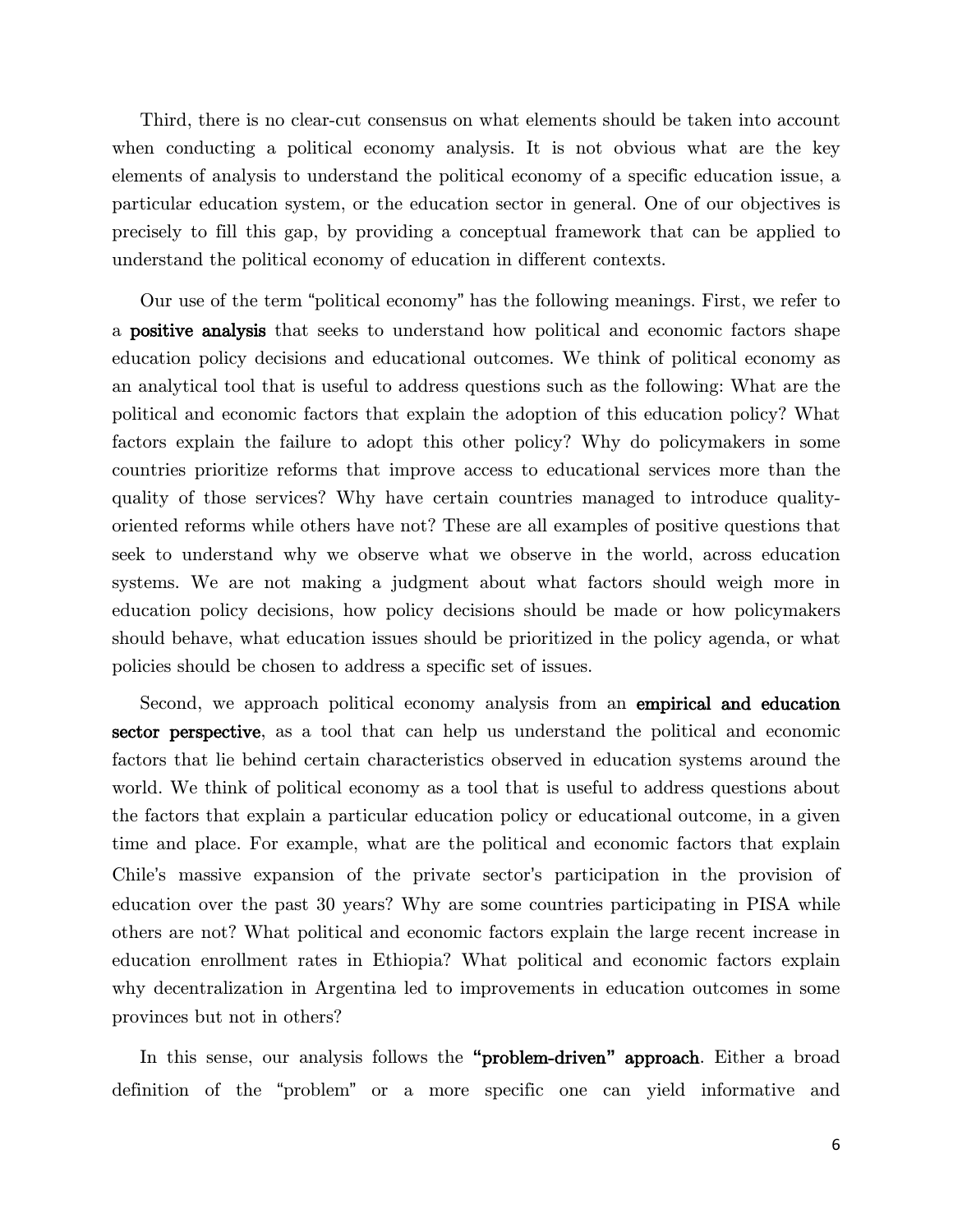operationally-relevant analyses. Indeed, the education system issues that we care about can be defined both broadly (e.g., low quality of education) and more specifically (e.g., inability to introduce reforms in the teacher evaluation system). Similarly, the cases that we care about can also be defined broadly (e.g., education systems in East Asia and the Pacific) or more specifically (e.g., the education system of Vietnam). Whether broader or more specific, the common thread across problem-driven political economy analyses is the interest in understanding a feature of the education system that occurs in a particular context. Thus, while a problem-driven approach uses theoretical concepts developed by political economists, it does not apply these concepts "blindly" to explain a particular case, but rather tests how well those concepts explain that case and adjusts the theories so as to better explain the features of that particular case. In turn, a better understanding of the political economy of specific cases (i.e., specific issues and countries) will help us gain insight into broader and more general questions such as: When do policymakers prioritize reforms that improve access to educational services more than the quality of those services? Why have certain countries managed to introduce quality-oriented reforms while others have not?

Third, in terms of what we consider to be the main elements of a political economy analysis, we employ a rationale choice perspective and largely draw on Bates (1990), who views political economy as a discipline of study in which the following four postulates are applied: (i) individuals have their own interests, including material and non-material ones; (ii) individuals are rational, they make choices and decisions to pursue their interests; (iii) institutions affect individual choices; and (iv) individual rationality does not imply social rationality.

- i. The individual is the basic unit of analysis. Each individual has his own preferences, interests and desires, including material and non-material ones. Nonmaterial wants include an interest in power as well as preferences that originate in certain religious values, moral precepts, ideological dispositions, altruistic impulses, and a sense of a common destiny or belonging to a family, ethnic group, or other community (Shepsle and Bonchek 1997). For example, a parent may have among his own interests that his child grows up healthy, feels safe to express his emotions and develops a strong sense of self-esteem.
- ii. Individuals, including policymakers, are rational in the sense that they make their choices and decisions based on what they believe will maximize their **personal satisfaction**. Rationality means that, given a set of preferences that want to be fulfilled, given a set of possible actions that can be undertaken, and given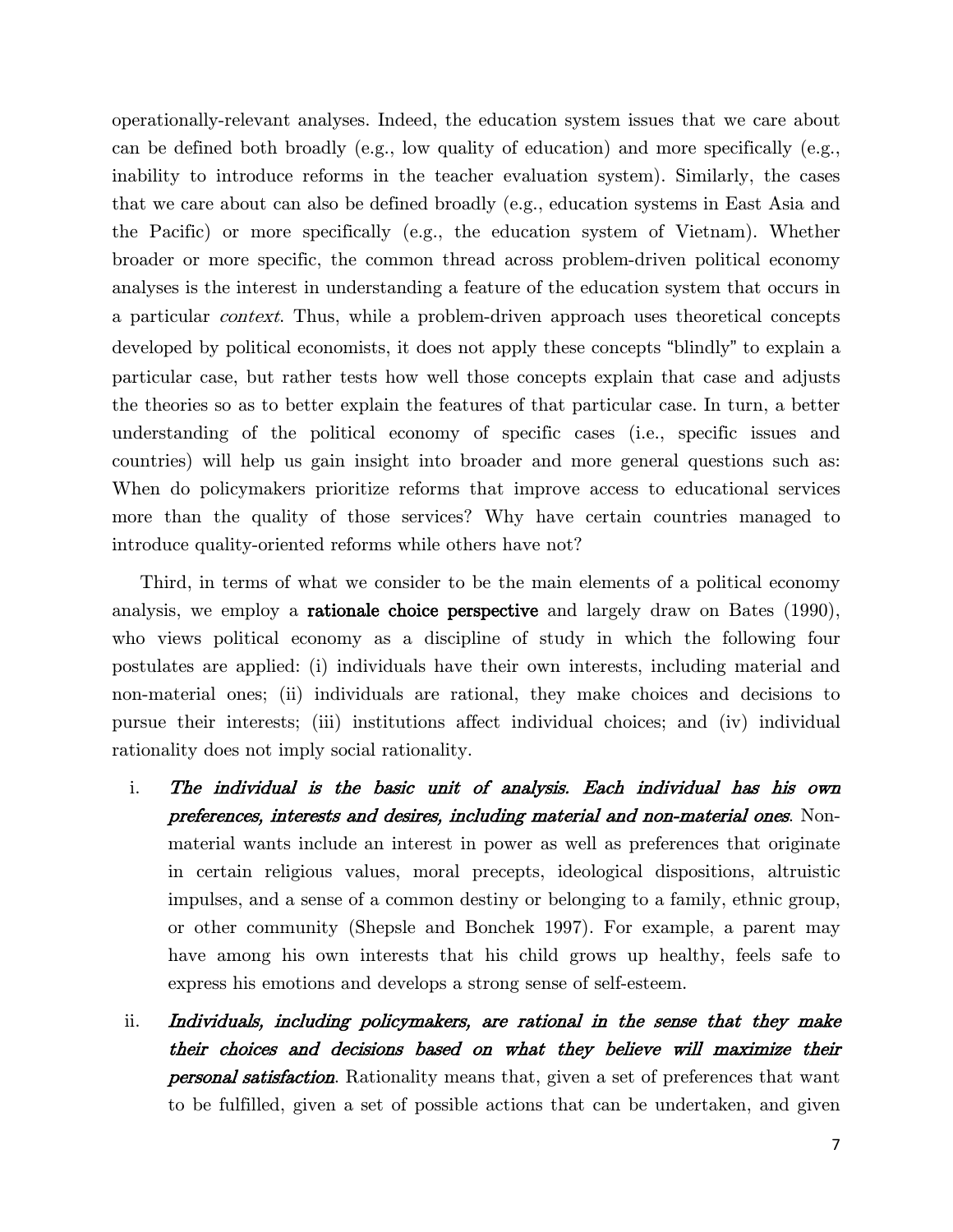the payoffs or levels of satisfaction associated with each of those actions, an individual will choose the strategy that maximizes his/her expected satisfaction. Individuals are self-interested; their actions reflect the pursuit of their own material and non-material interests. For example, some teachers have a strong preference to serve the community with which they have cultural ties; if they are allocated to another school community, the sense of belonging may be dissipated and absenteeism to work may increase. Absenteeism may be thought of as a rational decision in which the teacher is minimizing attendance subject to conserving the job and salary.

iii. Institutions matter: they create incentives that affect individual choices. Economists usually refer to institutions as "the rules of the game" that constrain how individuals interact with one another to make social, political and economic decisions and exchanges (North 1981, 1990). We define institutions as the formal and informal norms, rules or frameworks that structure human interactions and exchanges. Formal rules include, among others, the constitution, electoral rules, separation of powers, federalism or unitary arrangements, the tax structure, banking regulations, monopoly regulations, judicial decisions, commercial and civil law, and education laws and regulations. Informal rules are embodied in customs, tradition, unwritten codes of conduct, conventions and socially agreed norms of behavior. Enforcement of these rules is also an essential element of the institutional framework, because it makes these rules credible.

Institutionalized norms, rules or frameworks affect the strategic interaction between individuals and organizations that engage in social, political and economic transactions, and therefore they affect policy outcomes too<sup>[4](#page-13-0)</sup>.

In the education sector, school-based management or decentralization in the provision of education can be thought of as examples of institutional arrangements; they set certain rules of the game in which the actors that are relatively closer to the school (e.g., parents, teachers, school principals, a local educational authority) have more power on important managerial decisions such as how to use the school budget, how to allocate the school time, or when to

<span id="page-13-0"></span><sup>4</sup> In particular, institutions determine (i) the procedures that are followed for decisions to be made, including the sequence of decisions and who is allowed to act at each point of the decision-making process; (ii) the set of choices available to an individual at each point in time; (iii) the level of information available to individuals about others' preferences, characteristics or past behavior, or about conditions that affect the payoffs of the different choices available to an individual; and (iv) the capacity to enforce cooperative agreements over time.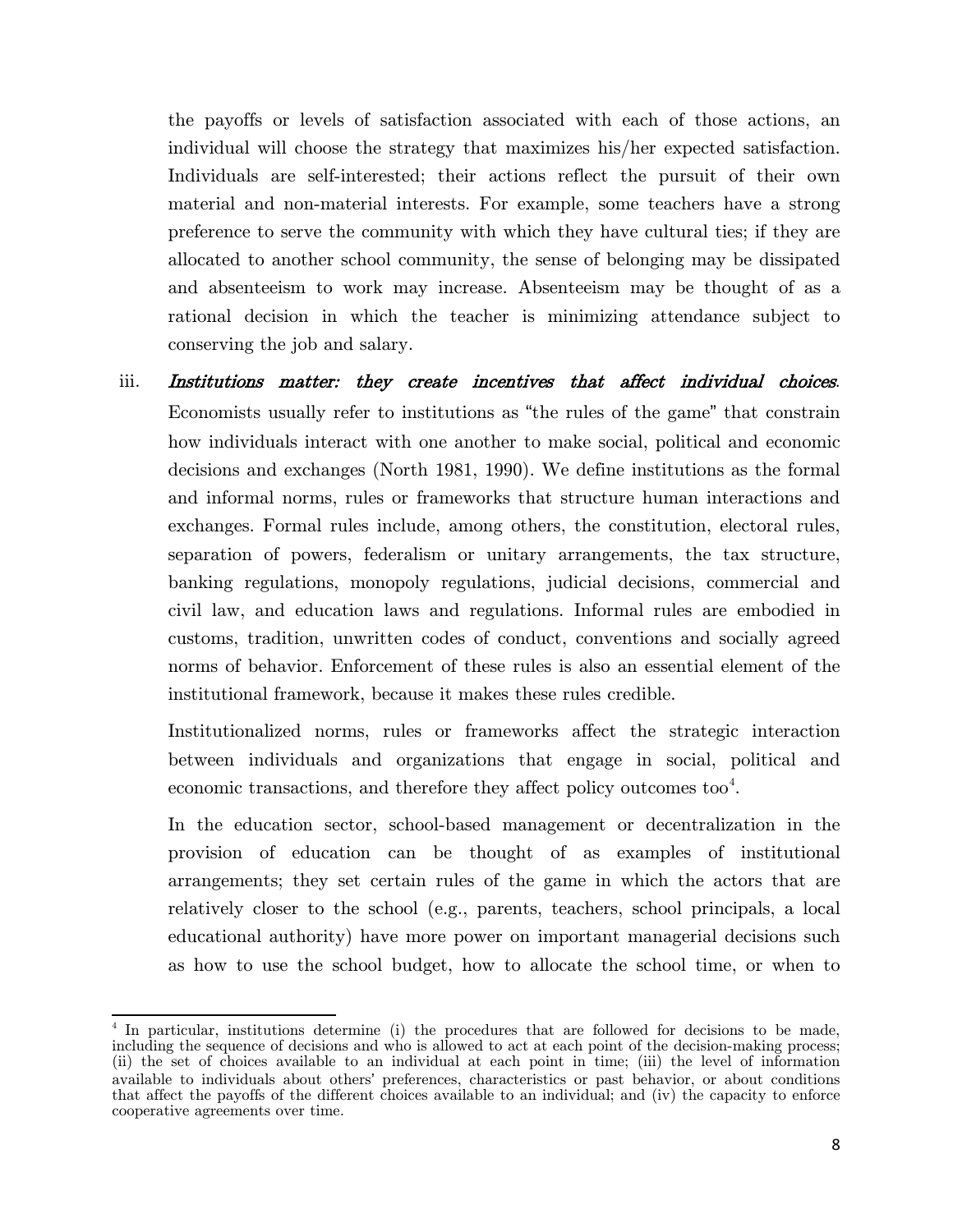promote a teacher. Educational laws and regulations are also institutions and, in this case, may constrain the choices available to the school- and local-level actors (e.g., there may be a regulation that stipulates that at least 80 percent of the school time must be dedicated to teaching in the classroom). In addition, several decisions may be made following rules that are not written anywhere but that are well-known to a majority. For example, the teachers at a school may know that the principal has discretion regarding promotions, and that the school principal usually promotes teachers who have been in the school for a long time.

iv. **Individual rationality does not imply social rationality**. Politicians and policymakers have their own interests, which may include a sense of altruism but also their own material well-being and an interest in power. In pursuing their own interests, politicians and policymakers may make decisions that protect their interests at the expense of decisions that are socially-desirable from an economic efficiency or equity point of view. Indeed, a crucial concern in political economy analysis is to understand the conditions under which government decisions can be expected to be better aligned with what benefits society as a whole. This postulate also applies to other players in the system such as parents. A clear case of individually rational behaviors that are not socially optimal is that of out-ofschool children. In particular, parents who decide not to send their children to school because they need them to work and contribute to the household's subsistence are making an individually rational decision (at least from the parent's perspective). However, that decision does not take into account the benefits to society of that child attending school. Indeed, from a social point of view the parent's decision is not optimal.

Rational choice political economy emphasizes the role of *strategic interaction* in the determination of economic and political outcomes (Hall and Taylor 1996). Because rational individuals make decisions in the context of situations where other rational individuals also make decisions about their own behavior, individuals will take into account that other individuals' rational choices will affect the payoffs of their own choices. Hence, their behavior will not only be rational but also strategic. An actor's behavior is likely to be driven by a strategic calculus, and this calculus will be deeply affected by the actor's expectations about how others are likely to behave. The notion of institutions as constraints on action translates into an explicit and systematic methodology for the study of the effects of institutions that takes into account the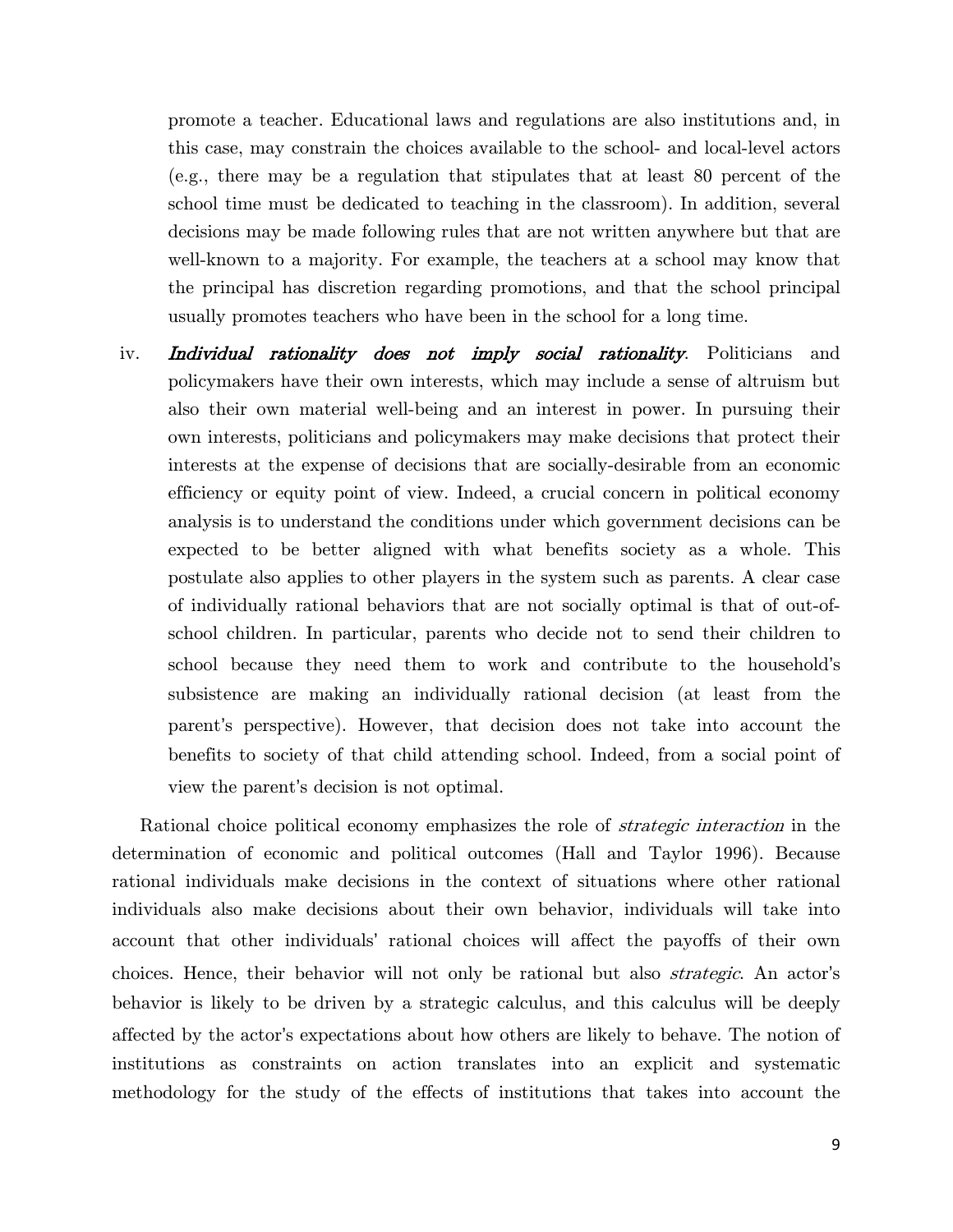sequence of interaction among actors, the choices available to each actor, the structure of information and hence each actor's beliefs, and the payoffs associated to each action available to an individual or group. All of these characteristics must be taken into account to understand economic and political outcomes.

Game theory concepts lead us to propose a fifth postulate which we add to those proposed by Bates:

v. Institutions are the result of strategic interactions between self-interested, **rational individuals**. Political economy has the potential to explain not only economic outcomes but also institutional ones (e.g., the creation of representative institutions, the maintenance of the rule of law, the extension of voting rights, the adoption of federal constitutional arrangements, or the passing of certain educational laws and regulations). Although political economy theory has focused relatively more on explaining economic outcomes in the context of an institutional framework considered as "given" (or exogenous), there is a newer political economy literature that stresses the role of strategic interaction in the emergence of alternative institutions. Under this approach, institutions are not considered as the given constraints or "rules of the game", but as rules of the game that are themselves the outcome of strategic interactions.

The role of strategic interactions in the emergence of education-sector institutions is illustrated by the creation of the pension system for Colombian teachers. Almost half a century ago, the national teacher union went on strike to demand for higher wages. The government at that moment negotiated a package that included a minimal increment in salaries, but a generous offer in terms of pensions. Teacher's contribution to the pension fund was small, the eligible age for retirement was low, and the benefits were large. The government had an incentive to offer this specific arrangement –teachers ceased the strike, and the bulk of the cost of what was agreed was passed to future governments. The result was the creation of an institution —the teachers' pension system— that has persisted to date, with far-reaching implications for the education sector and the composition of the teaching force (Ayala 2003).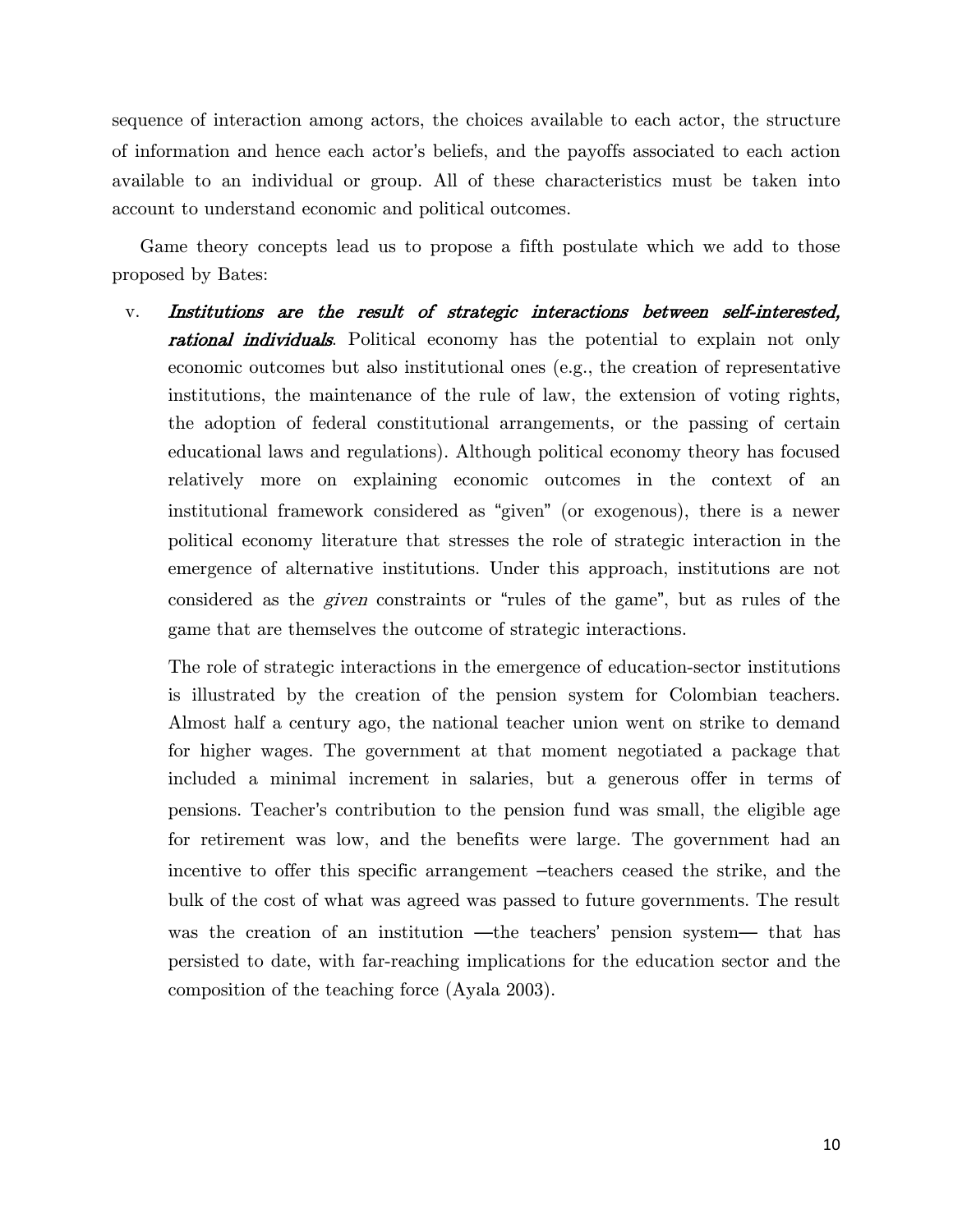# 2b Proposed framework for political economy analysis in the education sector

To develop a framework to guide political economy analysis in the education sector, we reviewed the frameworks developed by Kaiser, Fritz and Levy (2009), The World Bank/Oxford Policy Management (2008), and the Inter-American Development Bank (2005). These frameworks seek to guide political economy analyses in general, whereas our aim is to have a framework that is well-suited for the education sector in particular.

We identified seven elements of a political economy analysis which are more or less explicitly outlined in the three frameworks that we reviewed: (1) the issue that motivates the analysis; (2) the historical context; (3) the characteristics of the system in which that issue is embedded; (4) the institutions that shape how decisions are made; (5) the relevant players; (6) the interactions between players; and (7) the outcomes of those interactions. Each of these elements is described in more detail below.

- 1. **Issue** (sector-specific). This includes the *definition* of the policy issue, feature or problem of the education sector that motivates the political economy analysis, which can be relatively broad (e.g., low quality of education) or more specific (e.g., lack of technical-pedagogical services to support school improvement efforts); as well as the *current state of debate* regarding this issue.
- 2. **History** (national and sector-specific). This includes an analysis of the main historical legacies and trajectories (including institutional trajectories), prior experience with institutions and reform, and cultural beliefs. In our framework we make a distinction between, on one hand, *long-term historic dynamics*, which include historically-entrenched features of the country and the sector (e.g., discrimination against a minority ethnic group) and turning points or critical determinants (e.g., a civil war, a dictatorial regime, the return of democracy, the extension of suffrage); and on the other hand, the more **recent history**, which includes any key changes (or lack of them) in the country and sector in the past ten years.
- 3. System characteristics (national and sector-specific). System characteristics provide the context in which education policy decisions are made, and education outcomes observed. They include descriptive characteristics of the country and the sector during the main period of analysis. Country-level characteristics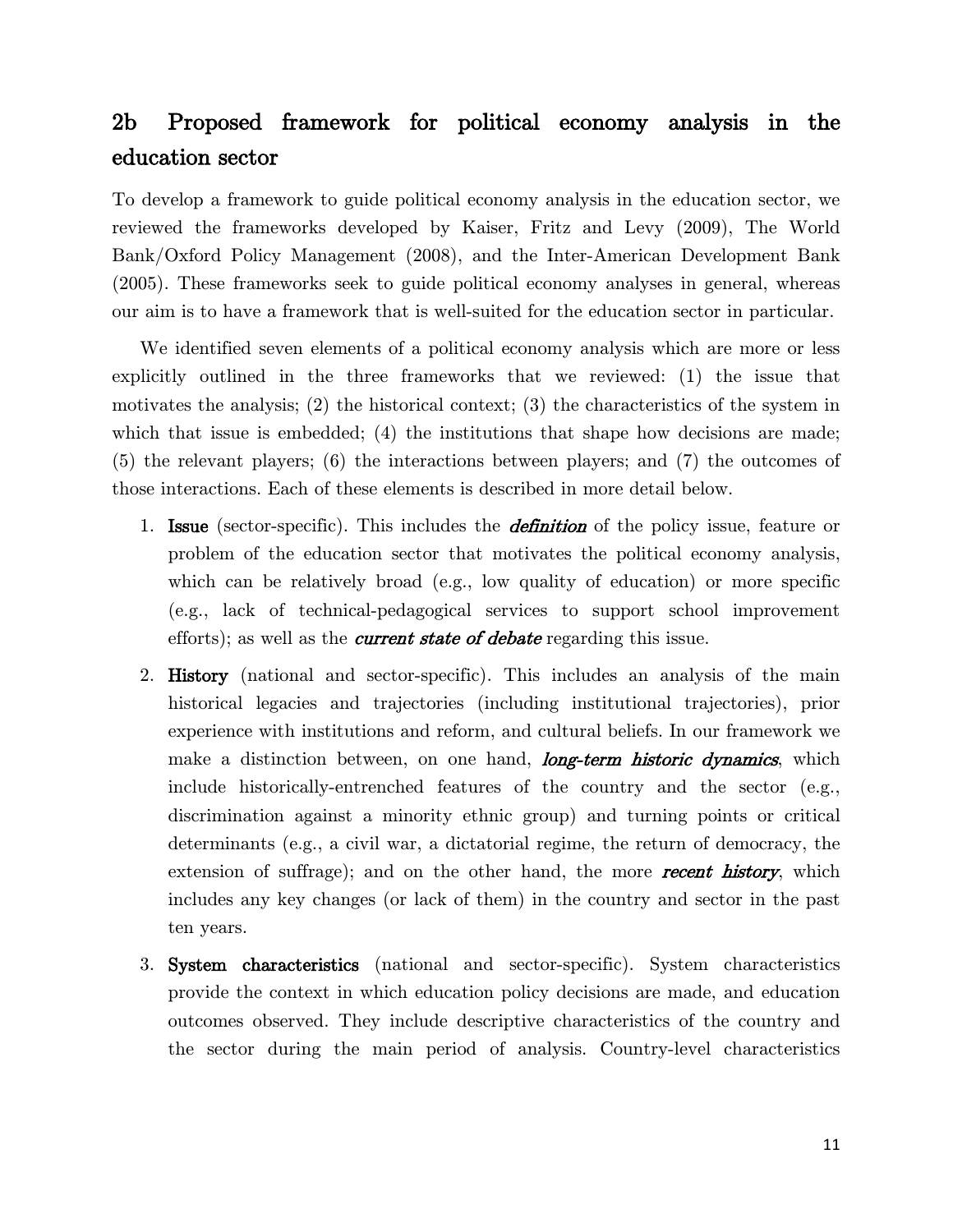include demographic, geographic and economic features<sup>[5](#page-17-0)</sup>. . Sector-level characteristics include, for example, data about education coverage, quality, efficiency, equity, relative importance of the public vs. private sector, school density, distribution of schools across urban vs. rural location, mechanisms to finance education, and quantity and quality of the teacher labor force.

4. Institutions (national and sector-specific). Institutions are the formal and informal rules and procedures for making decisions and resolving conflicts of interest. At the national level, they include constitutional rules; electoral rules (proportional vs. majority voting); the form of government (democracy vs. dictatorship; parliamentary vs. presidential); the degree of independence of the judiciary; the division of roles and responsibilities between the national, subnational and local governments (federal vs. unitary; level of decentralization in regulation, financing and provision); the political arena (formal or informal) in which policy decisions are usually made (e.g., congressional cabinets, "closed door" meetings between the Prime Minister and the Minister of Finance, presidential decree, etc.); the mechanisms that exist to hold organizations and individuals accountable; and the mechanisms that exist to decide on budget allocation<sup>[6](#page-17-1)</sup>. At the sector level, the analysis should take into account the division of roles and responsibilities between the national, sub-national and local governments; the political arena in which education policy decisions are usually made; the mechanisms that exist to hold education sector participants accountable; the mechanisms that exist to decide on education budget allocation; and a mapping of the mandate, functions and organization of the Ministry of Education, and where applicable, other ministries whose involvement in the education sector is institutionalized (e.g., the Ministry of Finance or the Ministry of Planning).

<span id="page-17-0"></span><sup>&</sup>lt;sup>5</sup> Relevant features may include, for example, population size and density, migration and population dynamics, relative importance of urban vs. rural settings, climate and natural resources, the presence of coasts, neighbor countries, land relief, economic base and level of development, income distribution, and the integration and interaction with the global economy.

<span id="page-17-1"></span> $6$  Several databases provide information about the institutions that exist at the country-level, including:

<sup>–</sup> The CIA World Factbook [\(https://www.cia.gov/library/publications/the-world-factbook/index.html\)](https://www.cia.gov/library/publications/the-world-factbook/index.html);

<sup>–</sup> The Inter-American Development Bank's Datagob [\(http://www.iadb.org/DataGob/\)](http://www.iadb.org/DataGob/);

<sup>–</sup> The World Bank's Worldwide Governance Indicators (http://info.worldbank.org/governance/wgi/sc<sup>-</sup>country.asp);

<sup>–</sup> The World Bank's Database of Political Institutions, [\(http://econ.worldbank.org/WBSITE/EXTERNAL/EXTDEC/EXTRESEARCH/0,,contentMDK:206](http://econ.worldbank.org/WBSITE/EXTERNAL/EXTDEC/EXTRESEARCH/0,,contentMDK:20649465%7EpagePK:64214825%7EpiPK:64214943%7EtheSitePK:469382,00.html)  $49465\degree$ pagePK:64214825 $\degree$ piPK:64214943 $\degree$ theSitePK:469382,00.html).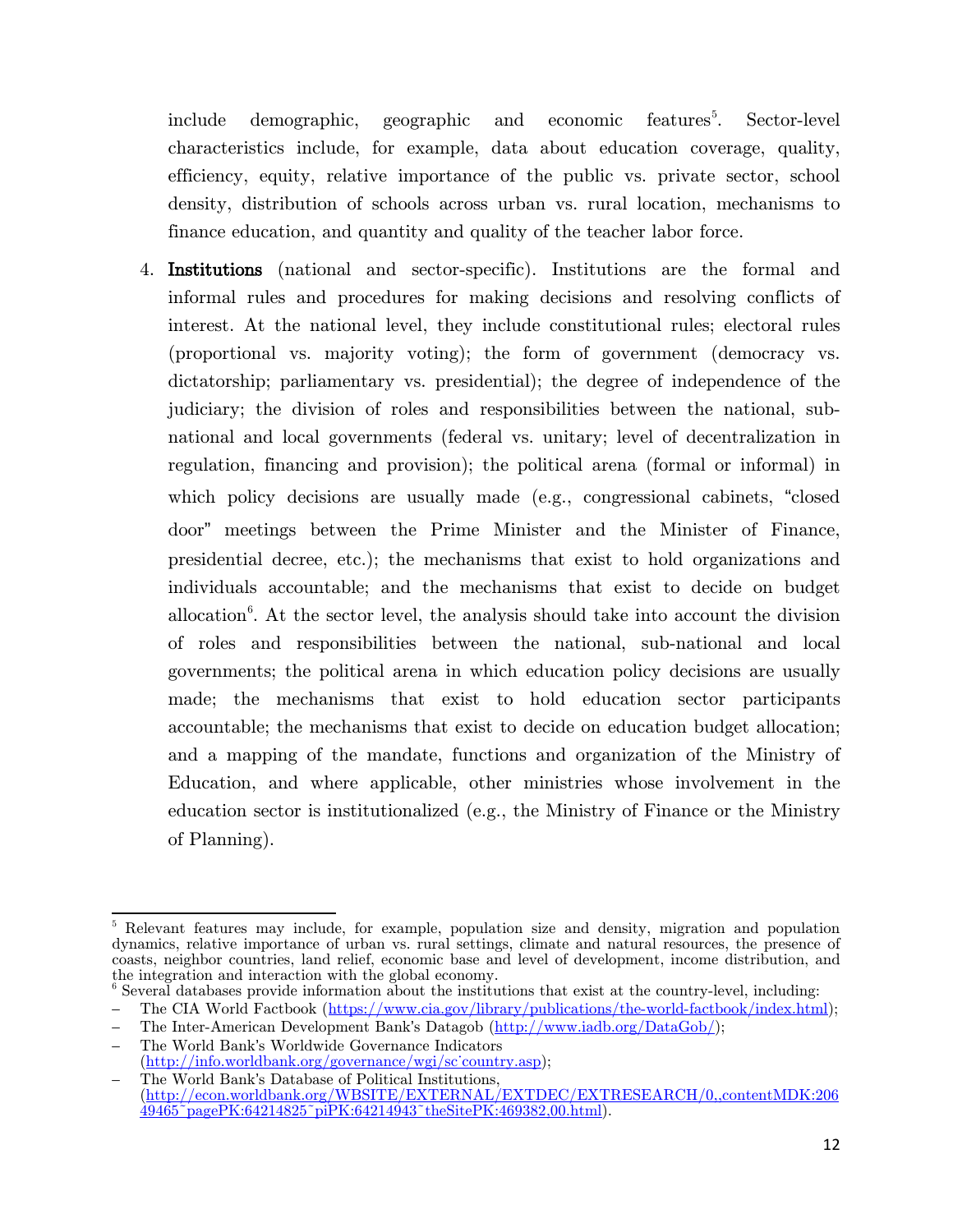5. Players (or relevant actors, or stakeholders) (sector-specific). This part of the analysis includes the *identification of all relevant players*, defined as those who are affected by, or have an interest in, the policy issue in question, such as students, parents, individual teachers, teacher organizations or unions, school board associations, municipalities, the national Minister of Education, the Minister of Finance, Ministry of Education employees and the unions that represent them, business or employer associations, NGOs and international donors. It also includes, for each player, **how they are organized** – whether the player is an individual, group or organization; is organized to express its interests, and if yes, how it is organized (including issues about internal democracy); can veto an education policy decision or not; and what sources of power it has (aside from power to veto a decision). In addition to identifying the players and how they are organized, the analysis should include an understanding of each relevant player's **interests** (material and non-material) and incentives. An important part of this analysis entails assessing whether a specific player would win or lose from a specific reform, or would win or lose if the status quo was maintained. Another important part of the analysis is the understanding of the *distribution of rents at* 

stake. The term "rent" is used to refer to an extraordinary economic benefit, that is, a benefit beyond what would be obtained in a competitive situation. The analysis of the distribution of rents entails the identification of non-competitive situations in the education sector (e.g., monopoly to produce textbooks, represent teachers' collective interests or provide professional development for teachers; imperfect competition between school districts or municipalities in charge of providing education services); an analysis of how these rents are distributed across the relevant players (in relative and absolute terms); and an understanding of the process through which the allocation of extraordinary benefits across players is determined (e.g., lobbying in Congress, "closed door" negotiations with the Minister of Education, bribes, public bidding, etc.).

6. Interactions between players (sector-specific). This entails an analysis of how the relevant players interact with one another to make decisions that affect education sector policies and outcomes. The analysis should look at the level at which interactions take place (national, sub-national and/or local); the negotiations tactics used by the different players; the sequence of decision-making, and the amount of information and debate at each point; the existence of competition and/or coalitions between different players; the presence of reform or status quo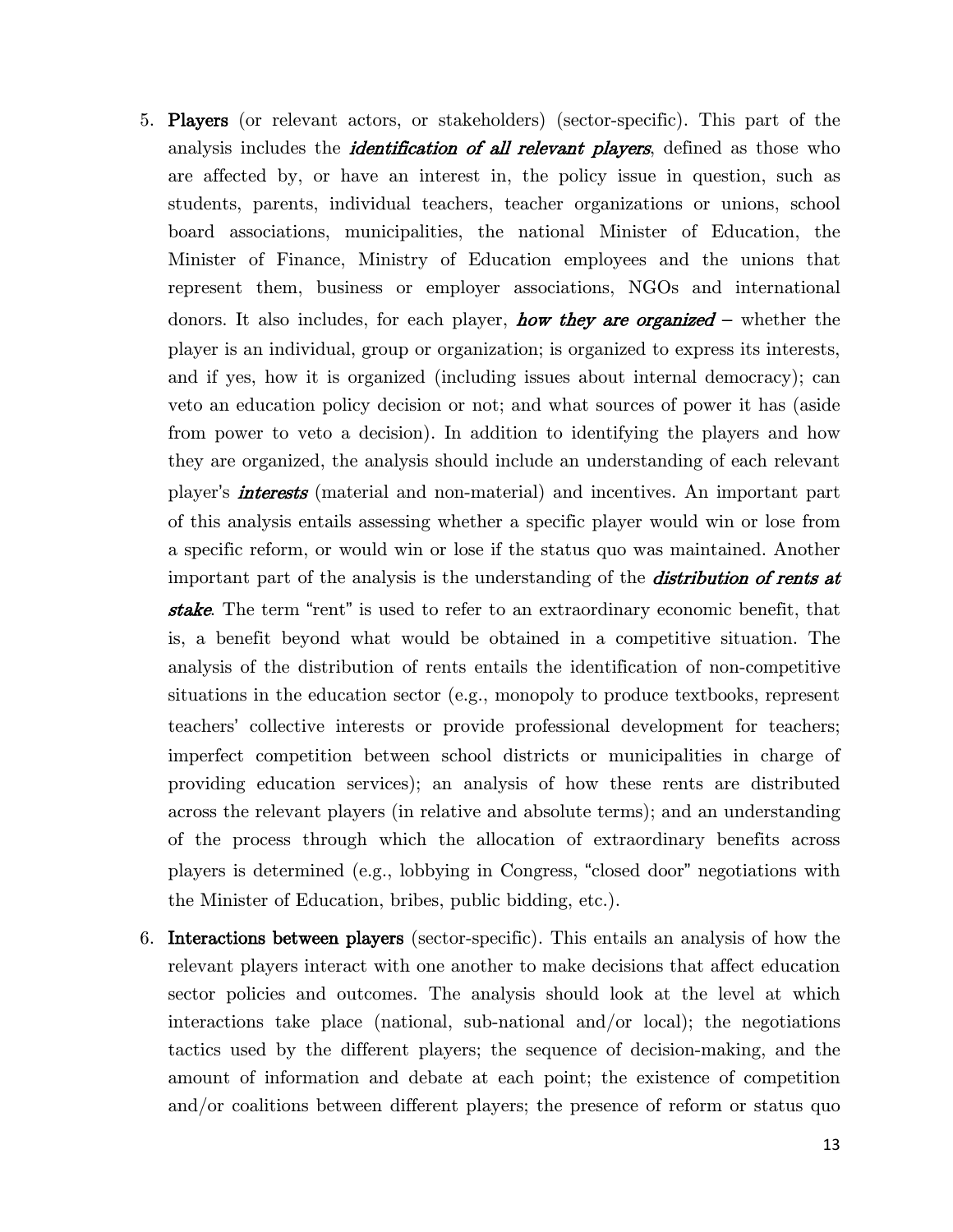champions; the relationship with players that are not sector-specific, such as international organizations, business associations or NGOs. Note that interactions between players are closely linked to two previous elements of the analysis, the relevant players and the institutions that guide their interactions.

7. Outcomes (sector-specific). This refers to the outcome of the interaction between players, in terms of education policy and/or observable outcomes. The outcomes may include reform or maintenance of the status quo. If reform is the outcome, it is important to understand the extent to which the content of that reform is in line with the issue that was under debate, or whether the reform represents a compromise between different players that does not directly or strongly address the issue that led them to negotiate in the first place. If no reform took place, and the interaction between players lead to the maintenance of the status quo, then the outcomes may coincide with the initial issue that motivated the analysis.

It is worthwhile to note that although we have not used the terms "governance and accountability", these issues constitute the core of the analysis done under two of the analytical elements of our framework: institutions and interactions between players. To a lesser extent, the analysis of the players (especially in terms of how they are organized and how they influence policy decisions) is also related to governance issues. In other words, governance and accountability are *part* of a political economy analysis. However, we will not discuss specific governance issues such as human resource management or education finance. Governance is a cross-cutting issue across the entire education sector, and it is beyond the scope or intention of this background note to survey the literature on, or propose an agenda forward for, this issue<sup>[7](#page-19-0)</sup>. Indeed, a key concern that we have is that a lot has been done to document and try to reform the governance arrangements of education systems, while very little (if anything) has been done to understand why the existing arrangements are in place, what political factors have contributed to their existence/maintenance, and what that political context means in terms of what are politically feasible strategies to reform those governance arrangements.

The seven analytical elements that we propose to include in our framework have received different levels of importance in the frameworks proposed by Kaiser, Fritz and Levy (2009), The World Bank/Oxford Policy Management (2008) and the Inter-

l

<span id="page-19-0"></span><sup>&</sup>lt;sup>7</sup> For a discussion on the governance of the education sector and its relationship with the sector's performance, see Lewis and Petterson's paper, Governance in Education: Raising Performance (2009).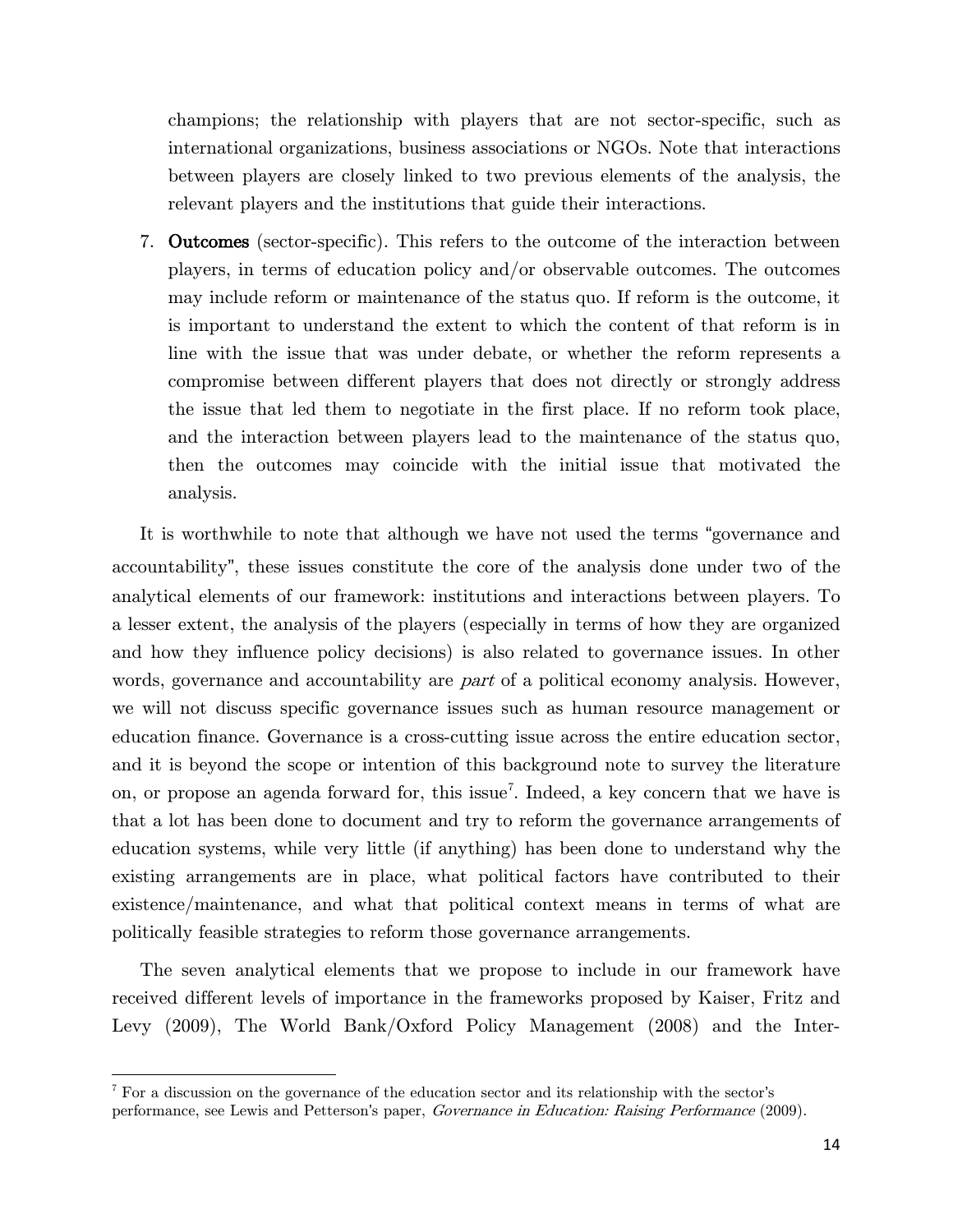American Development Bank (2005). To assess the level of importance given by each framework to each of element, we examined whether each of these seven elements were included in the illustrations used by the authors to summarize their own frameworks. We focus on the illustrations<sup>[8](#page-20-1)</sup> more than on the accompanying text because the former tend to capture what the authors consider to be the key elements of the analysis. In [Table 1](#page-20-0) we identify whether each of the seven elements that we described previously have been explicitly included in these illustrations and, when they have, we distinguish between cases in which an element constitutes an independent element of the framework and cases in which it is part of a broader category of analysis.

<span id="page-20-0"></span>

|            |  |  | Table 1. Elements explicitly included in the illustrations of selected political economy |  |  |
|------------|--|--|------------------------------------------------------------------------------------------|--|--|
| frameworks |  |  |                                                                                          |  |  |

|    |                                  | Kaiser, Fritz<br>and Levy (2009)                                                                                                        | The World Bank/<br><b>Oxford Policy</b><br>Management (2008)                     | IDB $(2005)$                                                                                                    |
|----|----------------------------------|-----------------------------------------------------------------------------------------------------------------------------------------|----------------------------------------------------------------------------------|-----------------------------------------------------------------------------------------------------------------|
| Ш. | Policy issue                     | In line with what the<br>authors call the "What<br>vulnerabilities/<br>challenges" part of the<br>analysis                              | Part of what the<br>authors call the<br>"reform context" part<br>of the analysis | In line with what the<br>authors call the<br>"features of specific<br>policy issues" part of<br>the analysis    |
|    | 2. History                       | Part of what the<br>authors call the<br>"political economy<br>drivers" part of the<br>analysis                                          |                                                                                  | In line with what the<br>authors call the "basic<br>institutions and<br>history" part of the<br>analysis        |
|    | 3. System<br>characterist<br>ics | Part of what the<br>authors call the<br>"political economy<br>drivers" part of the<br>analysis                                          | Part of what the<br>authors call the<br>"reform context" part<br>of the analysis | Part of what the<br>authors call the "basic<br>institutions and<br>history" part of the<br>analysis             |
| 4. | <b>Institutions</b>              | In line with what the<br>authors call the<br>"institutional &<br>governance<br>$arrangements \&$<br>capacities" part of the<br>analysis | Part of what the<br>authors call the<br>"reform arena" part of<br>the analysis   | In line with what the<br>authors call the<br>"functioning of<br>political institutions"<br>part of the analysis |
|    | 5. Players                       | Part of what the<br>authors call the<br>"political economy<br>drivers" part of the<br>analysis                                          | Part of what the<br>authors call the<br>"reform arena" part of<br>the analysis   | Part of what the<br>authors call the<br>"policymaking<br>process" part of the<br>analysis                       |

<span id="page-20-1"></span><sup>8</sup> The illustrations are included in Appendix 1.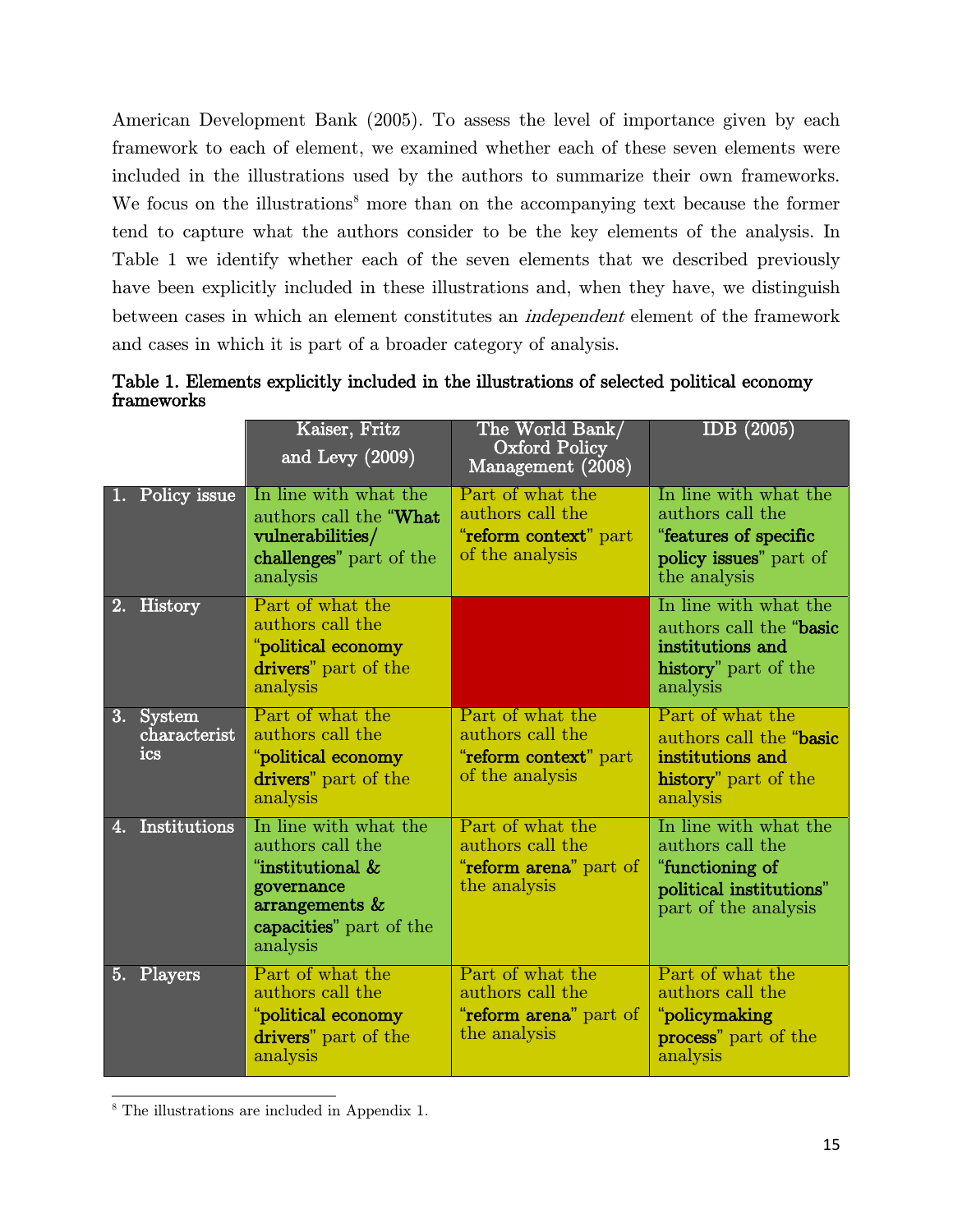|                                       | Kaiser, Fritz<br>and Levy $(2009)$                                              | The World Bank/<br><b>Oxford Policy</b><br>Management (2008)                          | <u>IDB (2005)</u>                                                                                            |
|---------------------------------------|---------------------------------------------------------------------------------|---------------------------------------------------------------------------------------|--------------------------------------------------------------------------------------------------------------|
| 6. Interactions<br>between<br>players |                                                                                 | In line with what the<br>authors call the<br>"reform process" part<br>of the analysis | Part of what the<br>authors call the<br>"policymaking<br>process" part of the<br>analysis                    |
| 7. Policy<br>outcomes                 | In line with what the<br>authors call the<br>"outcomes" part of the<br>analysis |                                                                                       | In line with what the<br>authors call the<br>"characteristics of<br>public policies" part<br>of the analysis |

#### Color key:

Yes, explicitly outlined and as an independent element of the analysis

Yes, explicitly outlined although not as an independent element of the analysis

No, not explicitly outlined

Source: Authors.

Our review of the selected frameworks leads to three main observations. First, there is consensus about the importance of including the following four elements in the political economy analysis: policy issue, system characteristics, institutions, and players. Second, there is no consensus about the importance of including among the analytical elements the history, the interactions between players, or the outcomes. These are included in a majority but not in all the frameworks that we reviewed. Third, among the four elements for which there is consensus about the importance of including them in the analysis, the policy issue and the institutions are the two which constitute an independent element of the analysis in a majority of frameworks. In contrast, the system characteristics and the players are included as part of a broader category of analysis.

For the purpose of analyzing the political economy of *education*, it is important to include not only the four elements that are common to all the frameworks we reviewed (policy issue, system characteristics, institutions, and players) but also the elements which appear in only some of them (history, interactions between players, and outcomes). We will discuss this in more depth in the next section, dedicated to the validation of our framework, but before moving to that discussion, we want to highlight five key features that differentiate the education sector from other sectors of economic and social life. First, rarely in the education sector do consumers observe prices for the services they receive; in the vast majority of countries, the majority of education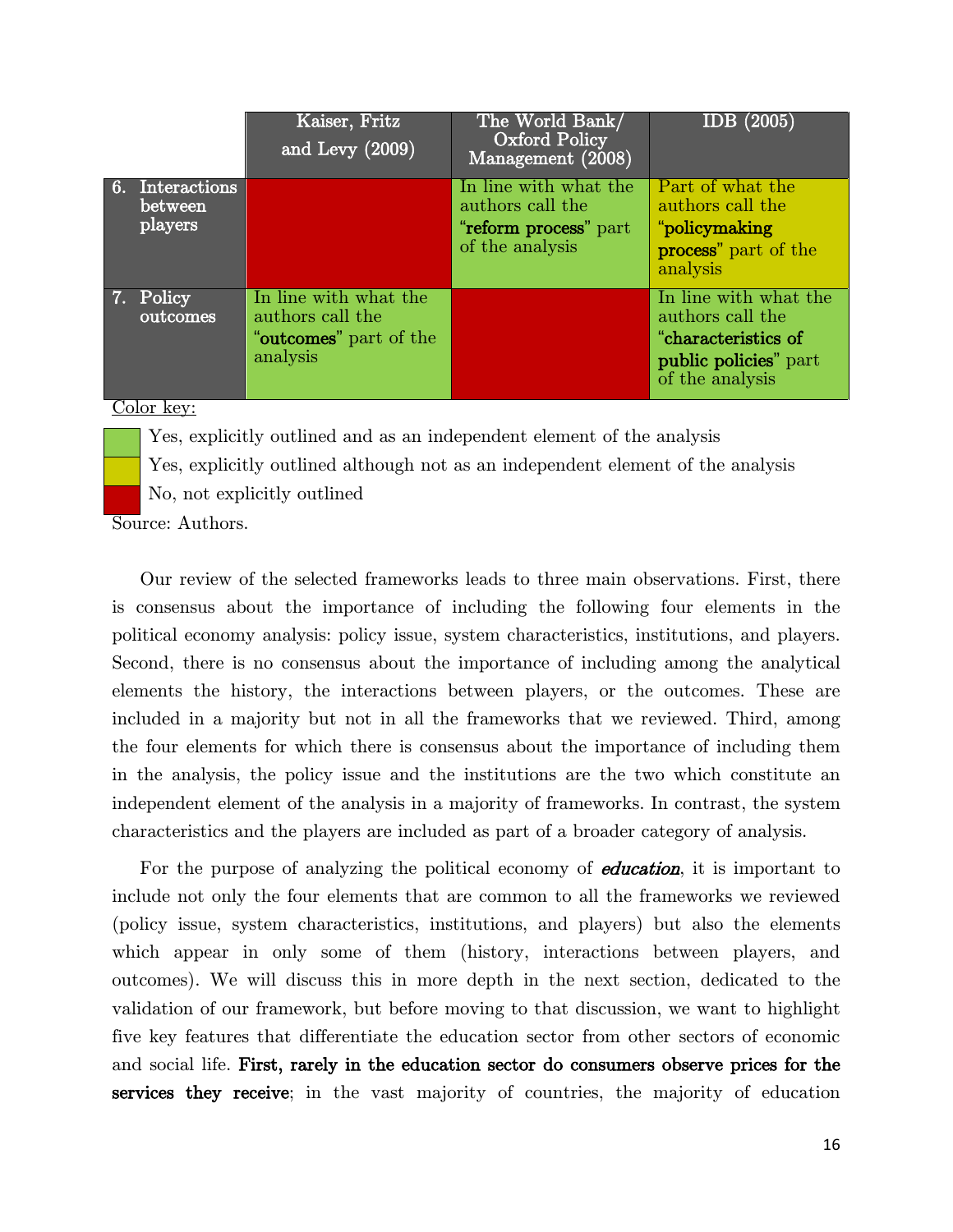services available to the population are provided by the public sector at no cost to families, or at a cost which does not reflect in any way the true cost of providing those services. The lack of prices has many implications; a common one is that many families who could afford to pay for education services will send their children to free public schools, thus "over-crowding" the public school system. Another important implication is that, absent prices, it may be very difficult for parents to identify which schools are better and which are worse, or to affect the quality of education provided by a particular school – in other sectors, when consumers are not satisfied with the pricequality relationship of the good or service provided, they are likely to stop purchasing that good or service, forcing a reduction in prices and/or an improvement in quality.

Second, consumers in the education sector have very heterogeneous preferences, making it difficult to organize collective action and exert pressure to promote improvements in the sector. While some parents may be angry about the quality of education that their children receive, others may be very happy about the fact that their children can go to school in the first place, not worrying about quality problems. Moreover, even among parents who want to see improvement in educational quality, there may be important disagreements on how "quality" is defined. To some parents, it may be defined as ensuring that their children finish high school knowing how to read and write and how to perform basic numeric calculations; to others it may mean that their children are well-prepared to pursue tertiary education studies; to others, that they are guaranteed entry into a top national university; to others, that they teach a foreign language; to others, that they foster children's creativity and artistic capabilities; to others, that they provide a solid background in natural sciences, etc. Such diversity of interests makes it hard for parents to organize collectively and influence policy in search of a common goal. This is in contrast with the homogeneity often observed among teacher unions, whose interests revolve around ensuring that teachers have good salaries, a stable job, opportunities for professional development and career advancement, a safe and supporting environment, and recognition for their effort and achievements.

Third, the principle of consumer sovereignty  $-i.e.,$  that consumers through their decisions on what to buy or not influence the type, amount and quality of good and services that are provided, and therefore are the rulers of the market- does not apply in education for a simple reason: the actual consumers, children and adolescents, are not the ones who make the decision on where they will go to school. Sometimes, this is determined at the government level; other times it is up to parents to make this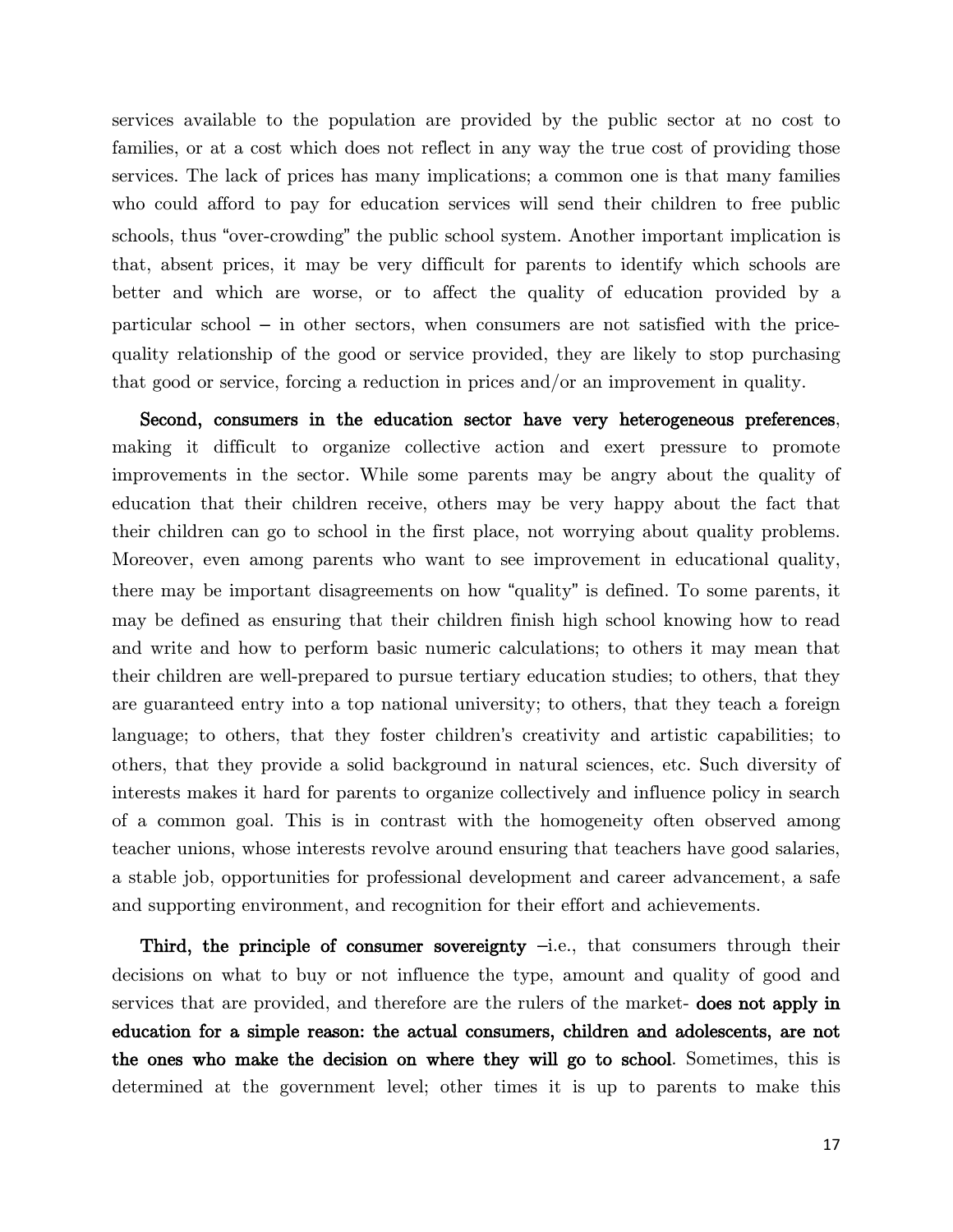decision. In any case, those who are directly exposed to the educational services provided by schools are in no position to influence the provision of education.

Fourth, education is a labor intensive sector. This means that teacher organizations and unions have the potential to be very powerful. More important, it implies that the relationships between employers (e.g., national, sub-national or local governments, or schools) and employees (e.g., teachers, school principals, administrative staff, employees of education ministries and other public-sector agencies) play a fundamental role in the way the education sector functions.

Fifth, it is difficult in the education sector to observe a crisis. Measures that capture the performance of the system are not always collected, and when they are, they are not collected with desire periodicity; also, they are often poorly disseminated among the general public, and the information they provide is often not easy to interpret in terms of what happens every day at schools. The lack of regular measurement of education systems' performance means that problems often go unnoticed by the general public and do not manifest themselves in the form of crises. Because crises are a major driver of change, the absence of observable crises means that the education sector is inherently more difficult to reform than other sectors. It also means that education reform occurs only occasionally, so when it does it is worthwhile to analyze the forces behind it.

Sixth, history plays a major role in shaping current education institutions. Virtually all States took over control over education when schools began to emerge. In many cases, this led to a significant expansion in the provision of schooling. The State's intervention also meant that the stakes in the education sector increased, as many of the decisions made would no longer be made by each individual school, but instead would affect all schools falling under the State's purview. Because the stake were high, whoever emerged as a powerful player in the education sector's initial configuration would do everything in its reach to retain that power, including creating institutions that perpetuated that power. Because educational institutions are likely to persist over time, even beyond the period when their existence made sense, understanding the emergence of these institutions and the power struggles that led to the initial configuration of the education sector is central to viewing current educational issues in perspective.

Our conceptual framework, which is illustrated in Figure 1, draws on the general frameworks for political economy analysis we reviewed and also takes into account the specific features of the education sector discussed above. The framework can be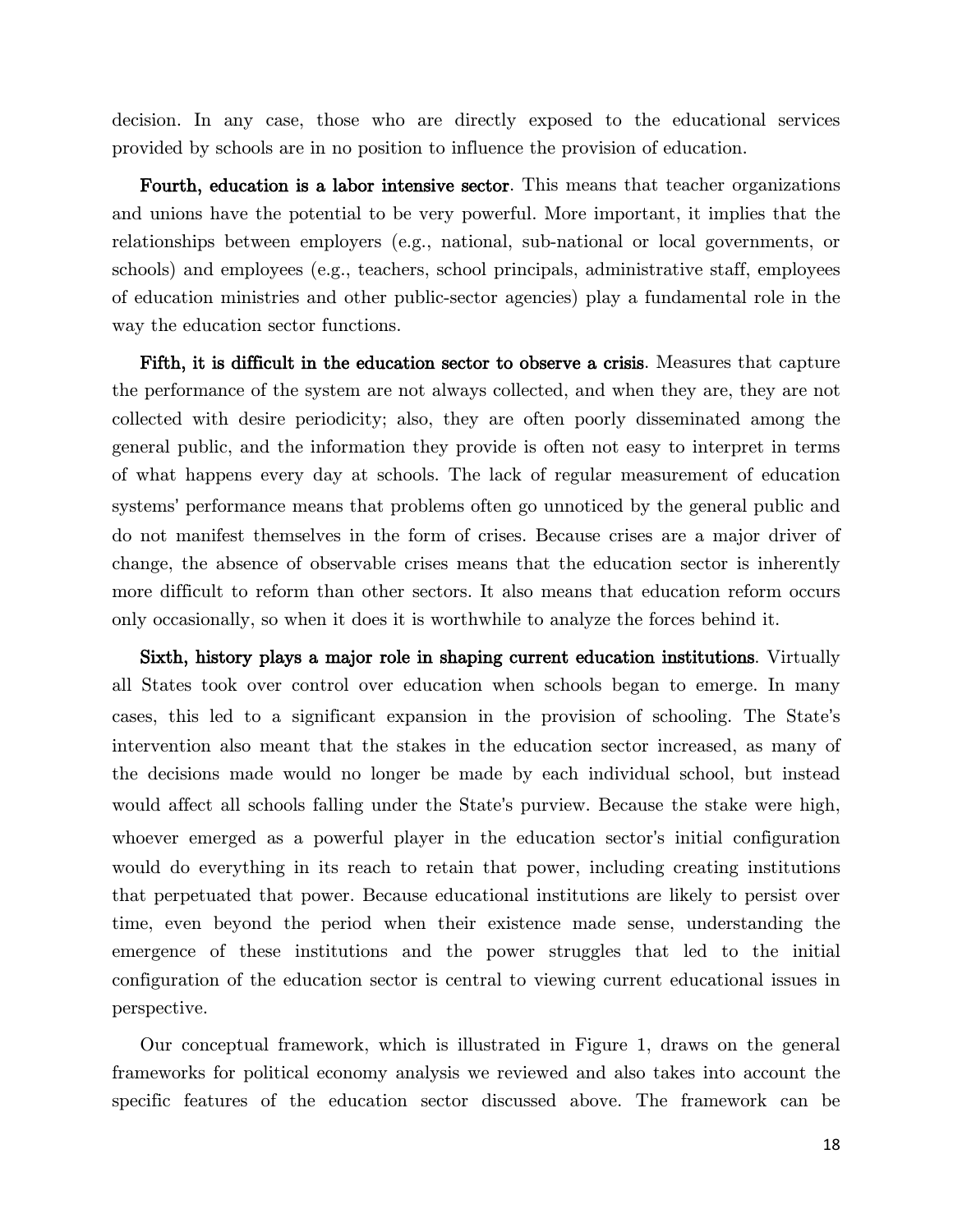summarized as follows: A clear definition of the **policy or education issue** of concern is the starting point, and it affects who are the players that should be considered in the analysis. Each relevant player, whether an individual or a group, will have a particular size and form of organization, which will affect its capacity to express his own interests and position with respect to that issue. Also, what is at stake for each player will depend on how much it currently captures of the extraordinary economic rents in the sector, and how much it expects to capture if any changes were introduced. A key element of the analysis is how the different players interact with one another to mediate their heterogeneous interests and positions. The interaction between players will not occur in isolation, but in a particular institutional context and system characteristics which are important to understand both at the national and at the sector level. An analysis of the history behind the issue is also important, as it can help understand the importance of the issue in historical context, how the different players and interests began to take shape, and how the institutions in place emerged and persisted over time. Finally, the analysis should include a brief description of the outcome of interactions between players, and whether this represents a change from the status quo or not.

In conducting a political economy analysis, it is also important to look into the multiplicity of possible relationships between the different elements of the conceptual framework. For example, the way the issue is defined affects who are the relevant players, because by definition the relevant players are those whose interests are affected by the issue in question. At the same time, the players may affect –through the exertion of power- how the issue is defined. For example, if a country has both equity and quality problems in the education sector, it may well be that at a given point in time the equity issues receive more attention in the government's agenda; later on, for example after changes in the distribution of power among the relevant players, the attention given to equity issues may subside and the focus may turn to quality concerns. Similarly, the outcomes emerge from the relationship between all the different elements of the analysis (players, interaction between players, institutions, etc.), but they may also affect these elements. In other words, the outcomes of the policy process may entail a change in the institutions, how players are organized, how power is distributed among the relevant players, etc. Moreover, political economy factors and relationships are dynamic; they are likely to change over time, sometimes at the margin, and other times in significant ways.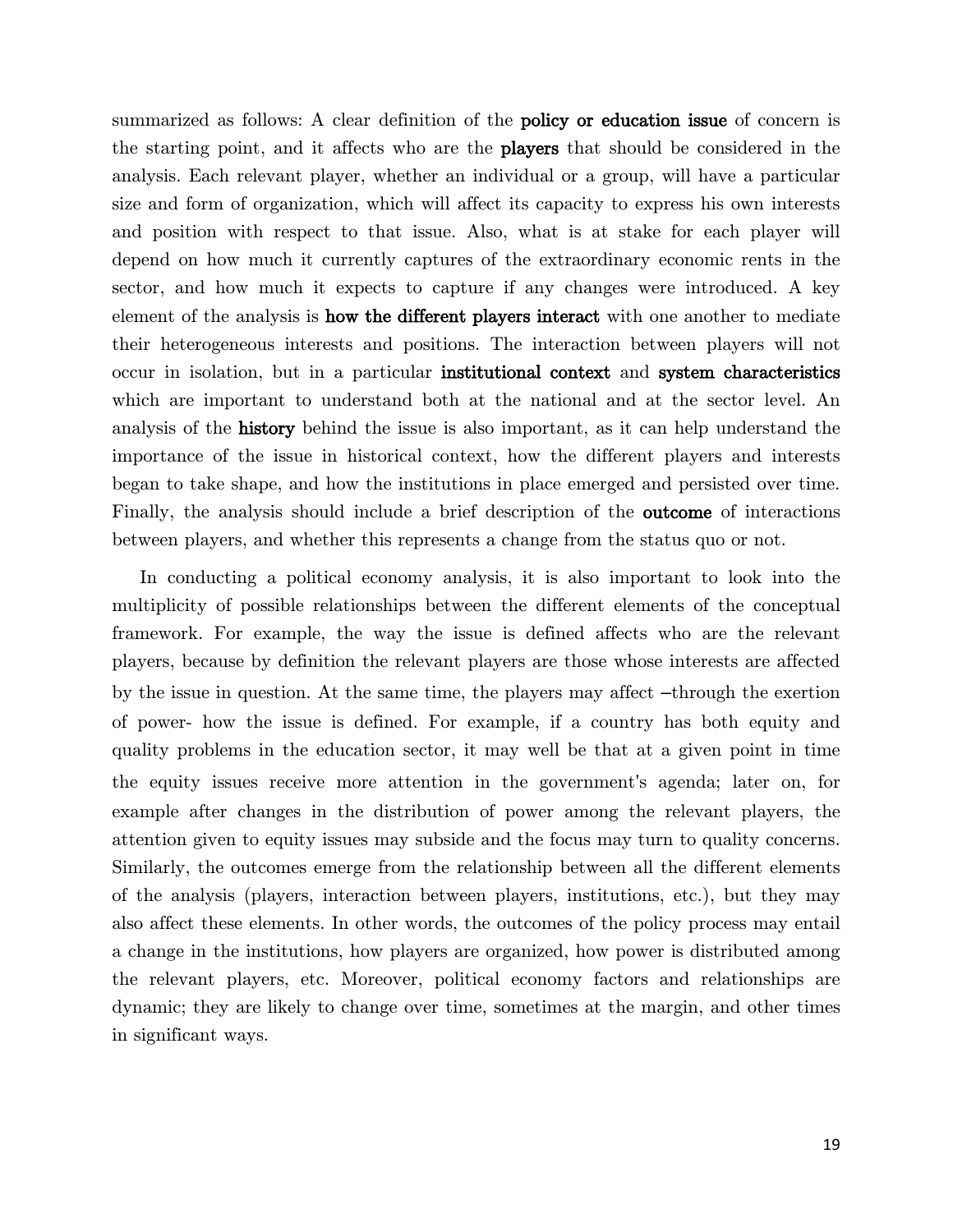

Figure 1. Conceptual framework for political economy analysis in the education sector

Source: Authors.

# <span id="page-25-0"></span>2c Application of the conceptual framework to selected empirical studies in education

To assess the validity of the framework we developed, we selected twelve empirical studies and analyzed the level of importance given by each study to each of the seven elements of our proposed framework. We did this systematically, using the template shown in [Table 2.](#page-26-0)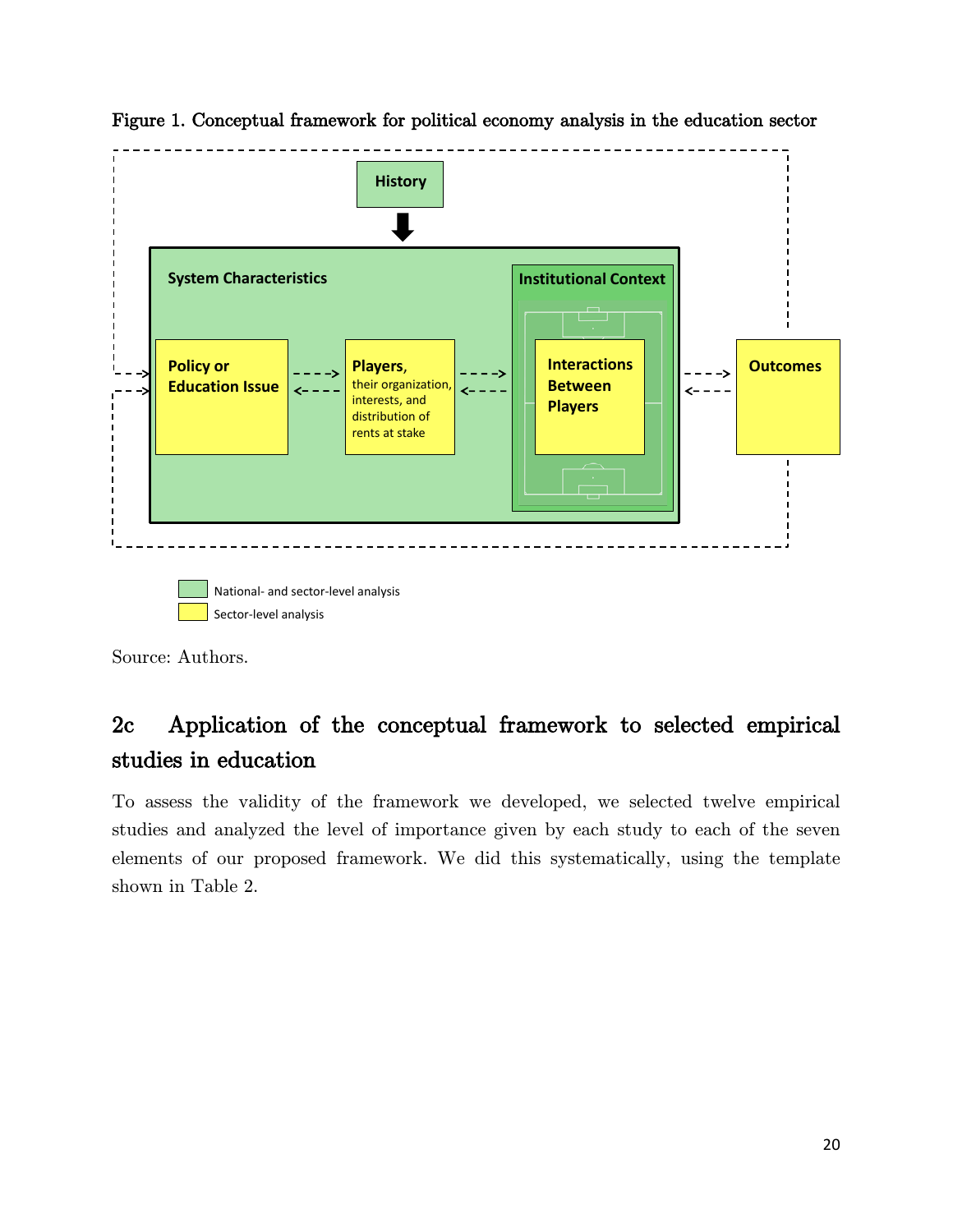|                         |            | <b>Issue</b>      |                                      | History                               |                   | System<br>characteristics<br>Institutions |  | Players                                                          |                  | <b>Interaction</b><br>between<br>players    | <b>Outcome</b> | Other |  |
|-------------------------|------------|-------------------|--------------------------------------|---------------------------------------|-------------------|-------------------------------------------|--|------------------------------------------------------------------|------------------|---------------------------------------------|----------------|-------|--|
|                         |            | <b>Definition</b> | <b>Current</b><br>state of<br>debate | Long-<br>Term<br>Historic<br>Dynamics | Recent<br>history |                                           |  | <b>Identification</b><br>of players and<br>their<br>organization | <b>Interests</b> | <b>Distribution</b><br>of rents at<br>stake |                |       |  |
| Study                   | Summary    |                   |                                      |                                       |                   |                                           |  |                                                                  |                  |                                             |                |       |  |
|                         | Importance |                   |                                      |                                       |                   |                                           |  |                                                                  |                  |                                             |                |       |  |
| Study<br>$\overline{2}$ | Summary    |                   |                                      |                                       |                   |                                           |  |                                                                  |                  |                                             |                |       |  |
|                         | Importance |                   |                                      |                                       |                   |                                           |  |                                                                  |                  |                                             |                |       |  |
| $\sim$ $\sim$ $\sim$    | Summary    |                   |                                      |                                       |                   |                                           |  |                                                                  |                  |                                             |                |       |  |
|                         | Importance |                   |                                      |                                       |                   |                                           |  |                                                                  |                  |                                             |                |       |  |
| Study<br>12             | Summary    |                   |                                      |                                       |                   |                                           |  |                                                                  |                  |                                             |                |       |  |
|                         | Importance |                   |                                      |                                       |                   |                                           |  |                                                                  |                  |                                             |                |       |  |

Table 2. Application of the selected framework to seven empirical studies in the education literature

<span id="page-26-0"></span>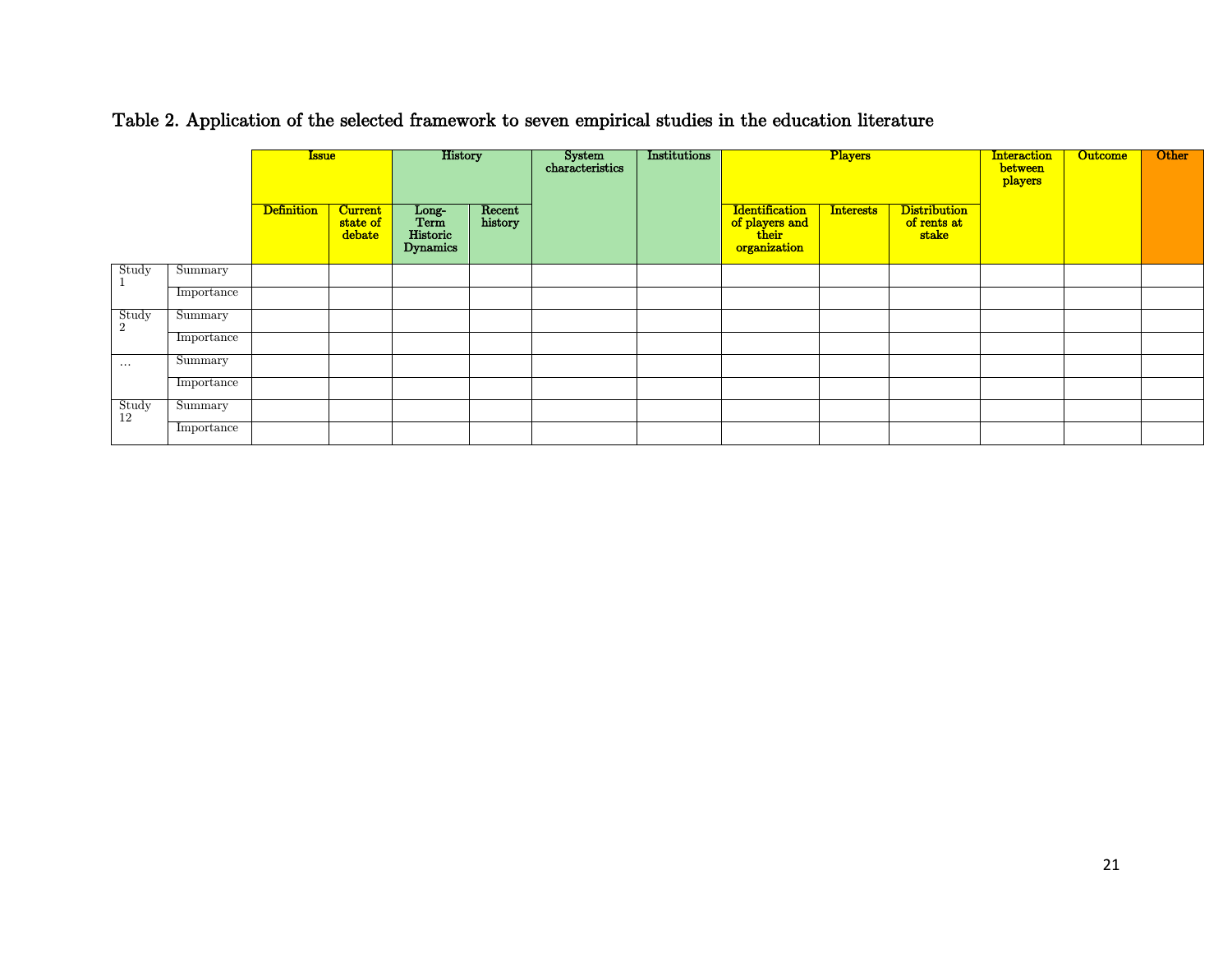The studies that were selected for this exercise analyze specific reforms –or lack of reform- in education. We mostly applied the framework to country-specific case studies, reflecting our interest in political economy as a tool that analyzes specific problems or issues, more than as a tool that generates broad theories. The case studies share common characteristics. First, they analyze major education reforms or key education policy issues. Second, they attempt to use, explicitly or implicitly, a political economy framework to analyze the education sector, and present a rigorous analysis that includes theoretical concepts of political economy as well as extensive evidence. Third, they are balanced in representing education systems in a majority of regions and in low- and middle-income countries. Fourth, their look into political economy issues is similar to ours: they conduct (i) positive (as opposed to normative), (ii) empirical (as opposed to theoretical), (iii) problem-driven (as opposed to general) analyses and employ (iv) a rational choice perspective. It is worthwhile to note that although a large literature on the politics and sociology of education exists, the vast majority of the studies that belong to this universe do not meet at least one of these four criteria. In addition to the case studies, we reviewed a few conceptual studies which compare the political economy of education in several countries to extract broader theories about this topic. We found all articles using search engines, and validated the choice of articles with experts on the field of political economy. [Table 3](#page-27-0) lists the studies that were selected to apply our conceptual framework.

| Author                                                        | $\mathrm{Year}$ | Country and<br>Region                              | Country<br>income<br>level | <b>Issue</b>                                                               |  |  |  |
|---------------------------------------------------------------|-----------------|----------------------------------------------------|----------------------------|----------------------------------------------------------------------------|--|--|--|
| Case studies                                                  |                 |                                                    |                            |                                                                            |  |  |  |
| Alonso Terme,<br>$\mathbf{1}$ .<br>Rosa                       | 2003            | Vietnam,<br>East Asia &<br>the Pacific             | $_{\text{Low}}$            | School fees $\&$<br>Inequality of access                                   |  |  |  |
| Benveniste, Luis<br>2.                                        | 2000            | Uruguay,<br>Latin America<br>$\&$ the<br>Caribbean | Upper-<br>middle           | Large-scale reform,<br>with special<br>emphasis on<br>national assessments |  |  |  |
| 3. Contreras,<br>Manuel and<br>María Luisa<br>Talavera Simoni | 2003            | Bolivia,<br>Latin America<br>$\&$ the<br>Caribbean | Lower-<br>middle           | Large-scale<br>education reforms<br>(access $\&$ quality)                  |  |  |  |

#### <span id="page-27-0"></span>Table 3. Selected studies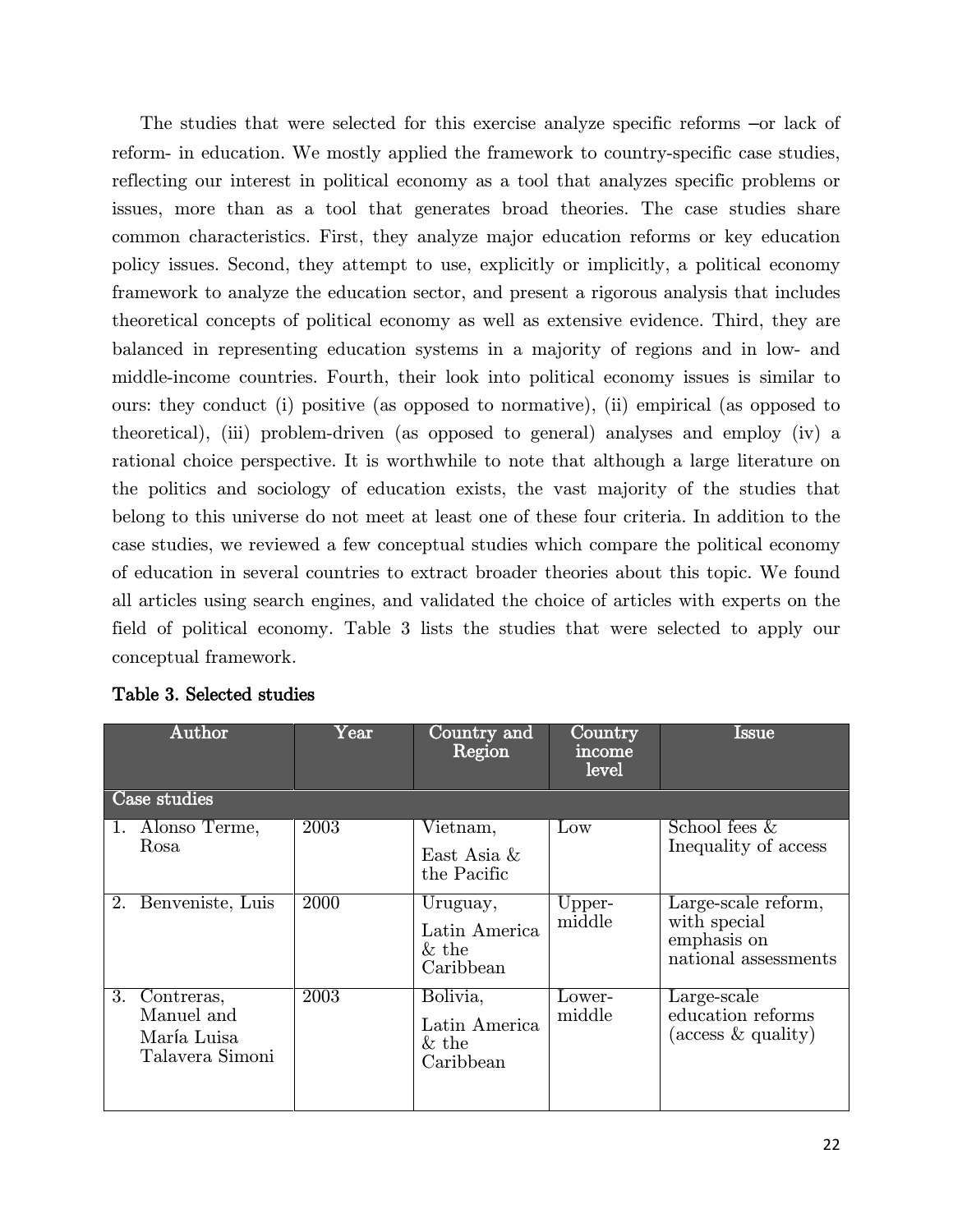| Author                                                                                | $\overline{\mathrm{Year}}$ | Country and<br>Region                                | Country<br>income<br>level | $\operatorname{Issue}$                                                                             |
|---------------------------------------------------------------------------------------|----------------------------|------------------------------------------------------|----------------------------|----------------------------------------------------------------------------------------------------|
| 4. Curtin, Timothy                                                                    | 1993                       | South Africa,<br>Africa                              | Upper-<br>middle           | $Analytical + School$<br>fees & Inequality of<br>access                                            |
| Georgescu,<br>5.<br>Dakmara and<br>Eugen Palade.                                      | 2003                       | Romania,<br>Europe $&$<br>Central Asia               | Upper-<br>middle           | Large-scale<br>education reform                                                                    |
| 6. Jansen, Jonathan<br>and Nick Taylor                                                | 2003                       | South Africa,<br>Africa                              | Upper-<br>middle           | Large-scale<br>education reform<br>(education finance,<br>curriculum and<br>teacher<br>management) |
| 7. Kingdon, Geeta<br>and Mohd.<br>Muzammil                                            | 2009                       | India (state<br>level),<br>South Asia                | Lower-<br>middle           | Teachers' power and<br>political<br>representation                                                 |
| 8. Murillo, Victoria,<br>Mariano<br>Tommasi, Lucas<br>Ronconi and<br>Juan Sanguinetti | 2002                       | Argentina,<br>Latin America<br>$\&$ the<br>Caribbean | Upper-<br>middle           | Teacher unions'<br>effect of education<br>quality                                                  |
| 9. Pandey, Raghaw                                                                     | 2002                       | India<br>(national)<br>level),<br>South Asia         | Lower-<br>middle           | Large-scale<br>education reform                                                                    |
| 10. Zegarra, Eduardo<br>and Renato<br>Ravina                                          | 2003                       | Peru,<br>Latin America<br>$&$ the<br>Caribbean       | Upper-<br>middle           | Teacher unions'<br>effect of education<br>quality                                                  |
| Comparative/conceptual studies                                                        |                            |                                                      |                            |                                                                                                    |
| 11. Grindle, Merilee                                                                  | 2004                       | Latin America<br>$&$ the<br>Caribbean                | Not<br>applicable          | Analytical and<br>comparative                                                                      |
| 12. Salmi, Jamil                                                                      | Unpublished                | Global                                               | Not<br>applicable          | Tertiary education                                                                                 |

When examining the importance given by the selected studies to each of the seven elements of our framework, several things stand out. We summarize them in [Figure 2](#page-30-0) and discuss them in the following paragraphs.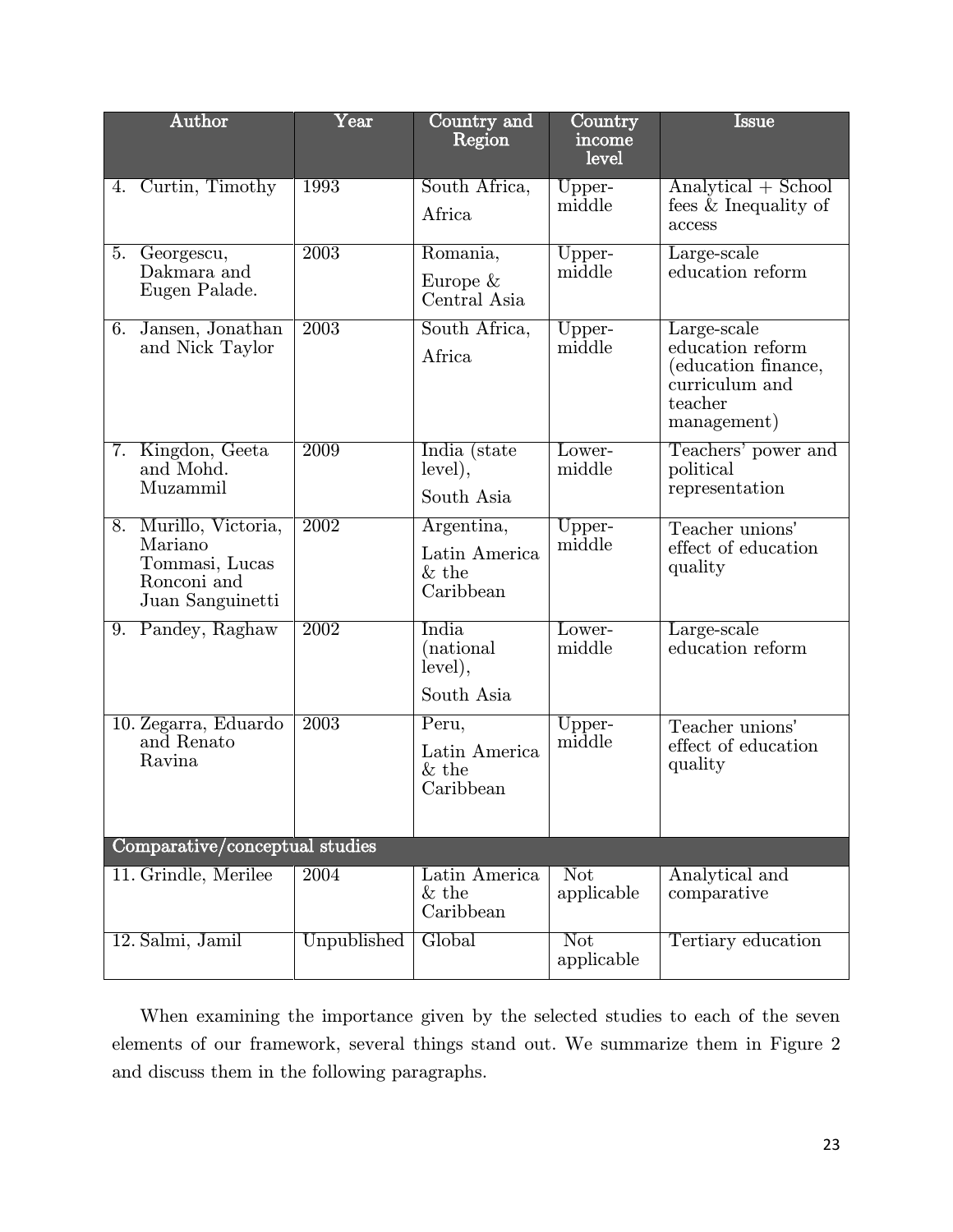- **Institutions** and the **interaction between players** play a very important role in the analyses of the selected studies. This is true for all types of selected studies – case studies and comparative studies. The importance given to institutions is not surprising –institutional analysis is key in rational choice political economy, and as mentioned previously, it also constitutes an important element of problemdriven analyses (Kaiser, Fritz and Levy 2009; The World Bank/OPM 2008; Inter-American Development Bank 2005). On the other hand, the importance given to the interaction between players is reassuring because, as the reader may recall, we included this in our conceptual framework even though there was no consensus across other conceptual frameworks about the importance of including this as part of a political economy analysis.
- In general, the relevant players, the system characteristics and the outcome of interactions are given a moderate to high importance in the analyses presented in the studies. In the case of the players, the level of importance awarded to this analytical element is relatively homogeneous across studies. In the case of the system characteristics and the outcome, these elements of the analysis have a moderate to very important role in case studies, and less importance among comparative studies. The overall moderate to high analytical importance of the players, the system characteristics and the outcomes is consistent with the observations based on the conceptual frameworks for political economy that we reviewed before developing our own framework for the education sector. Among these frameworks (Kaiser, Fritz and Levy 2009; The World Bank/Oxford Policy Management 2008; the Inter-American Development Bank 2005), the players and the system characteristics were part of all conceptual frameworks, yet none of these elements constituted an independent part of the analysis, but rather were included as part of the broader category of analysis. Similarly, in the case of the outcome, it was included as an independent element of the political economy analysis in two of the conceptual frameworks we reviewed, but it was not included at all in one of those frameworks.
- On average, the issue that motivates the analysis and the country and sector's history are given little importance in the analyses. This is true for all types of studies (case studies of low-income countries, case studies of upper-middle income countries and comparative studies), and it is especially so among case studies of education systems in upper-middle income countries. The relatively little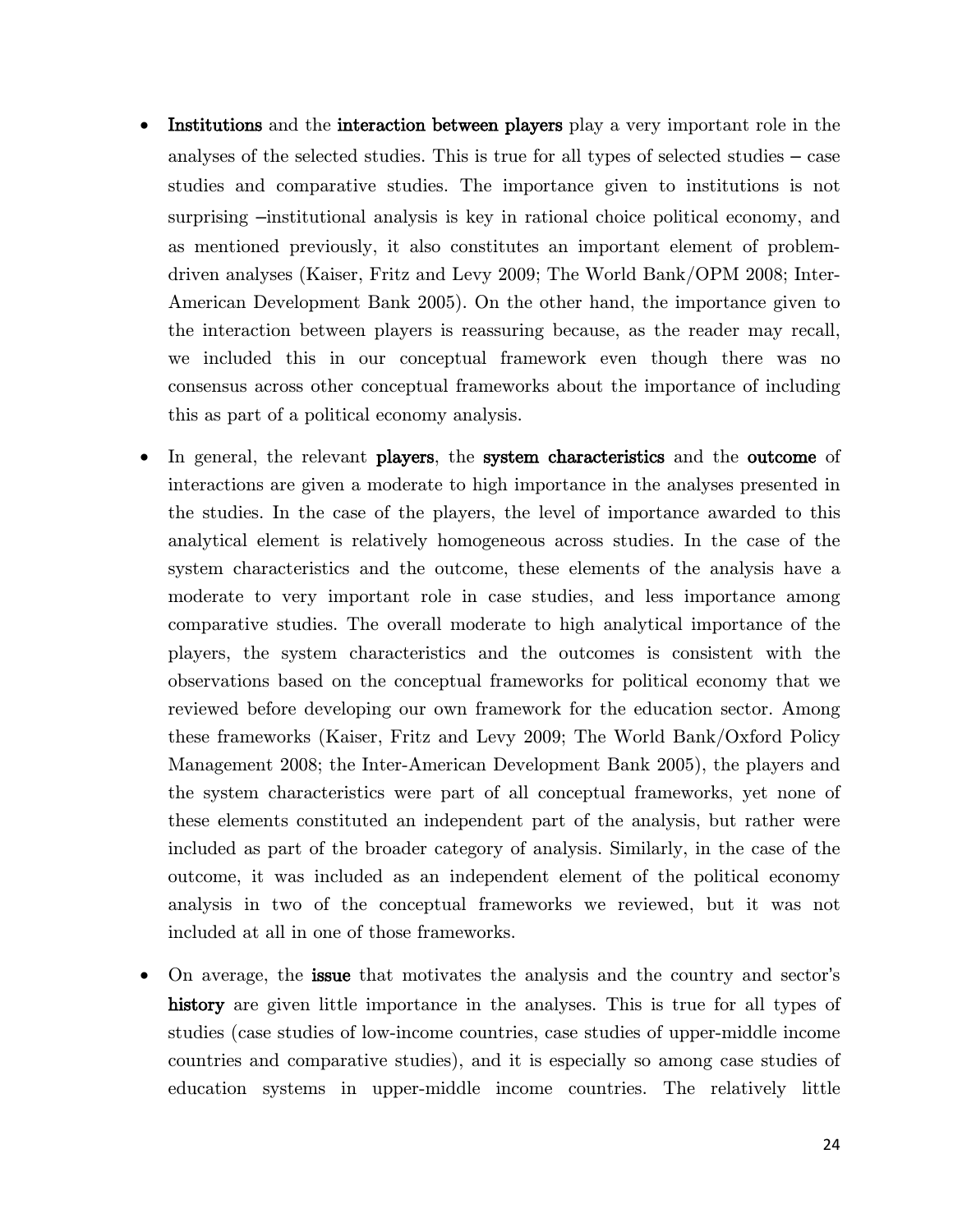importance awarded to the definition of the issue that motivates the analysis is not too surprising. For many years, political economy work has been motivated by an interest in relatively broad or general theories about the relationship between the political and economic spheres. The problem-driven approach to political economy analysis is more recent in the field, and its emphasis on defining the motivating issue as the starting point of the analysis has not become mainstream practice. On the other hand, the little importance awarded to history is more surprising, given that historical analyses constitute a fundamental part of recent work in rational choice political economy (for instance, North, 1981 and 1990; Bates, Greif, Levi, Rosenthal and Weingast, 1998; and Acemoglu and Johnson, 2005)

<span id="page-30-0"></span>Figure 2. Average level of importance given to the analytical elements of our conceptual framework, selected studies



Source: Authors' analysis based on selected studies.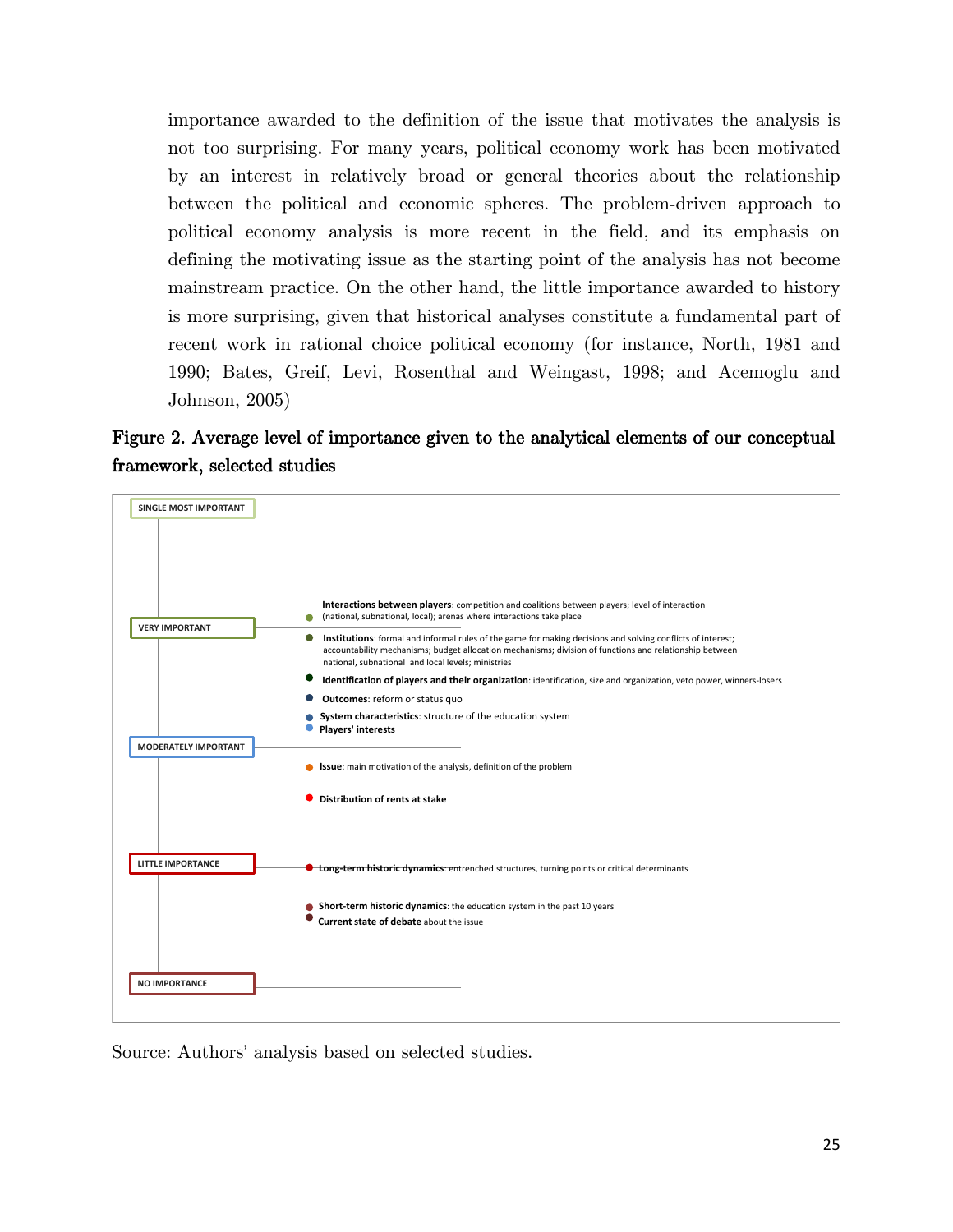Based on these observations, it seems important to include the players, the interaction between players, the institutions, the system characteristics and the outcome as part of a conceptual framework in education. At the same time, two main concerns may arise - whether we should include the issue and the history as elements of a political economy analysis, even if they receive little to no importance in the selected studies; and whether we should include the players, the system characteristics and the outcomes as independent elements of the analysis, rather than as part of a broader category, even if they receive moderate importance in the selected studies.

We argue for a positive answer in both cases. For the first issue, *including the* identification of the issue in the political economy analysis, we mostly attribute the little importance awarded by the studies to the identification of the issue that motivates the analysis to the fact that political economy has for a long time been motivated by broad conceptual questions. Examples of such questions include: How do teacher unions affect the chances of reforming the education system? (Kingdon and Muzammil 2009; Murillo et.al. 2002; Zegarra and Ravina 2003<sup>[9](#page-31-0)</sup>); What political factors contribute to, or hinder, the success of large-scale education reforms? (Georgescu and Palade 2003; Jansen and Taylor 2003; Pandey 2000; Grindle 2004; Benveniste 2000). In contrast, problem-driven political economy analysis –which as the name indicates is motivated by a specific issue or problem- is still not mainstream in the field. Examples of questions that a problemdriven analyst could pose include: How did teacher unions in South Africa affect the Mandela administration's ability to introduce private fees for secondary education? How did prior experience under a communist regime affect post-communist Romania's textbook policy? Moreover, a problem-driven analyst would begin the analysis by identifying the issue that wants to be understood – for example, the persistence of an inequitable education finance scheme in South Africa; or the prevalence of monopolistic practices regarding the production and distribution of textbooks in Romania.

Because our interest is in understanding the political economy of the education sector to improve the design and implementation of Bank-supported education projects, we believe that the starting point of the analysis should be the identification of what education issue(s) want or need to be addressed for a specific project in a specific country to be successful. The issue may reflect the reality that motivates a project (e.g., high repetition rates among first graders in Uruguay), or it may constitute an obstacle

<span id="page-31-0"></span><sup>9</sup> Note that although these authors analyze this question in a specific country, they analyze the role of teacher unions broadly, not in relation to a specific education reform.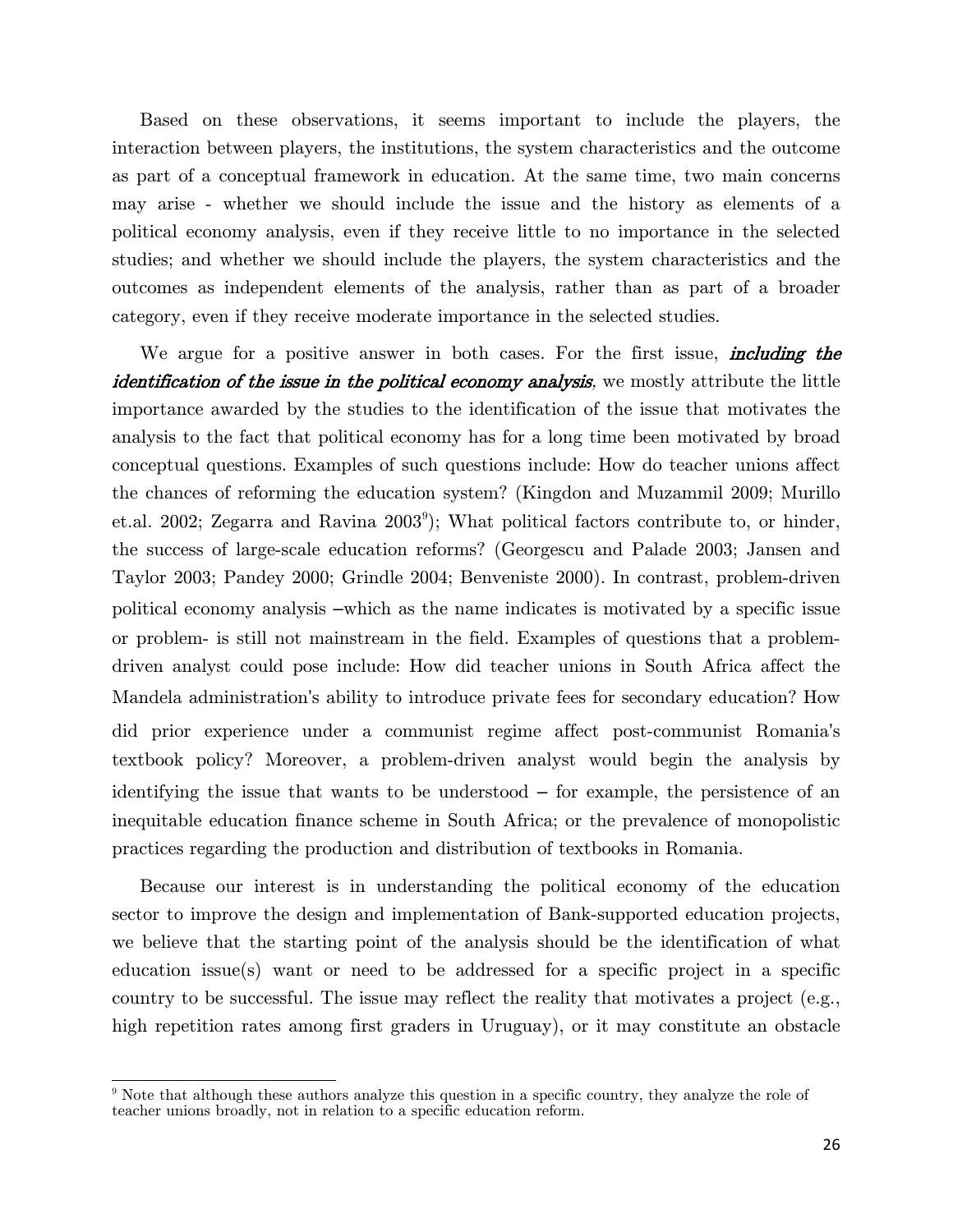to achieving the project's objectives (e.g., low coordination between the different public sector institutions in charge of providing early childhood services in Uruguay). In any case, how the issue is defined will affect who are the relevant players and what are the relevant institutions. Defining the relevant players and institutions will make the political economy analysis more manageable –otherwise, a broad analysis that is not driven by a specific issue should look at all players, all institutions, all forms of interaction between players, etc.

In sum, we believe that a problem-driven approach is critical to Bank operations, as well as highly manageable for education sector staff – and this approach requires the identification of the issue that motivates the analysis.

Regarding the second issue, *including the history as an element of political economy* **analysis**, our conceptual framework includes an analysis of the country and sector's history, reflecting our conviction that education issues and institutions are not a given reality that cannot be modified, but rather the result of processes (intellectual debates, armed conflicts, political exchanges, social preferences of the times) and decisions that occurred in the past. The notion of institutions as endogenous rules or practices has an important implication: understanding why a specific type of institution emerged in a given place and point in time, and why it persisted or was reformed, can shed light on the processes and conditions that are necessary for a successful adoption of similar institutions in other places.

For historical analyses to be manageable in the context of the Bank's operational work, these analyses should be oriented to the specific issues, players, institutions and interactions between players that are being analyzed. A hypothetical situation can help in the discussion. Take the case of a lending project to support the implementation of a reform to school inspection systems in a country with a large private subsidized sector. The reform seeks to expand school inspections to all schools that receive public funding, regardless of who is in charge of those schools' administration. We could define the issue in terms of "challenges to implement comprehensive school inspections". We would then identify the players who have a position, explicit or implicit, regarding this reform, given that it affects their interests (e.g., the Minister of Education, the Minister of Finance, teachers and school principals in public schools, teachers and school principals in private subsidized schools, municipalities, associations or foundations that provide education services and receive public funding, employees of the Ministry of Education, students, parents, etc.). We would also identify the institutions currently in place that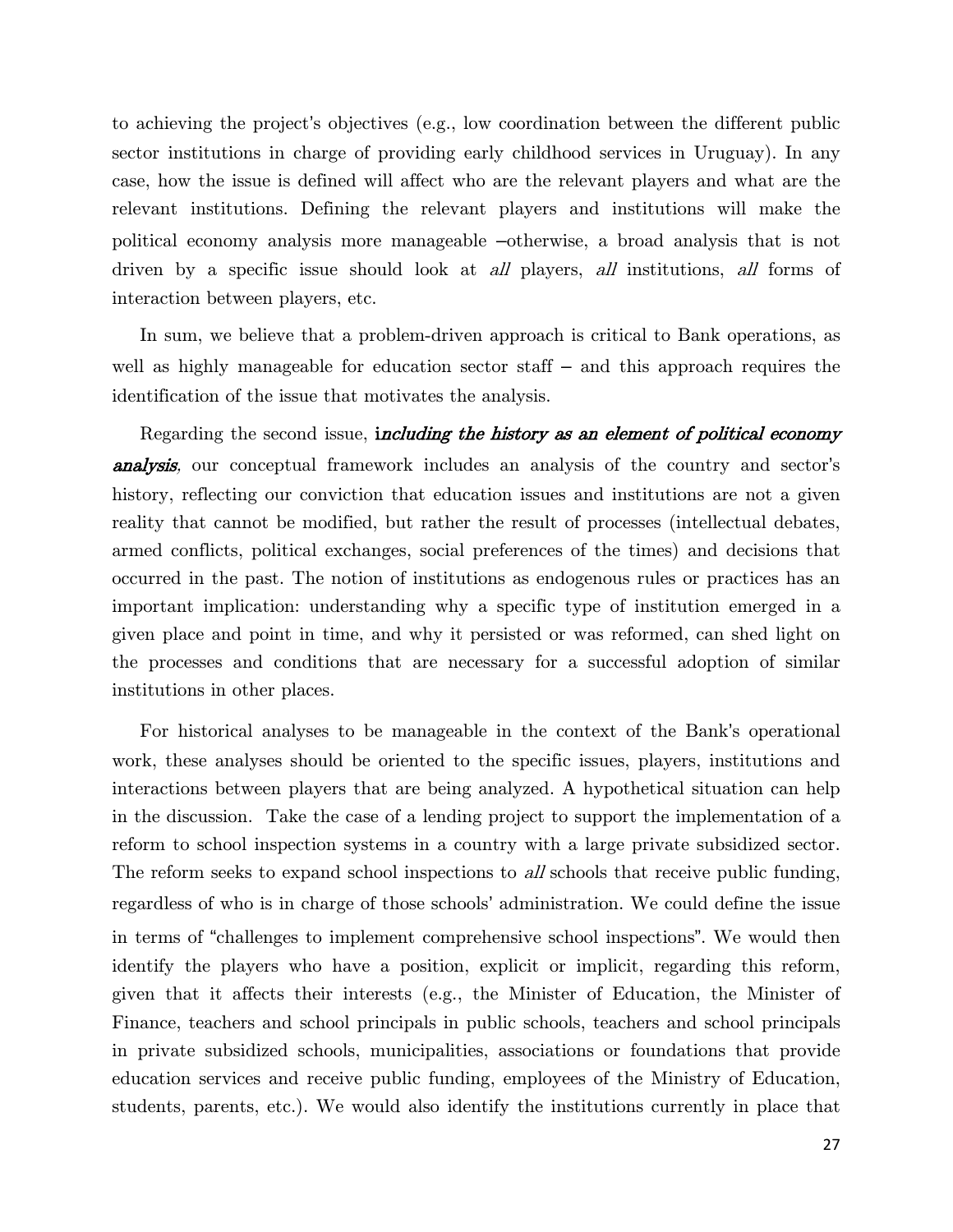affect the interactions between these players (e.g., the role, responsibility and powers of the Ministry of Education; the enacted reform and its accompanying regulations; the informal dialogue and negotiation processes between the Ministry of Education and the teacher unions, etc.). How would the historical analysis fit in this example? The analysis would look at the historical context that explains why this issue is an issue (e.g., the historical autonomy enjoyed by private subsidized schools in that particular country); why these specific players have an interest in this matter (e.g., is this an issue for which students and parents have been demanding a solution for a long time, or is it relatively new?); and where the relevant institutions come from and to what extent they can be reformed (e.g., to what extent are education laws and regulations enforced and respected, and to what extent is it worrying that this particular reform will not be enforced? In the past, how has the Ministry of Education negotiated with teacher unions reforms of similar magnitude, and with what success?).

All in all, the historical analysis should not entail a broad understanding of the country and sector's history, but rather an understanding of the history as it relates to the issue that seeks to be understood, and to the players, institutions and interaction between players that will shape how (or if) that issue is addressed.

Including the players, the system characteristics and the outcomes as independent elements of the analysis rather than as part of a broader category. Although, on average, the players and the system characteristics are moderately important in the selected studies' analyses, a closer look at the importance of these elements across the different studies reveals a different picture.

In the case of the **players**, the "moderately important" average reflects the aggregate importance of three sub-elements of the analysis: the *identification of the relevant* players and their organization; the players' material and non-material interests and incentives; and the *distribution of rents at stake*. Once we look at the importance given by the different studies to each of these elements we can observe that there are, on one hand, a set of studies in which these sub-elements play a very significant role in the analysis and, on the other, another set of studies in which they play a little role or no role at all. For example, the *identification of the relevant players* and *how they are* organized are very important or the single most important element of the analysis in a majority of studies (eight out of twelve), are moderately important in two studies, and have no importance at all in the remaining two studies. Similarly, the analysis of the players' interests is the single most important or a very important element of the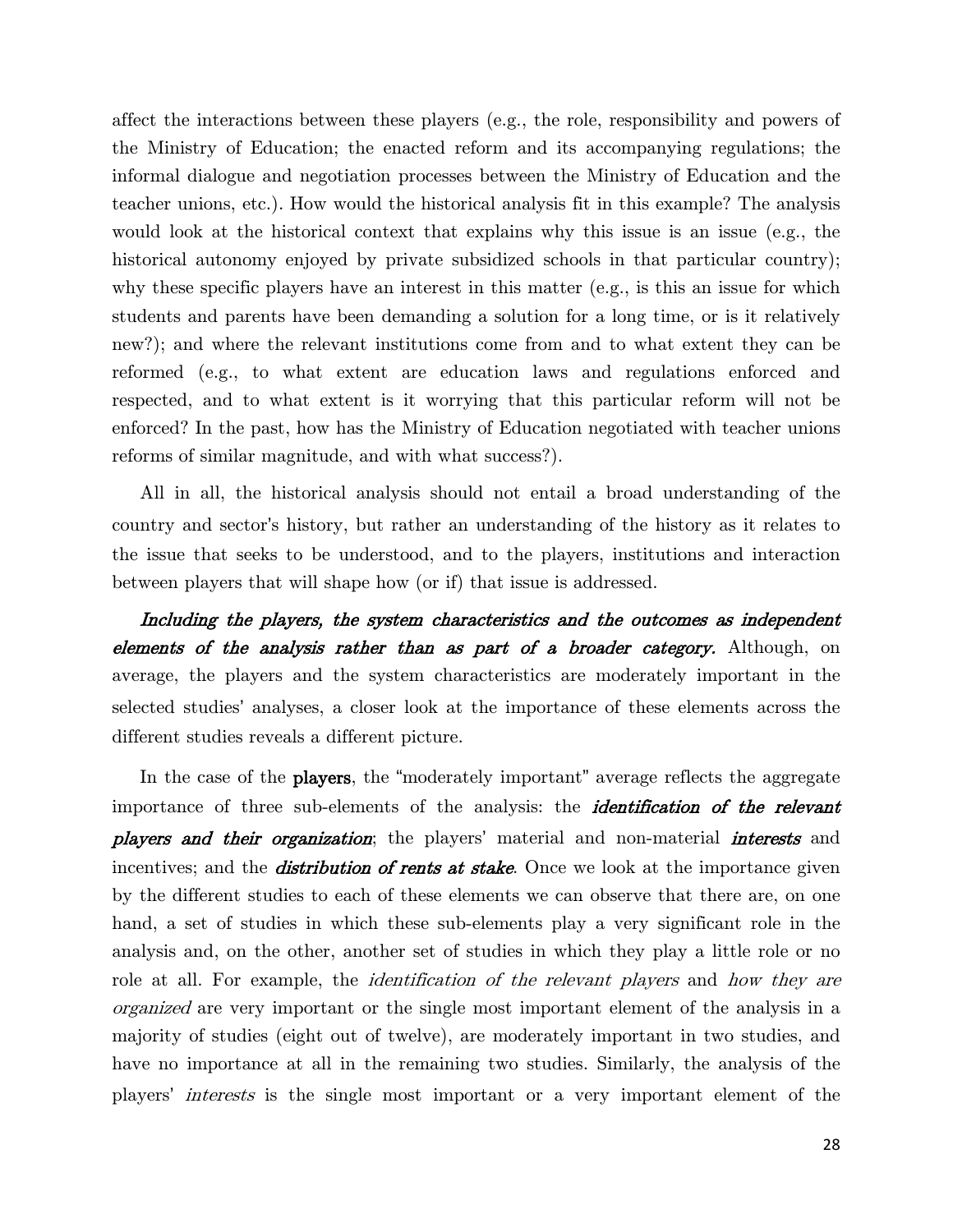analysis in a majority of studies (eight out of twelve), but has no importance at all in the other four studies. The average level of importance of the *players* does not reflect these subtleties –that the identification of the players and how they are organized, and the players' interests, have a very important role in the analysis of a majority of studies. In sum, we believe that the players constitute a central part of a political economy analysis. In some cases, all the sub-elements will receive equivalent treatment. In others, some sub-elements (e.g., the players' interests) will receive relatively more treatment than the others. But the understanding of who are the players, what are their interests, and how they are organized to pursue these, is crucial from a rational choice political economy perspective.



Figure 3. Importance given to the analysis of the relevant players, selected studies

Source: Authors' analysis based on selected studies.

On a similar note, the analysis of the system characteristics and the outcomes is more than moderately important if we exclude from the average the two comparative studies, and include only the ten case studies that were considered. The case studies are more aligned with a problem-driven political economy approach than the comparative ones, and we interpret the relative importance of the system characteristics and outcomes analysis among the case studies to be indicative that this element constitutes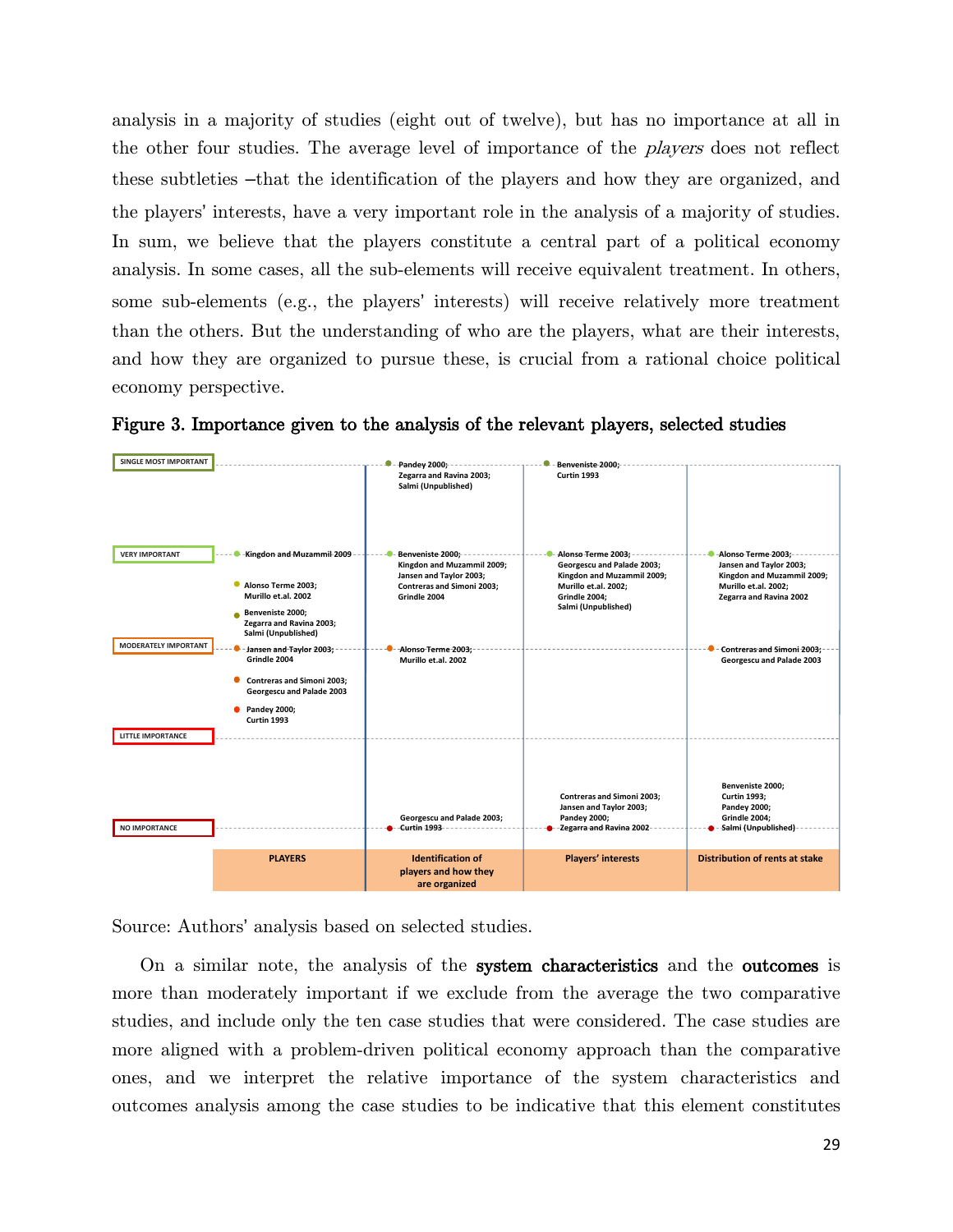an important piece of information in a problem-driven analysis. Perhaps the system characteristics are not as important as the players, the interactions between players and the institutions to understand the dynamics of the sector around a particular issue but, like in the case of the historical analysis, they are important to put these dynamics into context. Moreover, documenting the system characteristics is important for knowledgesharing purposes. As we build our understanding of political economy issues in the education sector, and seek to use the knowledge gained from experience and analysis in one country to address a similar issue in another country, it is important to take into account the context from which that lesson was extracted –the country's level of income, the education system's level of financial and human resources, and the way in which those resources translate into educational access, equity and quality. The analysis of the outcomes is also central to the purpose of building our knowledge base: documenting whether reform eventually took place or not, or whether any change was observed at all in the initial issue that motivated the analysis, is a necessary condition for distinguishing between more and less successful policy processes.

In sum, the level of importance given by the selected studies to the different elements of our conceptual framework is in line with most of the pieces that form part our conceptual framework –the players, the interaction between players, the institutions, the system characteristics and the outcome. Although some pieces of our framework – the issue and the history- have on average little importance in the selected studies' analyses, we did not remove these from our framework: the definition of the issue is the starting point of the type of political economy analysis which we consider most relevant to operations (i.e., a problem-driven analysis), and there are important theoretical and practical reasons for including the history in the analysis.

### <span id="page-35-0"></span>3 Understanding the political economy of education

This section seeks to shed light on the political economy of the education sector. In particular, we aim to understand the political and economic factors that lie behind certain education issues, policies and outcomes; and how these factors affect the chances to introduce reform or, conversely, how they affect the chances that the status quo will be maintained. From the outset it is important to recognize the limitations of the section. First, the section draws on the twelve empirical studies which we selected, the same ones we used to assess the validity of our analytical framework (see [Table 3\)](#page-27-0). Although the studies represent countries from various regions and income levels, and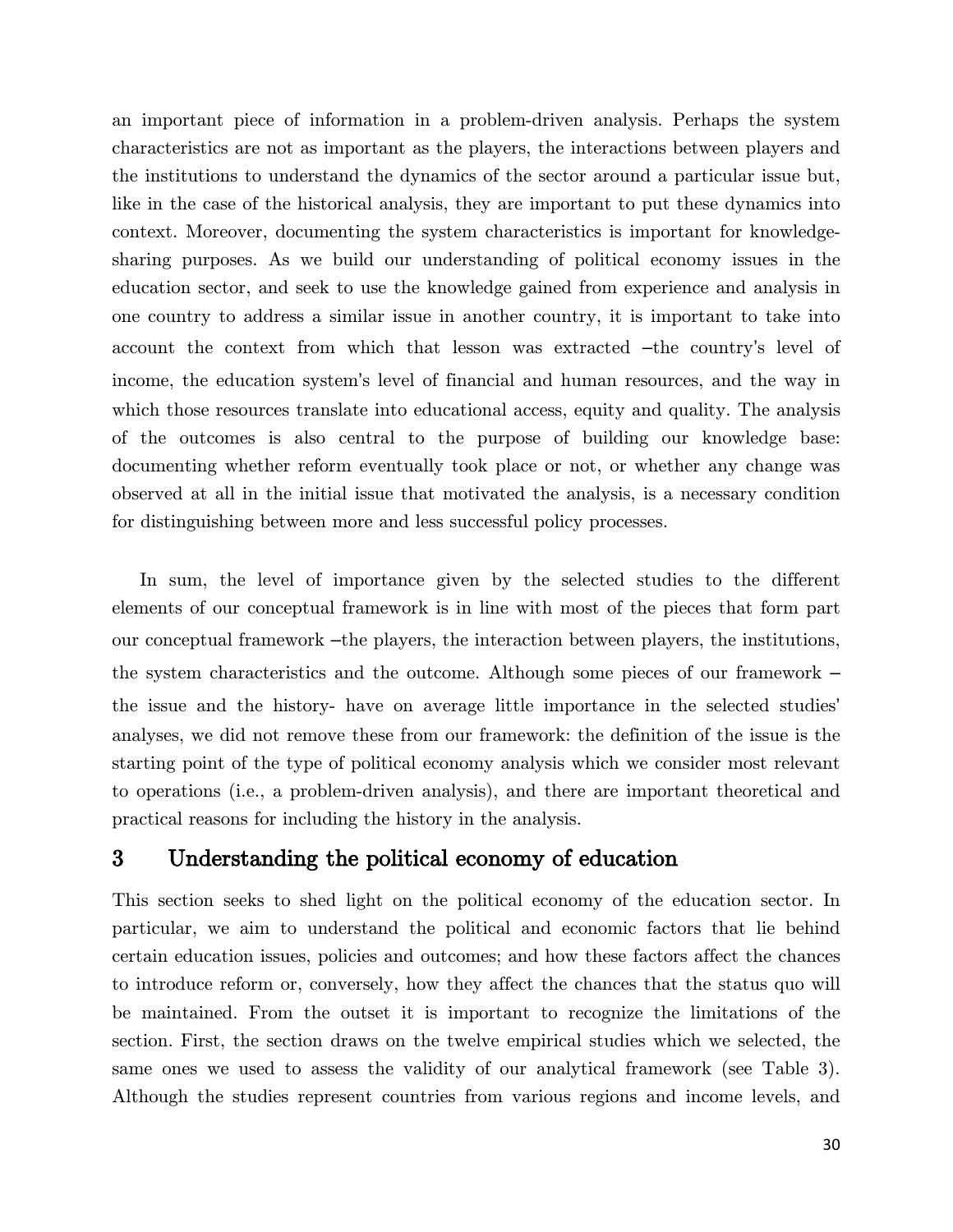discuss various educational issues of concern, the sample of studies is relatively small. Second, the studies do not follow a common analytical framework. As explained later on, this makes it difficult to extract hypotheses about the political economy of education reform or lack of reform.

The section is structured as follows. We first describe the policy areas examined by the case studies (e.g., user fees and education finance, teacher policies, curriculum, assessment, decentralization, etc.). We also discuss how each of these policy areas is related to a specific issue or concern –educational coverage, quality, efficiency or equity. We then present several hypotheses about the political economy factors that increase the likelihood of reform, and the extent to which they fit the selected studies. We also present a hypothesis about the political economy of the lack of reform, with special emphasis on the lack of reforms to improve the quality of education. The hypotheses we present are rather general, not tailored to a specific policy area or education issue. We conclude the section by attempting to understand which hypotheses apply the most to the different policies and issues of concern in the education sector.

#### <span id="page-36-0"></span>3a Education policies and issues discussed in the case studies

The selected case studies discuss a wide variety of education policy areas, including user fees and education finance; teacher policies, including teacher unions; curriculum; student assessment; bilingual and intercultural education; public-sector reform; decentralization; and availability of resources (textbooks, physical infrastructure, human resources). Some studies focus on one policy area, while others analyze large-scale education reforms that entailed changes in several policy areas. Also, some case studies look at the political and economic drivers behind specific reforms, while others analyze the political economy drivers behind the lack of education reform in cases where reform was needed to improve the quality of education. In particular, these studies analyze teacher organizations' role in maintaining the status quo. The policies discussed by each study are summarized in [Table 4](#page-39-1) and discussed in the paragraphs that follow.

User fees. The case studies of Alonso Terme (2003) and Curtin (1993) discuss user fees in the education systems of Vietnam and South Africa, respectively. In Vietnam, user fees at the primary education level were introduced in 1989, and abolished in 2001. In South Africa, user fees at the secondary and tertiary education level were introduced during Mandela's government, during the mid 1990s. As reflected in these studies, the decision to introduce user fees has a trade-off. On one hand, the ability for education providers to charge a fee for the services they provide may increase the availability of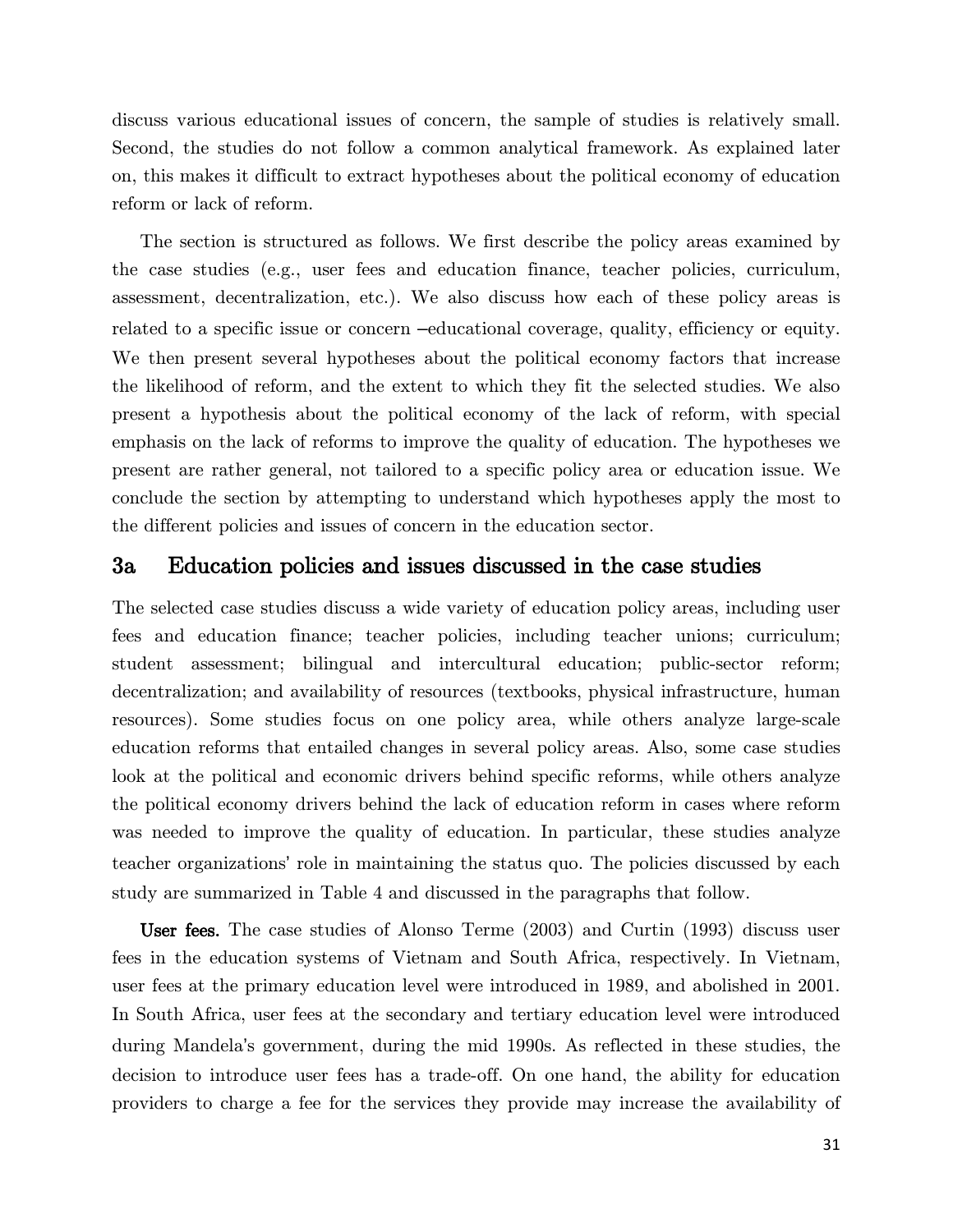funding for the education sector, especially in a context where public finances are severely restricted. On the other hand, some children –especially those from low-income families, whose parents are unable to pay these fees- may face restricted access to education services as a result of user fees, a situation which constitutes a downside from an equity point of view. This trade-off became evident in the policy debates in both Vietnam and South Africa. In Vietnam, the Ministry of Finance promoted user fees as a mechanism to give financial support to the education system and presumably induce parental participation in education. In contrast, within the Ministry of Education there was concern about the inequity tied to user fees, but the Ministry alone was not in a strong position to oppose the introduction of fees, as the education sector budget was determined by the Ministry of Finance. In South Africa, Mandela's government proposed user fees for secondary and tertiary education arguing that it would free public resources for primary education, and thus contribute to expand access to primary education for the black population. Opponents of user fees argued that these would widen the gap between blacks and whites, as presumably a majority of blacks would be unable to pay for secondary or tertiary education, while a majority of whites would have access to these levels of education.

Multi-policy reforms. The articles of Benveniste (2000), Contreras Talavera (2003), Georgescu and Palade (2003), Jansen and Taylor (2003) and Pandey (2000) look at systemic reforms to several dimensions of the education system in Uruguay, Bolivia, Romania, South Africa and India, respectively. In Uruguay, a large-scale reform of the education system was triggered in the mid 1990s, in part as a result of a study based on two assessments of student learning conducted in 1990 among a sample of  $4<sup>th</sup>$  and  $9<sup>th</sup>$ grade students. The reform entailed targeted policies toward the poorest students; improvements in professional development for in-service teachers as well as salary increments; additional resources for schools; and training of school principals, including training in the use of computers for school administration purposes. In Bolivia, during the 1990s, education reforms were introduced on several fronts including teacher training, curriculum development and implementation, bilingual and intercultural education, institutional reform, teacher unions, decentralization, student assessment, and education financing (Contreras and Talavera 2003). Romania also introduced major reforms during the same decade – the curriculum, student assessment methods, teacher training, teaching methods and textbooks were modified, and efforts were made to strengthen the managerial capacity and physical infrastructure within the system (Georgescu and Palade 2003). In post-apartheid South Africa, reforms were introduced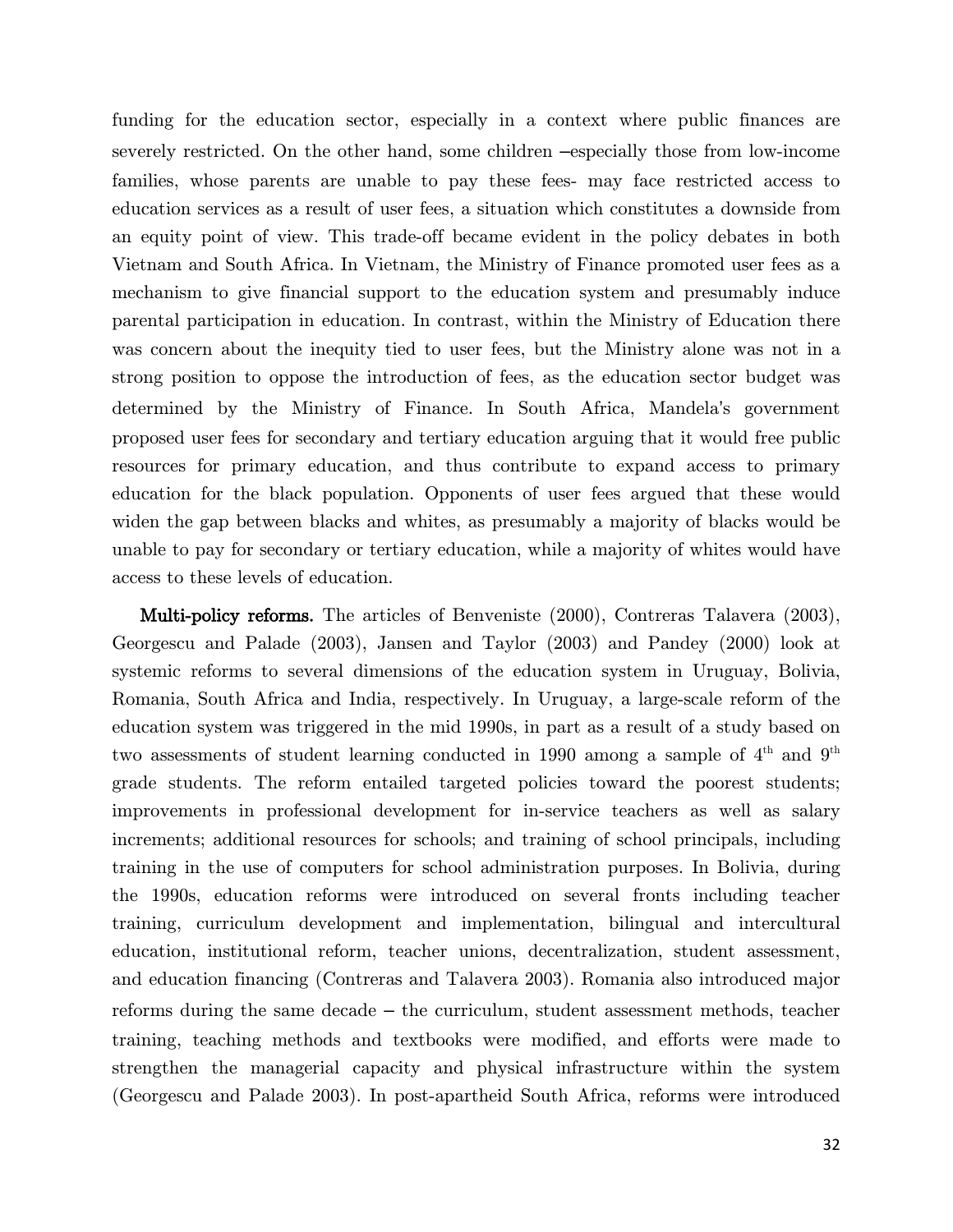in the areas of education finance, curriculum and teacher allocation (Jansen and Taylor 2003). In India, the District Primary Education Program introduced in the mid 1990s access, entailed changes in the curriculum, teaching materials, teacher policies, the relationship between schools and the surrounding community, construction of buildings, institutional strengthening and capacity building, all within a context of increased decentralization (Pandey 2000).

It can be observed from these cases that the areas subject to reform vary across countries, with each country attempting to modify certain margins of the education system.

Teacher unions. The empirical studies by Kingdon and Muzammil (2009), Murillo et.al. (2002) and Zegarra and Ravina (2003) analyze how teacher unions affect the quality of education in Uttar Pradesh (India), Argentina and Peru, respectively. The three cases share some common elements. First, they show evidence of a low level of learning outcomes in each country. Second, they show evidence that educational authorities were aware of this problem. Third, they present empirical evidence that low levels of learning outcomes are related to the presence and power of teacher unions. All articles place an important emphasis on teacher unions' capacity to influence the political system, either by having a direct representation in the legislature, or by having a strong voice which they exercise through strikes and mobilization.

The topics analyzed by the selected studies can be classified depending on what is the main education sector problem to which they are related –a problem of coverage, quality, efficiency or equity. Clearly, several topics are related to more than one problem –for example, as already discussed, user fees may affect both the efficiency and the equity of the sector. In [Table 4](#page-39-1) we classify the articles based on the main educational problem that is discussed in the analysis. As can be observed in [Table 4,](#page-39-1) the main issue driving the debate behind user fees reforms is equity. The articles stress that the payment of user fees by low-income individuals can limit access, especially for lowincome households, while at the same time enabling high-income individuals to inject more resources into their education, creating a gap in the quality of education they receive and the one that low-income students receive. Regarding multi-policy reforms, the cases mainly stress issues of quality, and with less emphasis, problems of coverage or efficiency. Quality concerns are also the main driver of the articles that analyze teacher unions' role in shaping education policies. These articles discuss the interests voiced in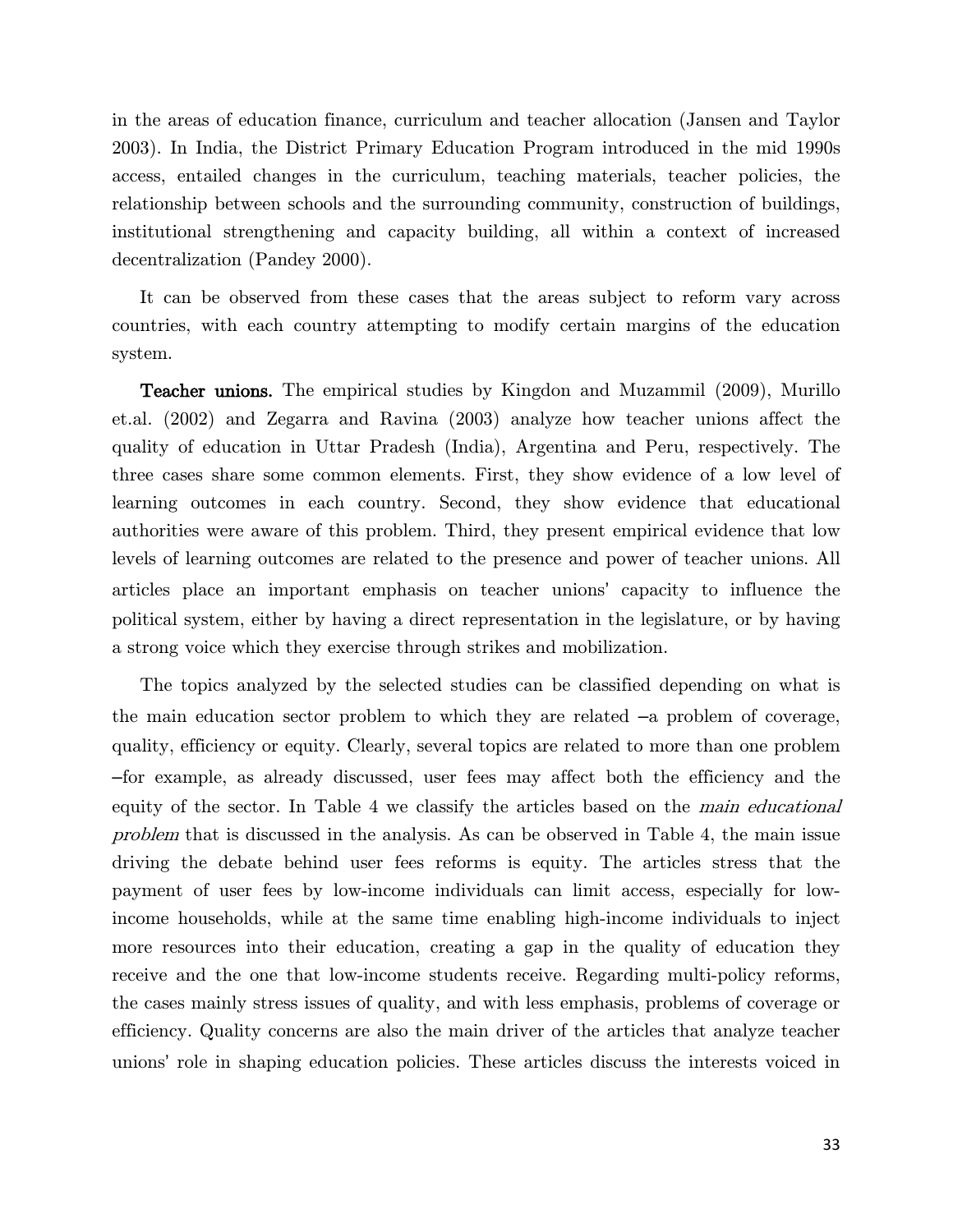the name of teachers, in the context of education systems in which teacher unions had political representation or other forms of veto power such as the power to strike.

| Case study                                       |           |           |                     |                | Policy area |            |               |                         |           |           |                          | Issue of<br>concern |                |
|--------------------------------------------------|-----------|-----------|---------------------|----------------|-------------|------------|---------------|-------------------------|-----------|-----------|--------------------------|---------------------|----------------|
|                                                  | User fees | Education | policies<br>Teacher | Teacher unions | Curriculum  | Assessment | Public-sector | <b>Decentralization</b> | Resources | Coverage  | $\operatorname{Quality}$ | Efficiency          | ${\rm Equity}$ |
| Vietnam (Alonso Terme<br>2003)                   | $\sqrt{}$ | $\sqrt{}$ |                     |                |             |            |               | $\sqrt{ }$              |           |           |                          |                     | $\sqrt{}$      |
| South Africa (Curtin<br>1993)                    | $\sqrt{}$ | V         |                     |                |             |            |               |                         |           | $\sqrt{}$ |                          |                     |                |
| Bolivia (Contreras and<br>Simoni $2003$ )        |           | J         | $\sqrt{}$           | $\sqrt{}$      | $\sqrt{}$   | $\sqrt{}$  | V             | $\sqrt{}$               |           | $\sqrt{}$ | $\sqrt{}$                |                     |                |
| $\bf{Romania}$ (Georgescu and<br>Palade $2003$ ) |           |           | $\sqrt{}$           |                | $\sqrt{}$   | $\sqrt{}$  | V             |                         | V         |           | V                        |                     |                |
| South Africa (Jansen and<br>Taylor 2003)         | $\sqrt{}$ | V         | $\sqrt{}$           |                | V           |            |               |                         | V         |           |                          |                     |                |
| Uruguay (Benveniste<br>(2000)                    |           |           | $\sqrt{ }$          | $\sqrt{ }$     | $\sqrt{}$   | $\sqrt{}$  |               |                         |           |           | J                        |                     |                |
| India (Pandey 2002)                              |           |           | $\sqrt{ }$          |                | $\sqrt{}$   |            | $\sqrt{}$     | $\sqrt{}$               | V         | $\sqrt{}$ | V                        |                     |                |
| Uttar Pradesh, India<br>(Kingdon 2009)           |           |           |                     | $\sqrt{}$      |             |            |               |                         |           |           | $\sqrt{}$                |                     |                |
| Argentina (Murillo et.al.<br>2002)               |           |           |                     | V              |             |            |               | $\sqrt{}$               |           |           | $\sqrt{}$                |                     |                |
| Peru (Zegarra and Ravina<br>2003)                |           |           |                     | V              |             |            |               |                         |           |           | $\sqrt{}$                |                     |                |

<span id="page-39-1"></span>Table 4. Education policies and issues discussed in the case studies

Source: Authors' analysis based on selected studies.

# <span id="page-39-0"></span>3b Hypotheses about the political economy of education reform (and lack of reform)

In recent years, theoretical political economy has advanced the understanding of factors that can facilitate or hinder policy reform (see the articles of Lora and Olivera 2004; Tommasi and Velasco 1995; Drazen 2000; and Persson and Tabellini 2000). In this section we propose several hypotheses that can shed some light on the political economy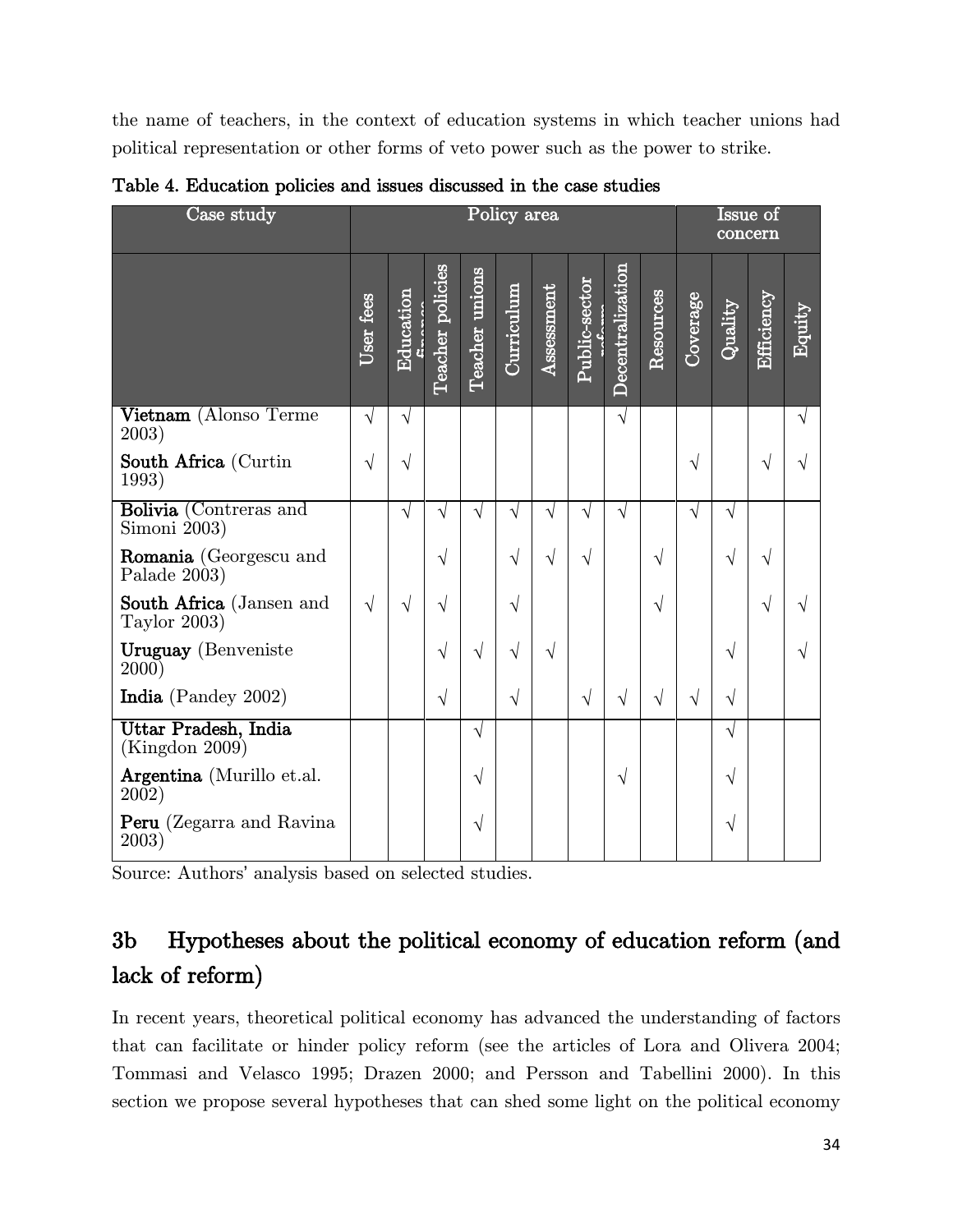of education, including the political and economic factors that facilitate reform and those that contribute to the maintenance of the status quo. Although this exercise has been undertaken by other authors before us (Corrales 1999; Navarro 2005), we present a broader set of hypotheses and, more importantly, discuss the implications of these hypotheses for the Bank's operations and knowledge agenda.

The ten hypotheses which we present here are hypotheses that are (i) in line with the political economy theory and (ii) consistent with at least one of the selected empirical studies on the political economy of education. These hypotheses, which are listed in [Table 5,](#page-40-0) are related to the timing of reform; the incentives to reform; and the capacity to reform. The rest of the section discusses each hypothesis in more detail.

| Timing of reform                         | H1: Education reform is more likely to be introduced when there                                                                                                                   |  |  |  |  |  |  |
|------------------------------------------|-----------------------------------------------------------------------------------------------------------------------------------------------------------------------------------|--|--|--|--|--|--|
| When are education                       | is a manifest/observable crisis in the education sector                                                                                                                           |  |  |  |  |  |  |
| reforms more likely<br>to be introduced? | H2: Education reform is more likely to occur at the very<br>beginning of a new government or at the very end of a<br>government                                                   |  |  |  |  |  |  |
| Incentives to reform                     | <b>H3:</b> Education reform is more likely to occur if the benefits are                                                                                                           |  |  |  |  |  |  |
| How desirable is it                      | concentrated and are born mainly by a group that has political                                                                                                                    |  |  |  |  |  |  |
| for the different                        | power, and its cost are distributed across groups that have no                                                                                                                    |  |  |  |  |  |  |
| players to introduce                     | veto power                                                                                                                                                                        |  |  |  |  |  |  |
| or block a<br>particular reform?         | <b>H4:</b> Education reform is more like occur if it includes<br>compensation schemes for the group that bears the costs of<br>reform                                             |  |  |  |  |  |  |
|                                          | <b>H5:</b> Education reform is more likely to be introduced in societies<br>that are less polarized                                                                               |  |  |  |  |  |  |
|                                          | <b>H6:</b> Education reform is more likely to be introduced when it<br>responds to the demands of a group whose members have<br>relatively homogeneous ideologies and preferences |  |  |  |  |  |  |
|                                          | <b>H7:</b> Education reform is more likely to occur as the number of<br>players who have influence on the decision-making process<br>decreases                                    |  |  |  |  |  |  |
| Capacity to reform                       | H8: Education reform is more likely to occur if it comes in                                                                                                                       |  |  |  |  |  |  |
| What                                     | combination with other reforms (e.g., efficiency in public                                                                                                                        |  |  |  |  |  |  |
| characteristics of                       | expenditure, poverty reduction)                                                                                                                                                   |  |  |  |  |  |  |
| the interaction                          | <b>H9</b> : Education reforms are more likely to be introduced if there                                                                                                           |  |  |  |  |  |  |
| between players                          | is a capacity to enforce agreements over time                                                                                                                                     |  |  |  |  |  |  |
| increase the chances                     | <b>H10:</b> Large-scale education reform is more likely to be introduced                                                                                                          |  |  |  |  |  |  |
| that reform will be                      | if the approach is incremental rather than an all-encompassing                                                                                                                    |  |  |  |  |  |  |
| introduced?                              | process                                                                                                                                                                           |  |  |  |  |  |  |

<span id="page-40-0"></span>Table 5. Hypotheses about the political economy conditions that facilitate or hinder education reform

Source: Authors.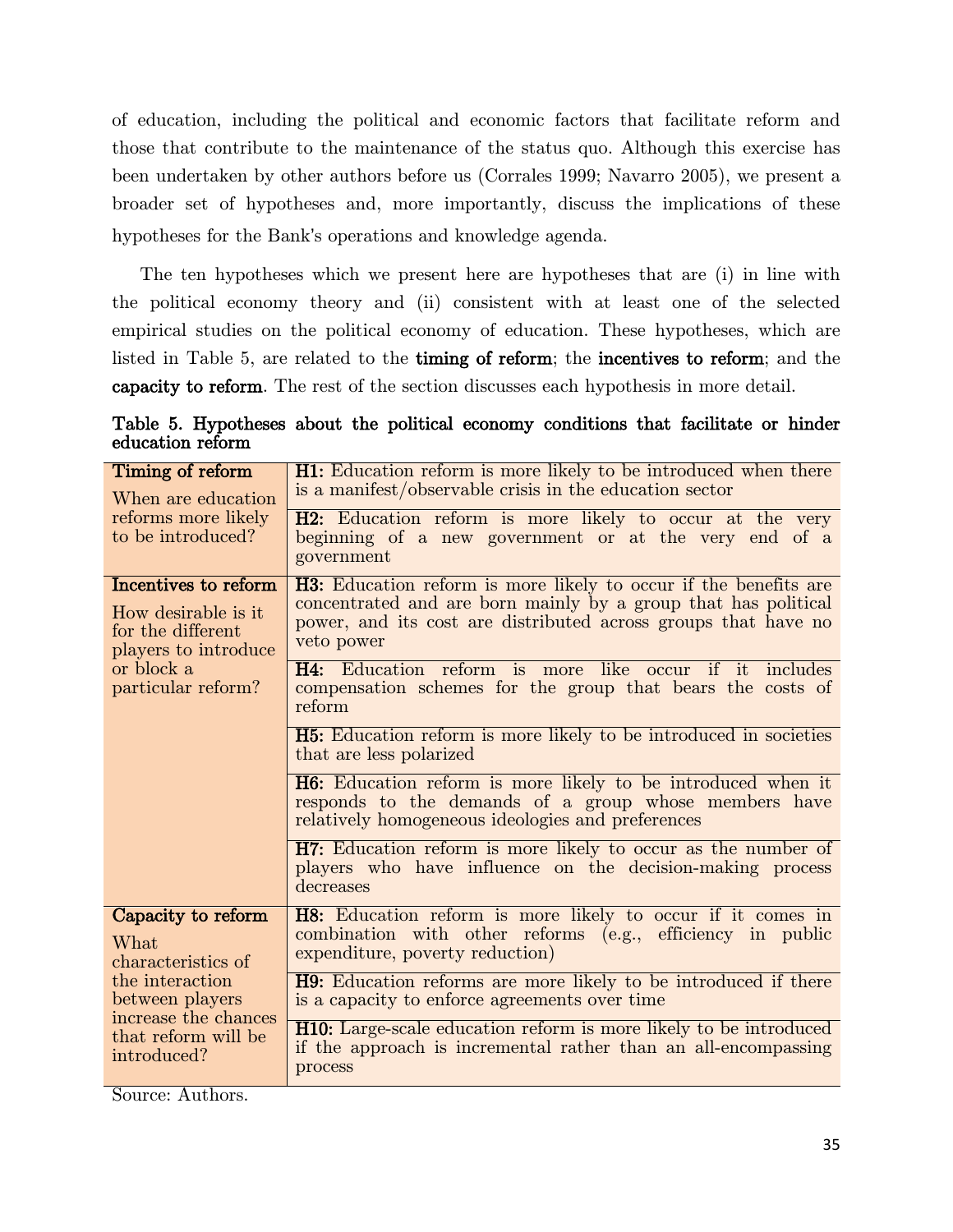# Timing of reform **–** When are education reforms more likely to be introduced?

H1: Education reform is more likely to be introduced when there is a manifest/observable crisis in the education sector. Political economy theory predicts that, in times of crisis, the cost of no reform will be high for all players—government, teachers, parents and students; when the crisis is "large enough" (e.g., when the payoffs associated with the policy change exceed the payoffs of the status quo), there can be a consensus to reform (Tommasi and Velasco 1995).

In the case of education reform, a refinement of this hypothesis is important: education reform is more likely to be introduced when there is a *manifest/observable* crisis. Education systems can have low levels of quality that persists for long periods, without that situation creating a sense of a crisis and an alignment across players about the need to reform. For reform to be introduced, the crisis must be observable. Two conditions are necessary for this: (i) low levels of quality must be measurable, for example through evidence about learning outcomes, or post-school placements in tertiary education or the labor market; and (ii) the evidence that is indicative of the system's overall quality must be available to the general public (e.g., tests scores from national and international exams; results of school inspections). Once we take into account these two conditions, we can understand why low-quality education systems can persist over time – in many countries, the low quality of the system will remain silent or hidden, given the insufficiency of data and/or the lack of dissemination of such data.

In several of the selected empirical studies, reforms emerged after a long period of crisis in the education system. In the cases of Bolivia (Contreras and Talavera Simoni 2003), Romania (Georgescu and Palade 2003) and several Latin American countries (Navarro 2005), it is possible to argue that a long period of deterioration of education was observed before some reform efforts. In addition, the cases of Vietnam (Alonso Terme 2003) and India (Pandey 2002) show how the widespread dissemination of studies about the state of the education system can contribute to build consensus about the need for sector reform. The case of Uruguay presents a large-scale reform that was partially triggered by studies based on two examinations of student learning conducted in 1990. These studies provided evidence of the low levels of cognitive achievement among students, and also raised awareness that the situation was particularly worrisome for the lower-income, more vulnerable students (Benveniste, 2000).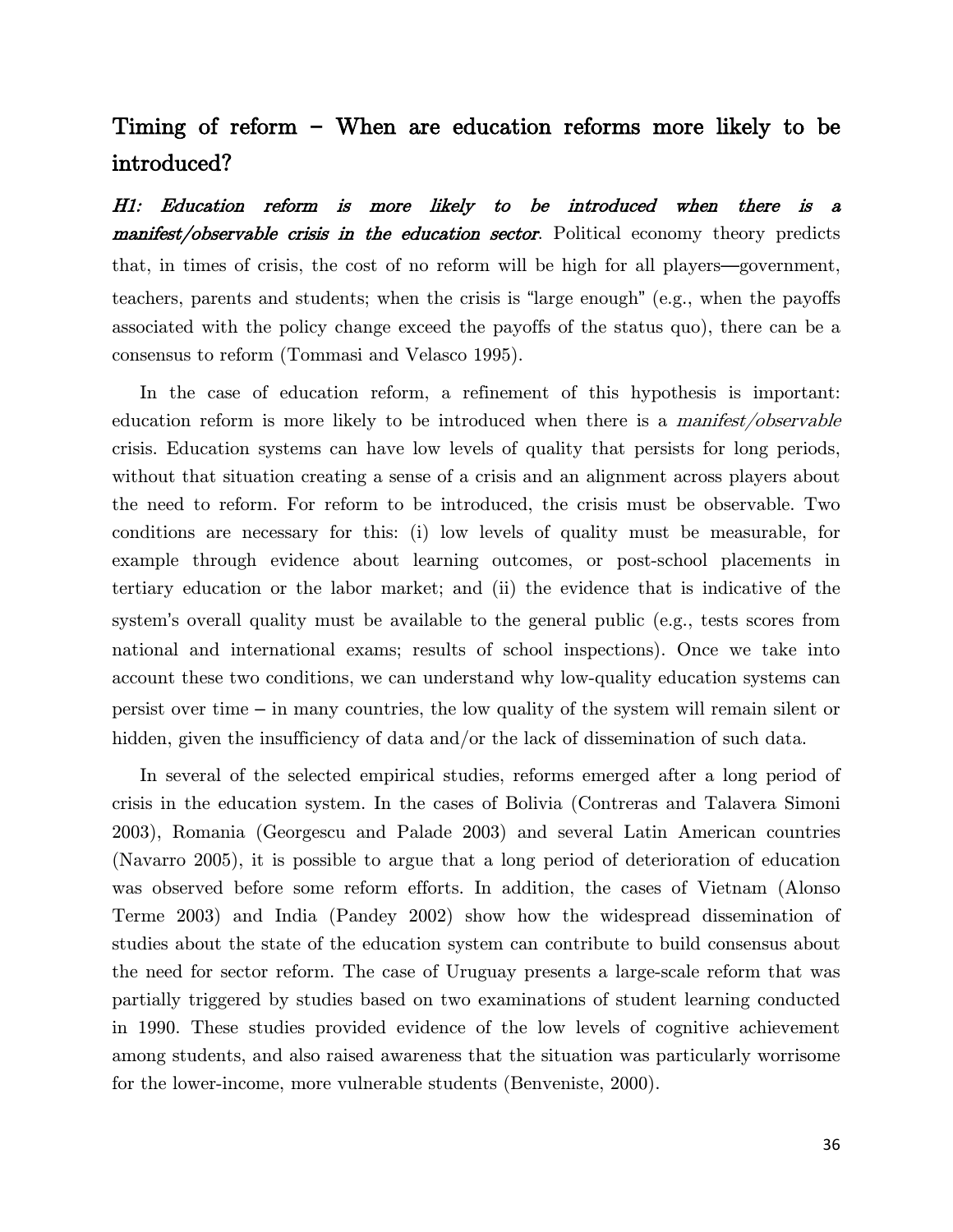Implications for the Bank. This hypothesis has several implications for the role of the Bank. First, crisis is an opportunity to advance reforms, especially the so-called "quality reforms". Second, measurement in the sector is very important. The way the sector can identify crisis (or not) is via measurement. The Bank should continue to support countries' capacity to build better data systems, and importantly, their capacity to use that data for decision-making. Third, the Bank should promote the wide dissemination of education-related data. Dissemination across civil society and the media is particularly important. In this regard, the Bank could play a role by disseminating its own studies, especially those that provide rigorous evidence of the need of reforms, across a country-wide audience, from multiple sectors, and including several educationsector players, so as to foster necessary debates and contribute to build consensus around the need for reform.

H2: Education reform is more likely to occur at the very beginning of a new government or at the very end of a government. The beginning of a new government constitutes an opportunity window in which support for the incoming government's policies, as well as coalitions, are more likely emerge. If education is at the center of the incoming government's agenda, this window of opportunity can be crucial to build political support for key reforms in the sector, especially quality-oriented reforms. In contrast, at the very end of a government's term, it is likely that expenditure will increase if it increases the probability of re-election (either of the incumbent or his/her political party). In this case, access reforms are more likely to occur because they generate shortterm and observable benefits and intangible costs.

Corrales (1999) presents a variant of this hypothesis, which states that in order to induce successful reform, it is necessary to create "policy entrepreneurship", that is, governments that find a way to create a coalition pro-reform. The hypothesis that we advance here is stronger: at the beginning of a new government, the government has more space to create pro-reform consensus.

Among the selected empirical studies, the case of South Africa (Curtin 1993; Jansen and Taylor 2003) is an example of a window of opportunity to enact a reform at the very beginning of a new government. Indeed, Mandela's government counted with the support of a large coalition – he was a new president, and the first South African president to be elected through democratic, multi-racial elections. The other selected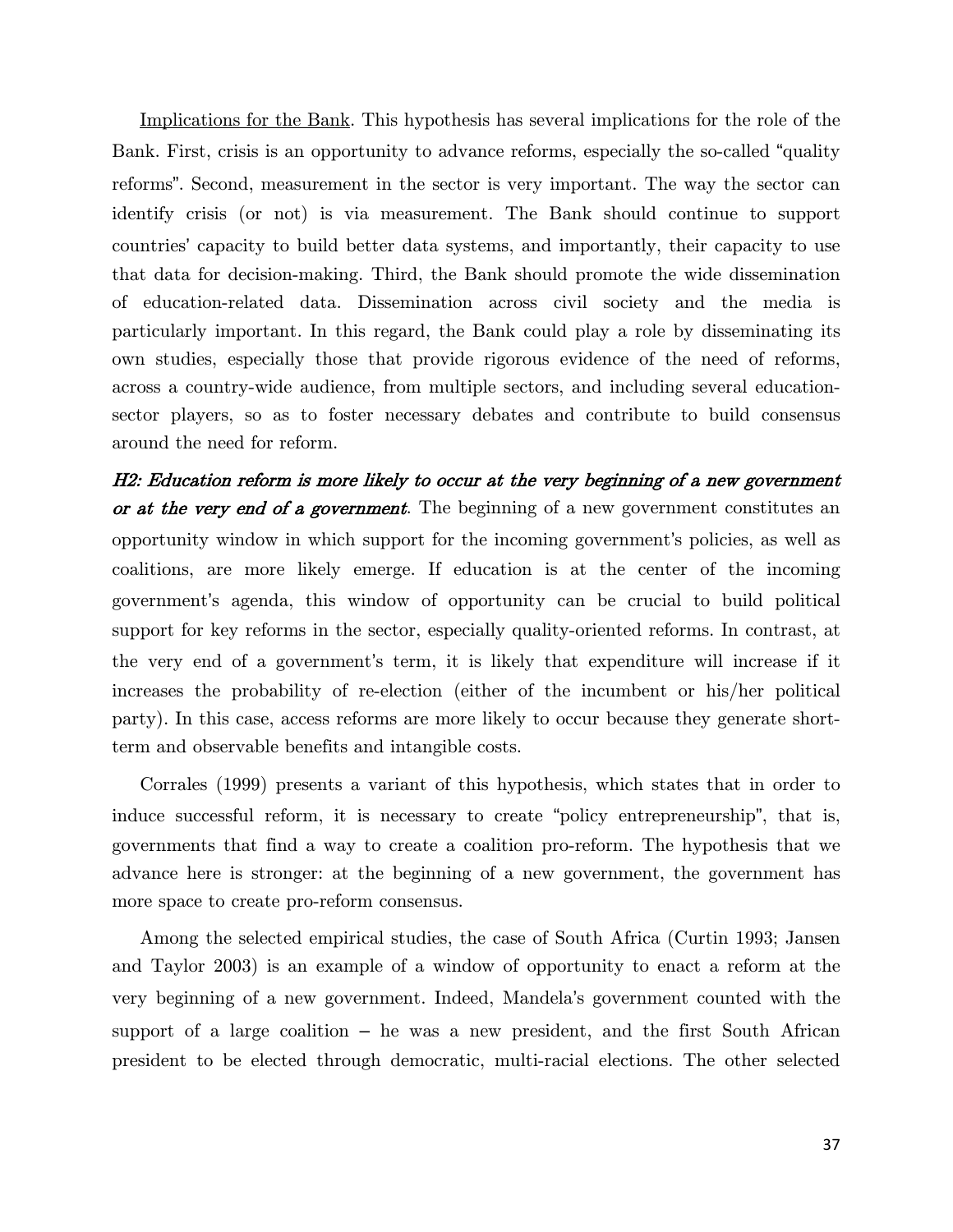studies did not analyze the political timing of reform. Indeed, this hypothesis about the timing of reform deserves further attention in the Bank's knowledge agenda.

Implications for the Bank. From the point of view of operations, staff working in operations should be ready to use opportunity windows to engage new elected governments and discuss with them the priorities for education sector reform. Indeed, staff should closely follow political changes and engage rapidly newly elected governments, even before they are in office. During this period it is not only important to discuss the reforms needed but it is equally important to support and push for continuation of successful reforms undertaken by previous administrations.

# Incentives to reform **–** How desirable is it for the different players to introduce or block a particular reform?

H3: Education reform is more likely to occur if the benefits are concentrated and are borne mainly by a group that has political power, and its cost are distributed across groups that have no veto power. In general, groups that defend the status quo tend to be more powerful than those that seek change. This is because costs-bearers have colonized places of power in the society and government, and they use these institutions to ensure that policy favors their interests. In contrast, beneficiaries of reform, which are usually a bigger proportion, usually have no forms of political representation, no veto power and no organization to act collectively.

The case of India provides a good example of this situation. Article 171 (3c) of the Constitution of India states that one-twelfth of the members of the State Legislative Council shall be elected by electorates consisting of persons who have been for at least 3 years engaged in teaching at the secondary or higher levels. The Constitution grants voting rights to a limited number of groups, including teachers, to elect Members of the Legislative Council (MLCs). These groups are Members of the Legislative Assembly (MLAs), members of local bodies, graduates of the state and teachers in secondary schools and above. It is noteworthy that no other civil servants have been given the special status enjoyed by teachers. On the other hand, the Constitution stipulates that no public servant can become a member of the legislature. If a person holds a government job, he/she must resign from being a MLA. Teachers of government schools/colleges are recognized as public servants and are bound by this rule. By contrast, government-subsidized private school teachers, despite being paid by the government, are not regarded as public servants because they are, de jure, employees of private managements. As a result, they can contest elections to the Legislative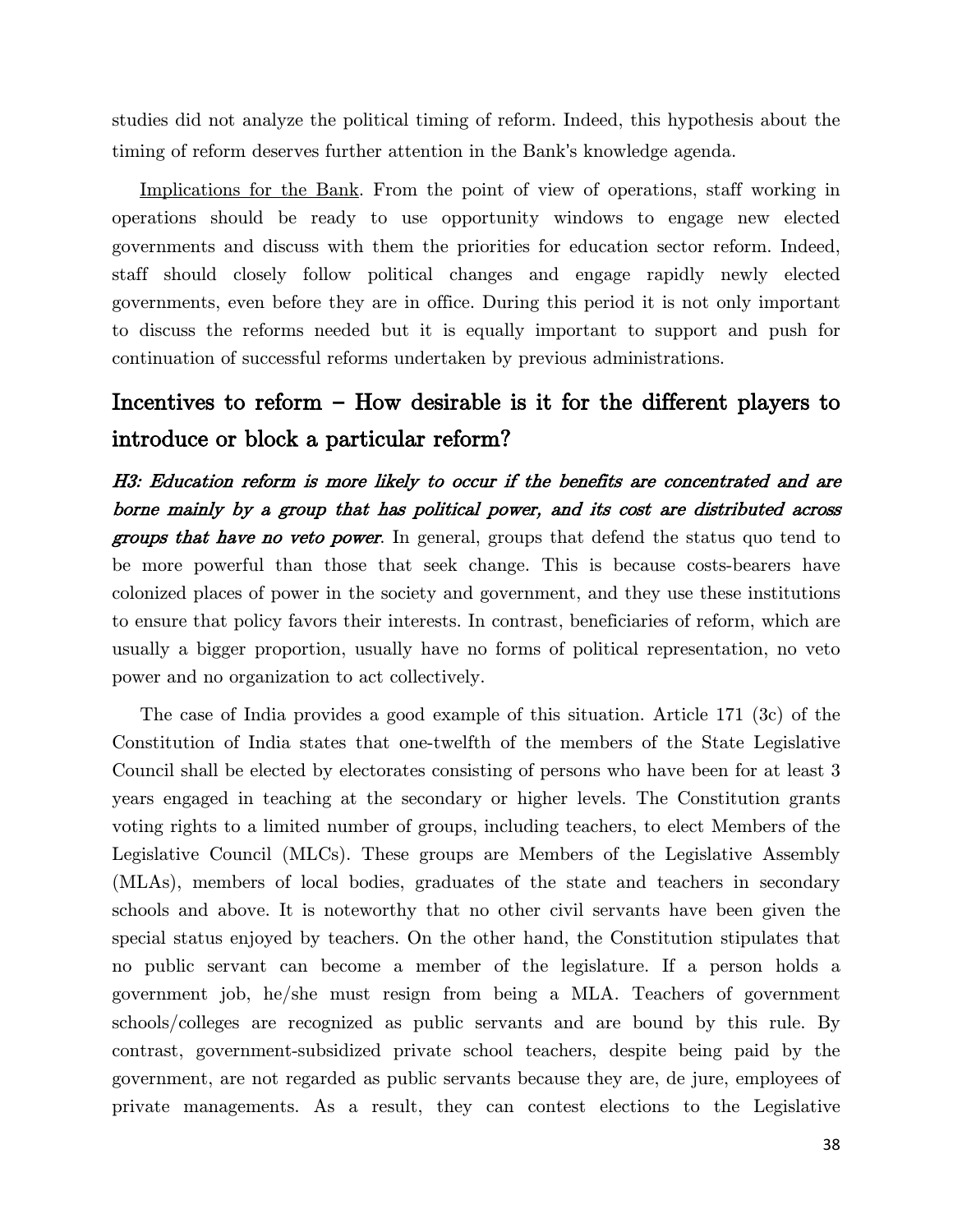Assembly (Kingdon and Muzammil 2009). In this context, teachers from governmentsubsidized private schools usually occupy places in the lower and upper houses, and use this political power to ensure that education policy favors their interests, vetoing any policy reforms that threaten teachers' interests. Teachers' political representation can take different forms. In Argentina (Murillo et.al. 2002), Bolivia (Contreras and Talavera Simoni 2003) and other Latin American countries, teacher union representatives occupy key positions within the ministry of education. Through these positions, teacher unions have campaigned to sustain or improve teachers' pay, job security, and centralized government management.

In contrast, low-income students and families are usually excluded from the political decision-making process, having little power to prevent decisions that harm their interests, such as the introduction of user fees in Vietnam (Alonso Terme 2003) or South Africa (Curtin 1993). In South Africa, the white have traditionally occupied key political positions, and constitute a powerful elite  $-$  Curtin (1993) argues that the white population had an interest in imposing user fees for secondary and tertiary education, as it enabled them to exclude the blacks and widen the socio-economic and power gap between whites and blacks.

Implications for the Bank. This hypothesis has important implications for our understanding of the relationship between access and quality reforms in education, and why the former are easier to introduce than the latter. There is a generalized approach to reform that views improvements in the education sector as a two-step process: first, reforms should aim at expanding access, as it is a necessary condition that children be in school in order to profit from the benefits of education; once access has been expanded, reforms to improve the quality of education services provided can be introduced. The rationale for implementing access policies as a first step is that it can create support for broader reforms in the future. If the base of educated individuals is large, presumably education as a good will count with a large support. However, what we most often observe is that access reforms are not followed by quality reforms.

In fact, from a political economy perspective, we would argue that when reforms focus on expanding access, it is very likely that quality-oriented reforms will have high resistance. The reason for this is that *access reforms set the political economy conditions* that decrease the probability of quality-oriented reforms. In particular, access reforms usually entail the expansion of resources in the education system –more financial resources to build more schools, hire more teachers, buy more textbooks, etc. The case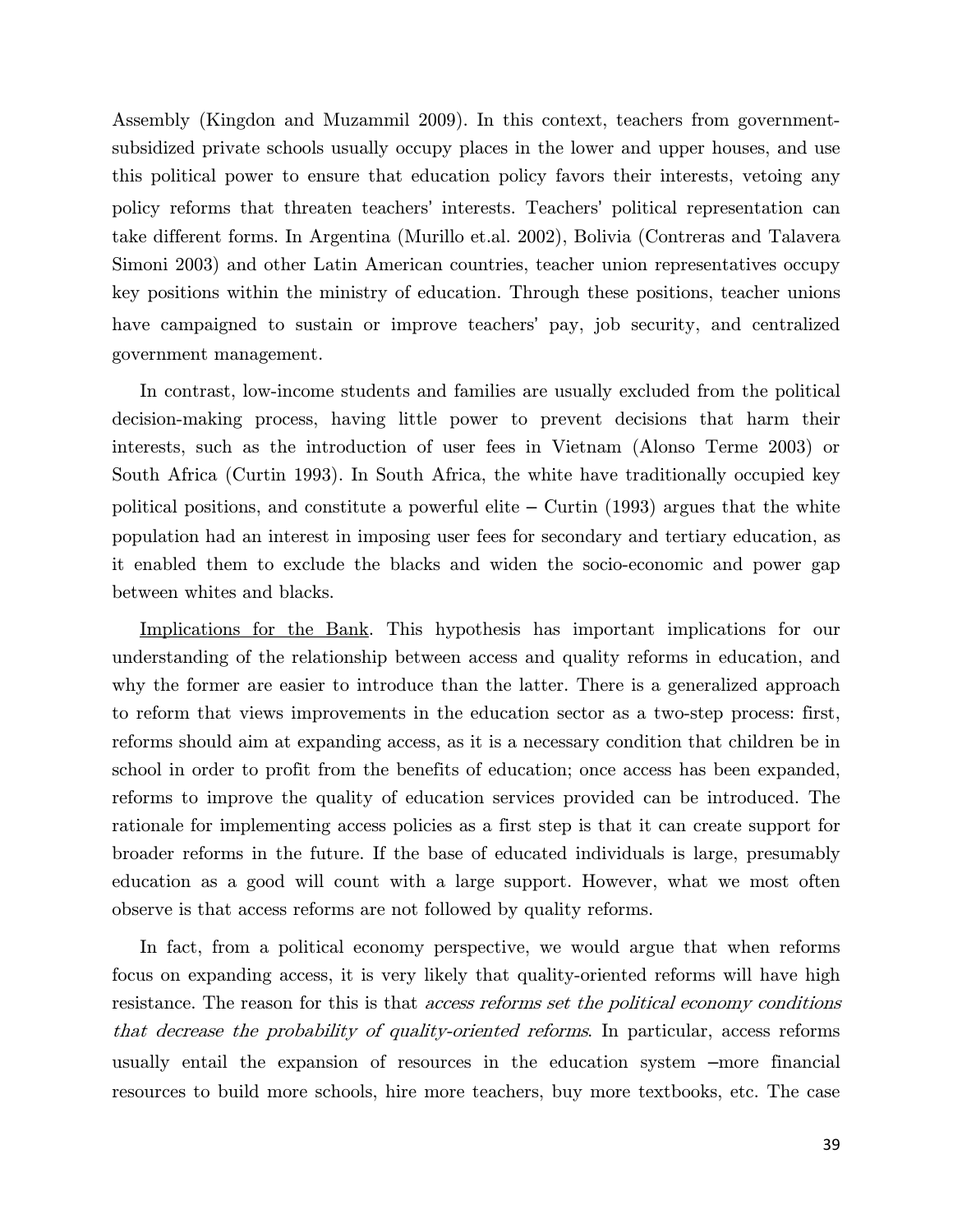of South Korea exemplifies a reform that simultaneously pursues access and quality objectives (Kim 2002). Education sector players are likely to be aligned in their interest in such an expansion of resources, and this is precisely what makes access reforms easier to introduce. Once access has been expanded, the power balance in the sector is likely to change. The Minister of Education, for example, may have a larger budget, and may not want to see his budget decrease to pre-reform levels. There will be more teachers, and they likely will be interested in keeping their jobs. Teacher unions, or other organizations that represent teachers' interests, will have more representatives and be more powerful, and they will likely be interested in maintaining a pool of teachers whose interests are aligned with those of the union.

In this context, quality reforms will be difficult to introduce because on one hand, the main beneficiaries are students –who are usually not organized, and who will not see any tangible benefits in the short term- and, on the other hand, the reform will likely entail a cost to one or more powerful players –in the form of higher efficiency in the education sector, accountability measures of teachers, or more selective criteria to become a teacher, with implications for the power of the Ministry of Education and its employees, individual teachers and teacher organizations. In contrast to students, these players do have an organized way to express their interests, and can be expected to do so if a potential reform threatens their power base or interests.

In this regard, it is critical that staff working on education reform systematically identify the potential beneficiaries and losers from the education policies and programs under discussion. It may be desirable to include in the dialogue and project design stage some beneficiaries which are not traditionally included –they can be critical to build pro-reform alliances. A second implication is that sequential reforms on the form of access first, quality second should be avoided. In countries with low levels of enrollment, both reforms should be tackled at the same time, and with a clear understanding of the power dynamics that the reform is creating. In contrast, in countries with high levels of enrollment and where quality reforms are more needed, identifying reform supporters and giving them a voice in the debate will be particularly necessary.

H4: Education reform is more like occur if it includes compensation schemes for the group that bears the costs of reform. Compensation schemes, that compensate the group that bears the costs of reform, may be necessary if this group is central to ensuring a majority that allows enacting reforms. However, several concerns may arise regarding the use of compensation schemes. In particular, many reforms seek to reduce or reorient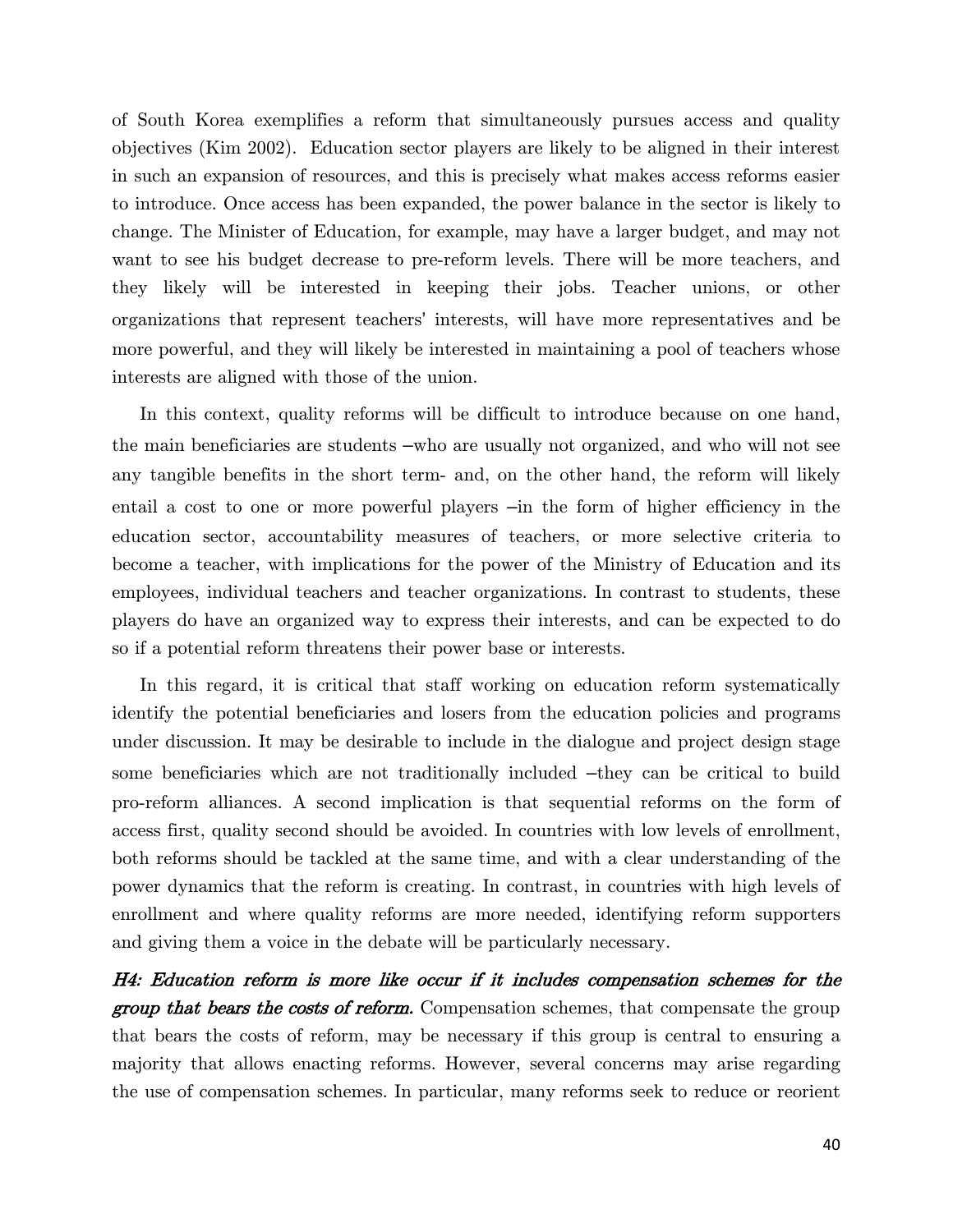the use of government subsidies and other interventions that contribute to inefficiency, rent-seeking and corruption. Compensation schemes, unless well designed, can run counter to these objectives. Haggard and Webb (1994) identify a common characteristic across cases in which compensations were used successfully: compensation came in the form of complementary measures that provided effective compensation while enhancing welfare and economic opportunity in the long term and minimizing rent-seeking opportunities. Successful schemes typically did not include short-term, direct monetary compensations awarded to the losers of reform at the time of negotiating the passing of the reform. When compensation takes the form of a one-time compensation, the sustainability of the reform may be threatened. In contrast, when those who expect to lose from the reform in the short term can also expect to see their welfare increase in the long term if the reform is passed, then their support is more likely to be sustained.

The cases of South Africa, India and Uruguay are examples of this type of schemes. In the case of South Africa, large-scale reforms during the 1990s sought, among other things, to equalize the student/teacher ratio across schools. Teachers were moved from better-served schools, in which the ratios were better than those required by law, to under-served schools where there was a shortage of teachers. The redeployment of teachers across schools was not popular across teachers; those who were in under-served schools would remain there, but those working in better-served schools would have to leave relatively well-resourced schools to work under poorer –sometimes dangerousworking conditions, often in remote areas. To mitigate opposition to reform, teachers were offered the option to voluntarily leave the profession and receive a generous severance package in return. Indeed, when faced with an unpalatable move, teachers from more privileged schools opted for the package. In addition, to compensate teachers who accepted their new and less attractive job, the government increased the salary paid to teachers in hard-to-staff schools. In other words, the severance package option and the changes in the salary schedule were crucial for the implementation of the teacher rationalization policy. In the case of India, teachers opposed the decentralized approach of the reform. In that country, teachers have been historically antagonistic to the devolution of school management responsibility to local bodies because of their fear that they would be subject to the whims and caprices of locally-elected officials. To build a perception among teachers that they would gain from decentralization, a cash transfer to teachers was introduced, enabling them to select their own teaching materials. In the case of Uruguay, teachers were concerned about whether student performance would be a valid means to appraise their own professional performance and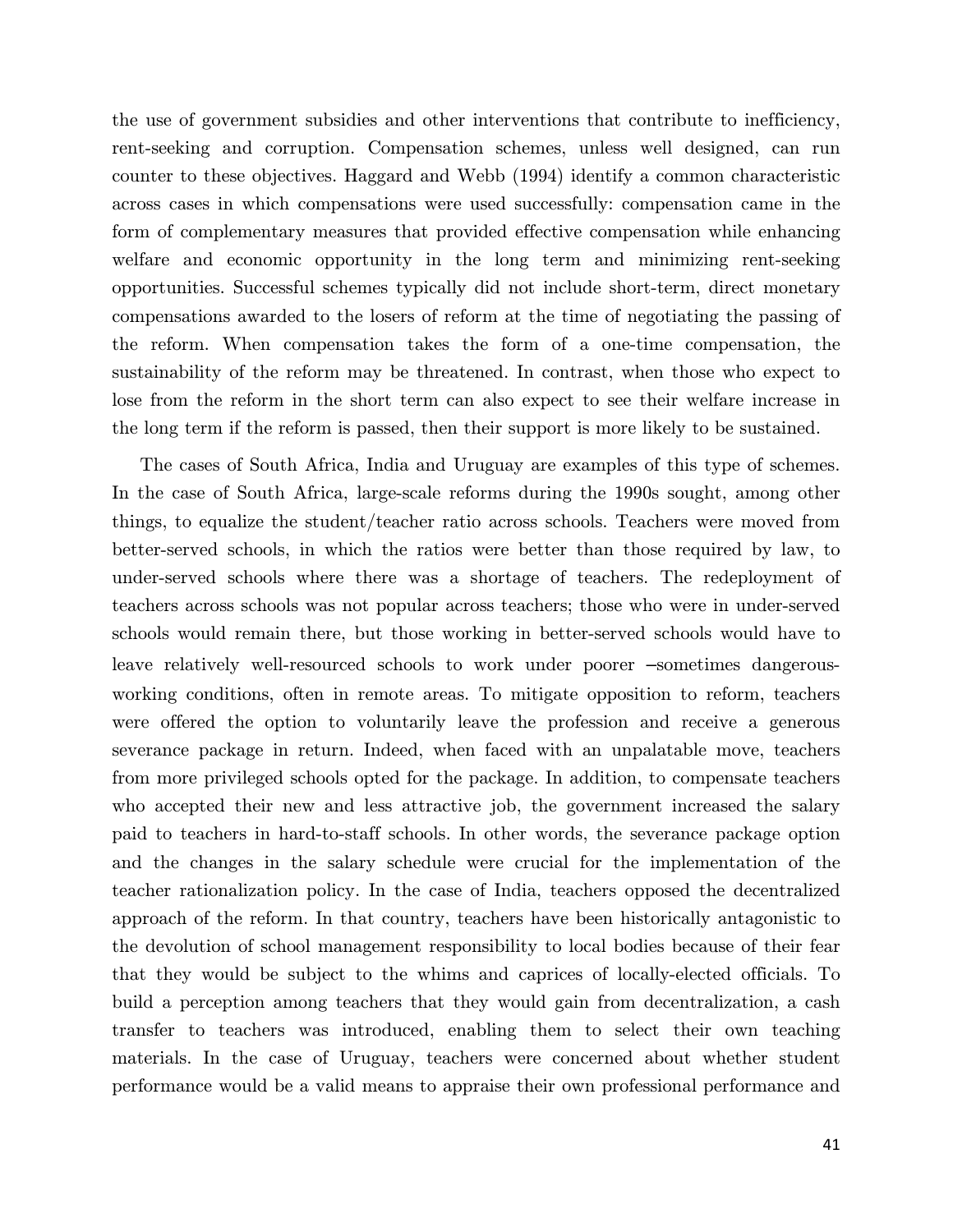feared that if their students did not attain high scores they might be transferred to teach somewhere else (Benveniste, 2000). In order to generate a positive disposition among teachers toward standardized student assessment, the unit responsible for the evaluation of student achievement at the national level promised the strict confidentiality of test results and the abstention from holding teachers directly accountable for their students' academic attainment. Moreover, teachers' average real wages were increased, and a monetary bonus was created to reward teachers who participated in reform-related Saturday workshops.

Implications for the Bank. As with the previous hypothesis, from a point of view of operations it is critical to assess who are the potential winners and losers from a specific reform. In the case of losers, it is also important to assess their influence in the policymaking process –in particular, whether their support is important to adopt and implement the policy. When their support is important, understanding losers' *interests* (and not just their position regarding the policy) is central in order to device ways to compensate them.

H5: Education reform is more likely to be introduced in societies that are less polarized. Reforms are more difficult to pass when there is uncertainty about what party will bear the future costs of reform, and what the magnitude of those costs will be. In such situations, a "war of attrition" emerges in which each party in the legislature does everything in its power to avoid the risk of bearing the costs of that reform (Alesina and Drazen 1991). Reforms cannot be approved during this war of attrition, because parties cannot agree on how the costs of the reform will be distributed. Alesina and Drazen (1991) argue that the war of attrition –and the associated maintenance of the status quo- will last longer in societies that are more polarized, because in that case parties will find it more difficult to find middle ground for agreement.

The "war of attrition" hypothesis may provide another potential explanation for the fact that some education systems exhibit very long periods of low quality services. In this case, the hypothesis is not that this situation persists because there is no observable crisis, but because political parties and other relevant players cannot reach an agreement on who will bear the cost of quality reforms. Moreover, Alesina and Drazen's hypothesis implies that the war of attrition will last longer in more unequal societies.

Among the selected empirical studies, the cases of South Africa and Vietnam illustrate this point. In both countries, inequality of access was long identified as an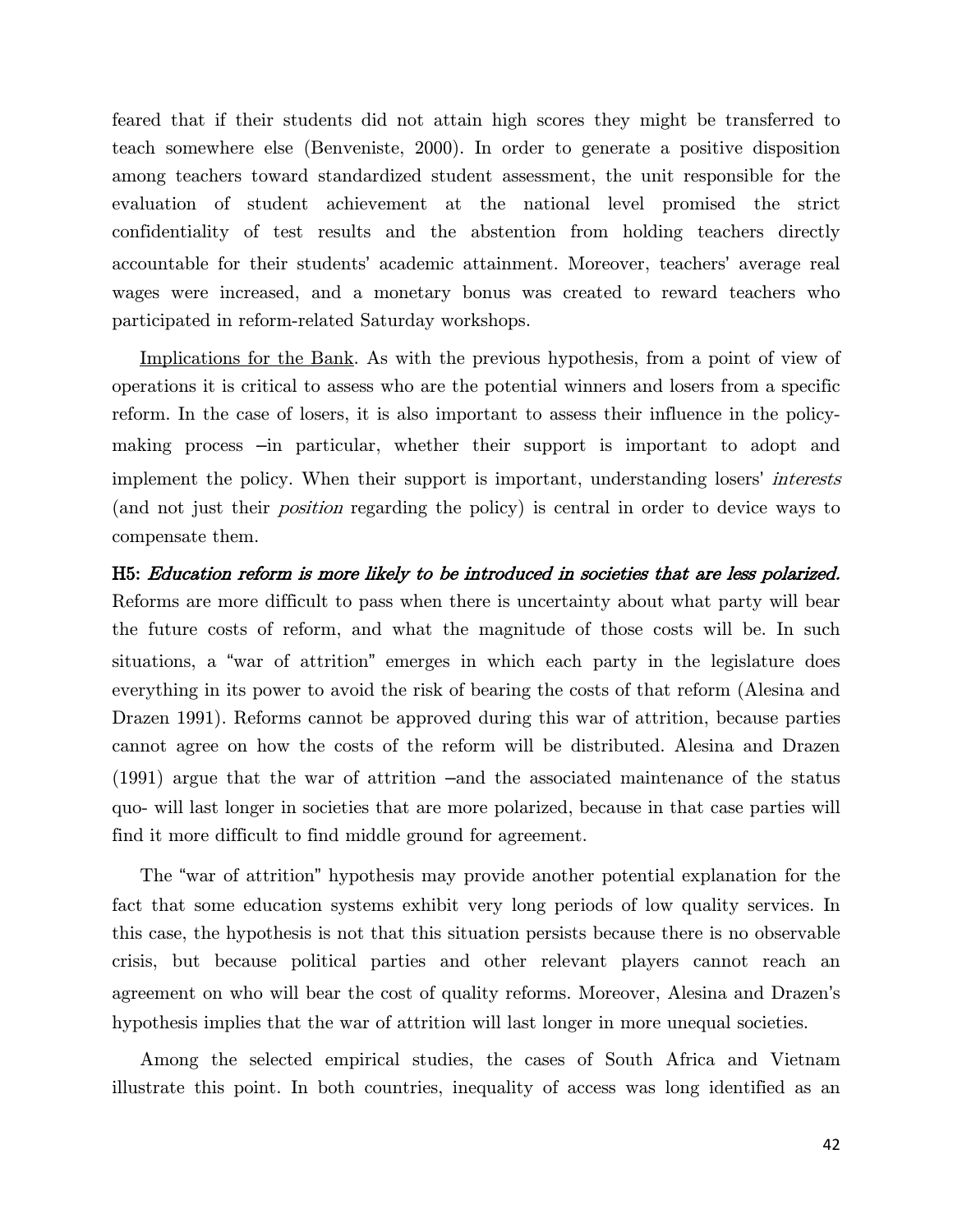important issue in the education sector. However, both countries introduced a system of fees and private contributions as a means of financing the education system, contributing to the problem of inequitable access. Despite commitment to improve equity, it took time for political actors (namely the Ministry of Finance and the Ministry of Education) to reach an agreement on how to do this and move forward a policy that eliminated user fees. In these cases, the cost of the policy, and the player who would have to bear these costs, were uncertain, and this may have caused the delay in reforming the system.

H6: Education reform is more likely to be introduced when it responds to the demands of a group whose members have relatively homogeneous ideologies and preferences. Person and Tabellini (2000) predict that, under majority rule, politicians will tend to favor groups with greater ideological homogeneity, as well as smaller groups, whose votes are cheaper to buy. In other words, policymakers will have a bigger incentive to introduce policies that serve the interests of a relatively homogenous group (e.g. teachers, who are interested in good working conditions) than those of a more heterogeneous group (e.g., parents, where some of them are highly interested in the education of their children while others have other priorities).

This hypothesis may be reflected in the case of Vietnam (Alonso Terme 2003), where user fees at the primary education level were introduced in 1989, in line with the interests of the Ministry of Finance as well as schools' interests, whose revenue-raising capacity and financial independence was enhanced. In contrast, the policy inhibited many low-income children from attending school, as their parents were unable to afford paying school fees. Indeed, it may be argued that low-income parents' interests regarding school fees were more heterogeneous than the interests of schools. In fact, user fees were abolished in 2001 not because parents organized themselves to express opposition to fees (they did not), but because an interest grew among policymakers to advance pro-poor policies, in line with the interests of NGOs and international donors.

Implications for the Bank. The previous two hypotheses have one implication for operational work. Identification of relevant players and their interests is critical to advance any reform. The reform will have more probability of success if the preferences are homogenous; if the preferences within a group of players are highly heterogonous, and that group is potentially a beneficiary of a reform (for example, parents), it may be worthwhile to pursue a strategy that attempts to unify the members of the group under a common, tangible interest.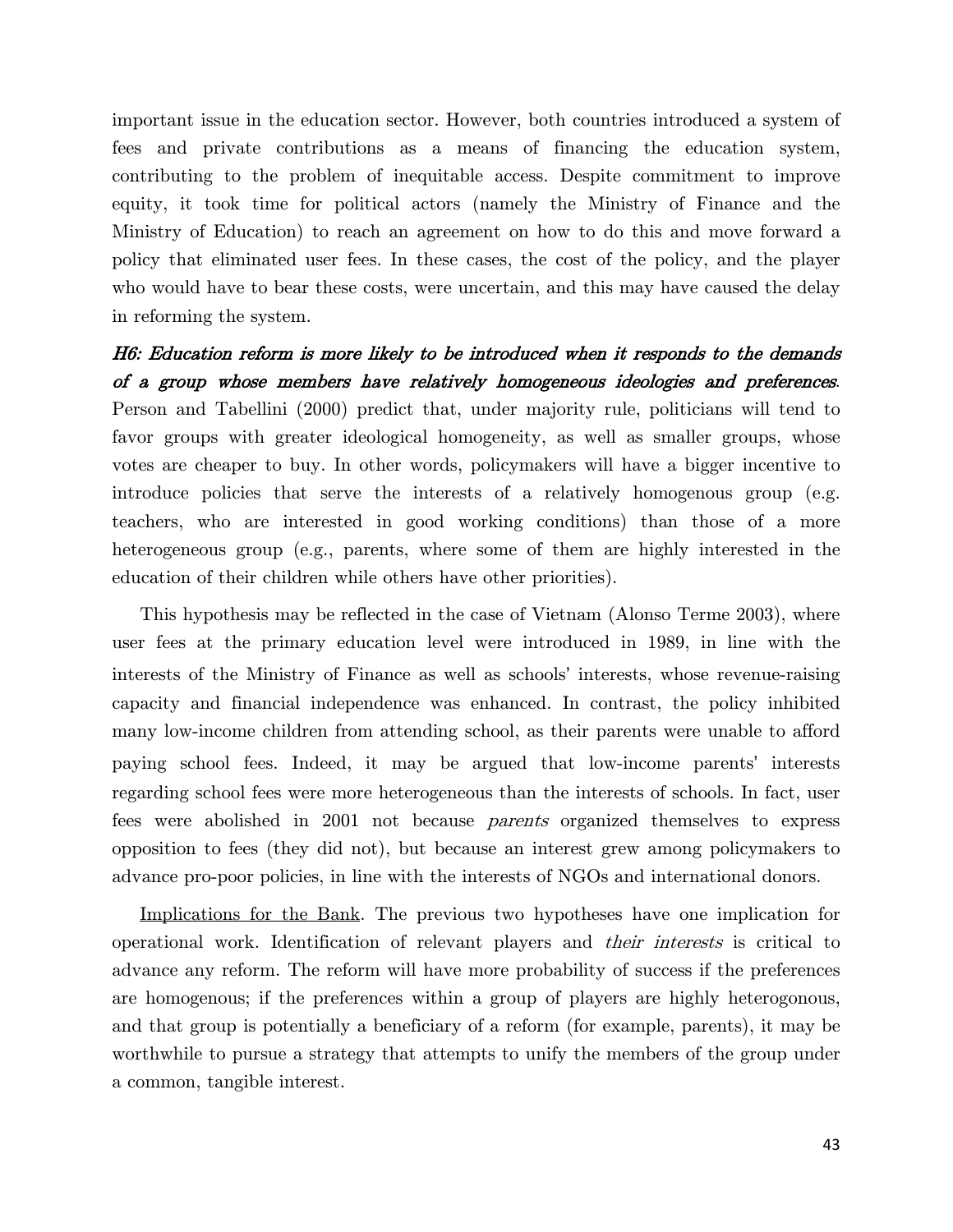H7: Education reform is more likely to occur as the number of players who have influence on the decision-making process decreases. Political economy models predict that the numbers of players involved in the decision-making process will affect the outcome of reform. "As more actors have to be taken into account in a policy logroll, it will become increasingly difficult to structure negotiations. As more interests are provided with vetoes, it becomes increasingly difficult to ensure that every party to the negotiations receives sufficient value to accept the deal" (Cox and McCubbins 2001, 27). Observe that this is a theory for democratic transactions costs, so it assumes at least two relevant political actors, and further increases in the number of actors make policy more difficult to be achieved. While it is true that policies in a system with many political actors will be less adaptable to changing economic circumstances, they will also be less subject to modifications by opportunistic politicians if these are limited in their ability to alter policy by the need to make agreements with other political actors. This is what Cox and McCubbins refer to as the decisiveness vs. resoluteness trade-off. Decisiveness is the ability to change policy, while resoluteness is the ability to commit to policy. "As the effective number of vetoes in a democratic system increases, the polity becomes more resolute and less decisive" (Cox and McCubbins 2001, 27). Also, a greater number of political actors may produce more private-regarding policies, instead of providing policies which respond to broad popular demands. This is so because, as the number of political actors bargaining over the distribution of costs and benefits of policy increases, "each veto player will be able to demand, and receive, side payments in the form of narrowly targeted policies" (Cox and McCubbins 2001, 28).

[Table 6](#page-51-0) presents the relevant players discussed in each case study, where players are defined as those who are affected by, or have an interest in, the policy issue in question. Unfortunately, the studies do not systematically identify all the relevant players, nor do they systematically identify all the players who need to come to agreement in order for education reform to be introduced. Instead, the studies focus on one aspect of the political economy scenario, and a limited set of players, often concentrating on analyzing the role of teacher unions in the policy process. Other actors, such as the different political parties with influence in Congress, are excluded from the analysis. This makes it impossible to test the hypothesis discussed above. However, what the analysis of the relevant players suggests is that the difference between the number of anti-reform and pro-reforms players is critical for the outcome of the negotiation (i.e., to determine whether reform is introduced or not). Indeed, among the selected studies, in all the cases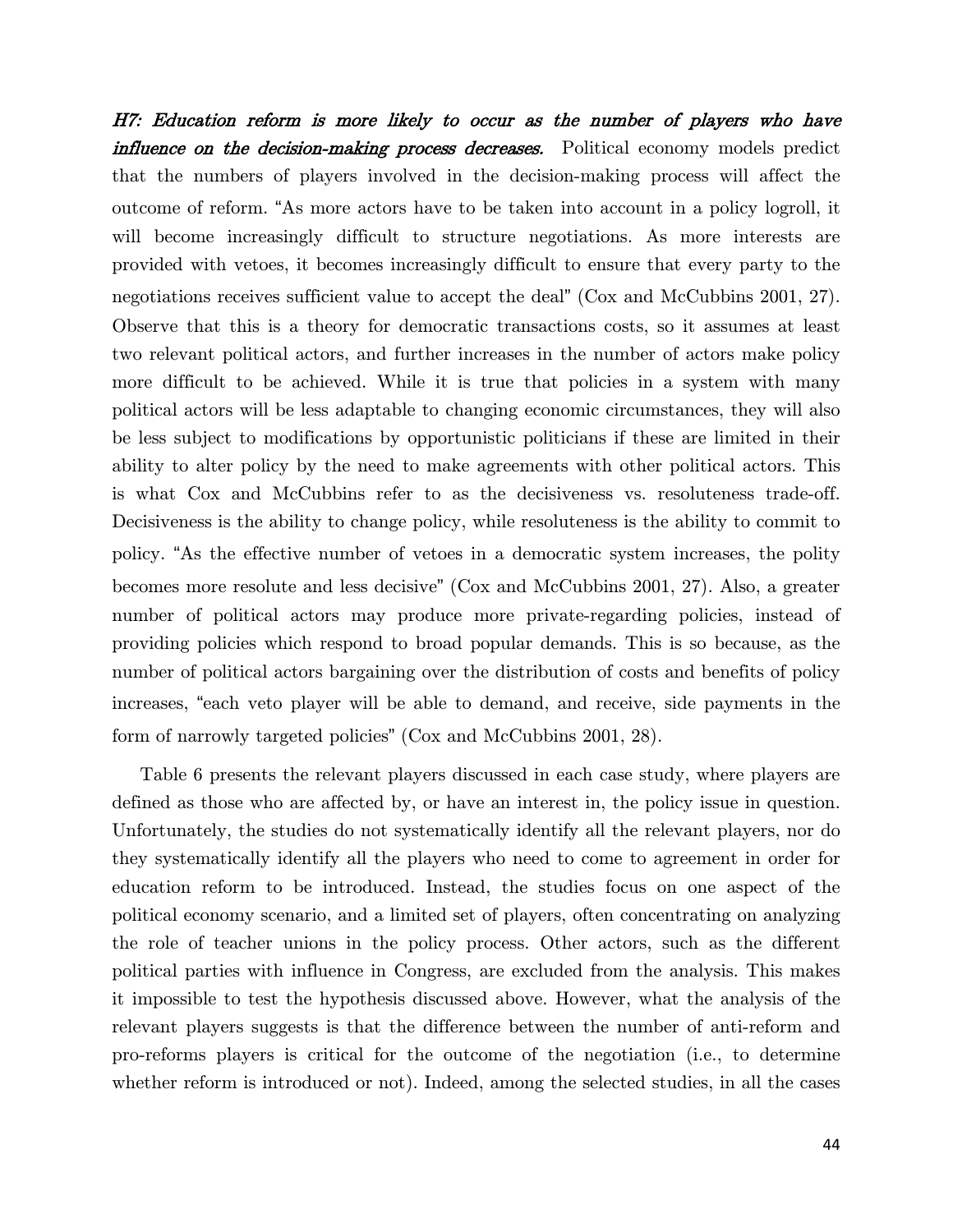where the number of players in favor of reform exceeded the number of opponents, the reform was carried out.

Corrales (1999) discussed the fact that some education reforms have been passed following the creation of a body that is independent from the Ministry of Education and that is basically created to push for reform. One way to put the balance in favor of the reform is to create an independent task force, as were the cases in Bolivia and Uruguay, or form a coalition between government officials and NGOs, as were the cases in India and also Uruguay. In line with the hypothesis we described previously, a new body increases the number of players with veto power, but it can also help to align the preferences of the rest of players, or at least gain a pro-reform majority. For this to be true, the independent body has to have real power, in the sense that it can affect the amount and distribution of resources and/or modify existing institutions.

Implications for the Bank. Once again, this hypothesis emphasizes the importance of identifying the relevant players and, in particular, the players who have veto power or whose consent is necessary for a reform to be introduced. If the dispersion of players is high, it may be important to consider advising countries to create an independent technical body with political power, in order to build consensus pro-reform, especially for quality reforms.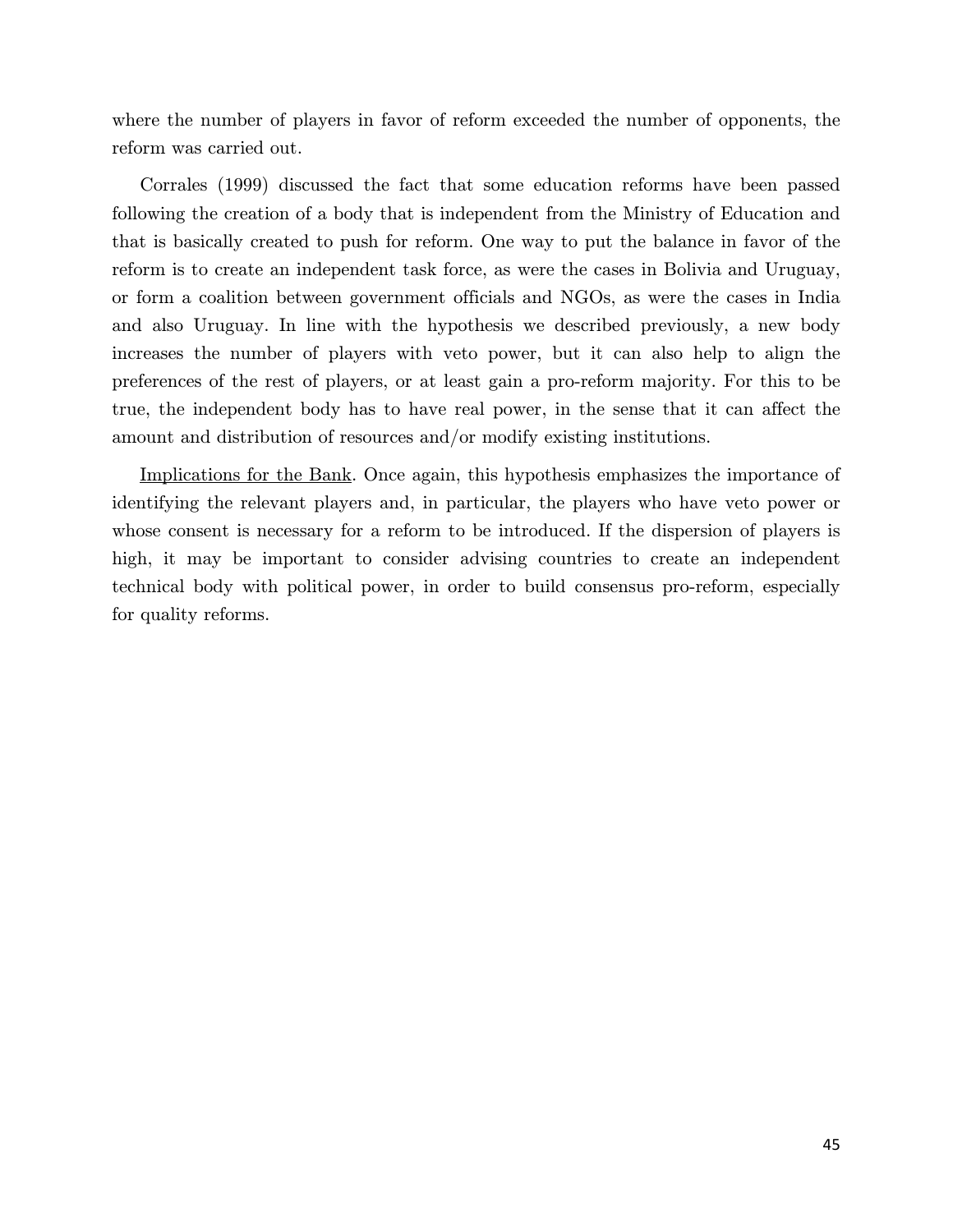#### Table 6. Number of players by case study

<span id="page-51-0"></span>

|                                                            |  | Min. of Min. of Min. of Provinces or<br>Education Finance Planning Municipalities | Teacher<br>unions                                                | Bureaucrats<br>in. | Indep.<br>taskforce |                                         |  | Parents Students NGOs International Num. of Num. of NT<br>donors |                | players players     |                | Outcome                                           |
|------------------------------------------------------------|--|-----------------------------------------------------------------------------------|------------------------------------------------------------------|--------------------|---------------------|-----------------------------------------|--|------------------------------------------------------------------|----------------|---------------------|----------------|---------------------------------------------------|
|                                                            |  | or Province                                                                       |                                                                  | education          |                     |                                         |  |                                                                  |                |                     |                |                                                   |
| Case studies                                               |  |                                                                                   |                                                                  |                    |                     |                                         |  |                                                                  |                |                     |                |                                                   |
| Vietnam (Alonso<br>Terme $2003$ )                          |  | VP                                                                                |                                                                  |                    |                     |                                         |  |                                                                  | 2              | 3                   | 5              | Elimination of user<br>fees                       |
| Bolivia<br>(Contreras and<br>Šimoni 2003)                  |  |                                                                                   | J $\mathop{\rm rban}\nolimits\left({\rm VP}\right)$<br>and Rural |                    |                     |                                         |  |                                                                  | $\overline{2}$ | $\overline{4}$      | 6              | Large-scale reform                                |
| $\operatorname{Romania}$<br>(Georgescu and<br>Palade 2003) |  |                                                                                   |                                                                  |                    |                     |                                         |  |                                                                  | $\overline{0}$ | 3                   | 3              | Large-scale reform                                |
| South Africa<br>(Jansen and<br>Taylor 2003)                |  |                                                                                   |                                                                  |                    |                     | $W\mathrm{hite}$<br>$(VP)$ and<br>Black |  |                                                                  | $\overline{0}$ | 3                   | 3              | Large-scale reform,<br>but maintenance of<br>fees |
| Uttar Pradesh,<br>India (Kingdon<br>& Muzammil<br>2009)    |  |                                                                                   | VP.                                                              |                    |                     |                                         |  |                                                                  | -1             | Not<br>analyzed     |                | 1 Status quo prevailed                            |
| <b>Argentina</b><br>$Murillo$ et.al.<br>$\dot{2}002)$      |  |                                                                                   | VP                                                               |                    |                     |                                         |  |                                                                  | 1              | Not<br>analyzed     |                | 1 Status quo prevailed                            |
| Peru (Zegarra<br>and Ravina<br>2003)                       |  |                                                                                   | VP                                                               |                    |                     |                                         |  |                                                                  | 1              | Not<br>analyzed     |                | 1 Status quo prevailed                            |
| India (Pandey<br>2002)                                     |  |                                                                                   |                                                                  | <b>VP</b>          |                     |                                         |  |                                                                  | 1              | $\overline{4}$      | 5              | Large-scale reform                                |
| Uruguay<br>(Benveniste<br>$\dot{2}000)$                    |  |                                                                                   |                                                                  |                    |                     |                                         |  |                                                                  | 2              | $\overline{2}$      | 4              | Large-scale reform                                |
| Comparative studies                                        |  |                                                                                   |                                                                  |                    |                     |                                         |  |                                                                  |                |                     |                |                                                   |
| Grindle 2004                                               |  |                                                                                   | VP                                                               | VP                 |                     |                                         |  |                                                                  | 2              | $\overline{2}$      | 4              | Large-scale reform                                |
| Salmi<br>(Unpublished)                                     |  |                                                                                   | VP                                                               |                    |                     |                                         |  |                                                                  | $2 - 3$        | $0 - 1$             | $\overline{4}$ |                                                   |
|                                                            |  |                                                                                   |                                                                  |                    |                     |                                         |  |                                                                  |                | depending on reform |                |                                                   |

Reference key:



Against reform

In favor of reform

VP Player has veto power

Source: Authors' analysis based on selected studies.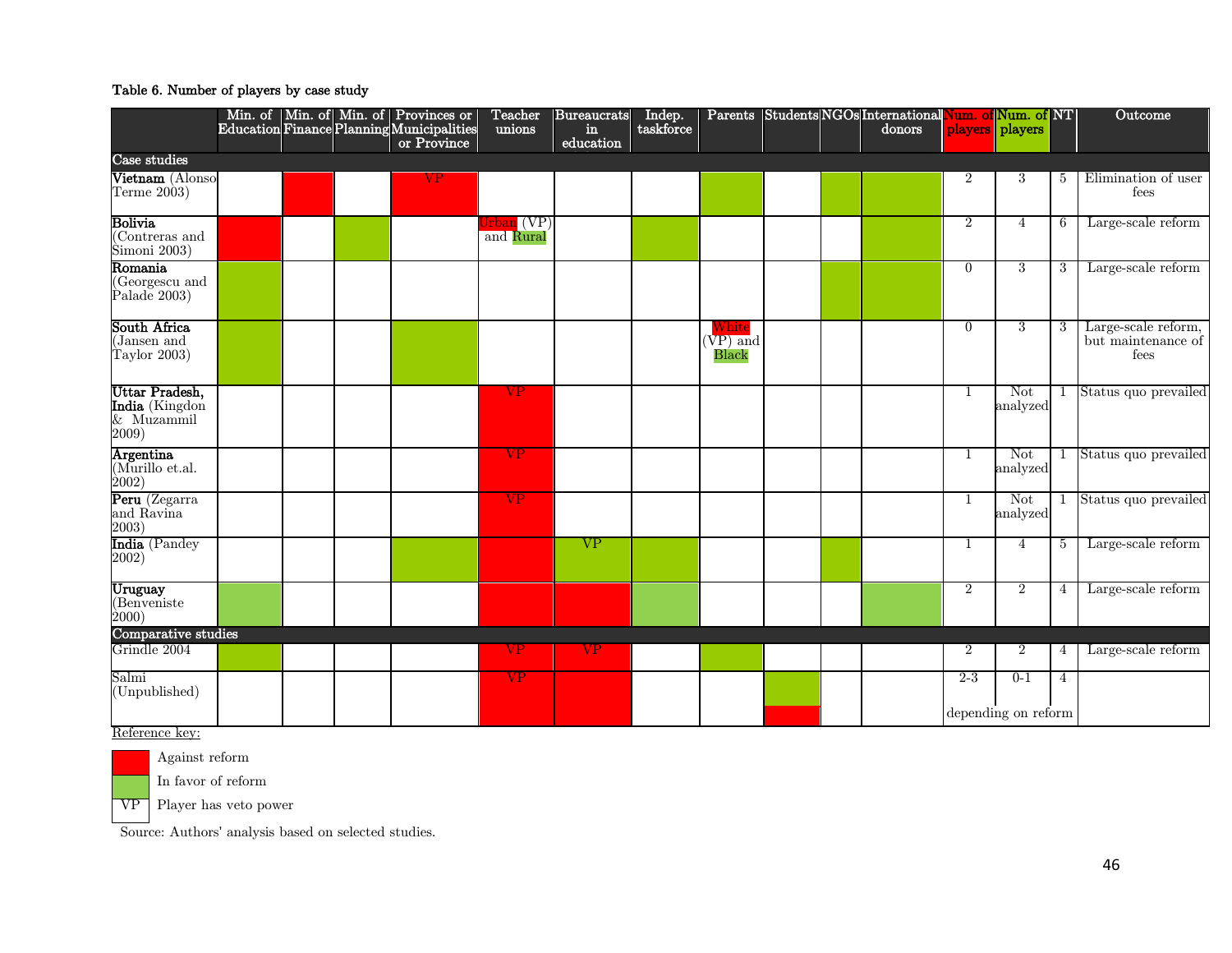# Capacity to reform **–** What characteristics of the interaction between players increase the chances that reform will be introduced?

H8: Education reform is more likely to occur if it comes in combination with other reforms (e.g., efficiency in public expenditure, poverty reduction). There is no agreement among political economists about whether reforms are easier to pass when they are presented in sequence, one at a time, or when several reforms are presented as a package. It seems to be the case that, in certain situations, one reform is necessary before another reform can be introduced. However, some political economists (Haggard and Webb 1994) argue that, sometimes, reforms can be more easily introduced (i.e., are more politically attractive) if they are "bundled" or presented as part of the same package. This will be particularly the case when the groups that support the reforms in a package are different (e.g., group A support reform X and group B support reform Y); the bundling of reforms will increase the mass of supporters  $(A+B)$  for the whole package, as opposed to only group A for reform X and only group B for reform Y).

In this sense, a strategic way to increase the likelihood of educational reform is to present the reform as a poverty-reduction reform –"education is a critical component in the fight against poverty". This makes it easier to build consensus for reform across the relevant players, and organize the beneficiaries of reform to form a coalition. Similarly, another strategy to introduce education reform is to present it as part of fiscal reforms – "we want to make sure that every public dollar spent on education is used efficiently"- or as part of competitiveness reforms –"education must be improved so that our citizens are better equipped to find jobs and compete in an increasingly global economy".

Among the selected empirical studies, the case of Vietnam is an example of combining education reform with poverty reduction reform. The elimination of user fees sought to improve equity and avoid high drop-out rates in education, especially among low-income children. This objective is in line with a broader objective to reduce poverty. With the help of local NGOs and the international community, the reform was introduced as a poverty reduction reform, which made it easier to generate consensus among the relevant political actors because poverty reduction occupied an important place in their political agenda. Another example is the case of Uruguay, where regular assessment of students' learning outcomes could have delegitimized the State's intervention in the education sector by making the sector's weaknesses evident. However, in this case, the national government did not suffer a crisis of legitimacy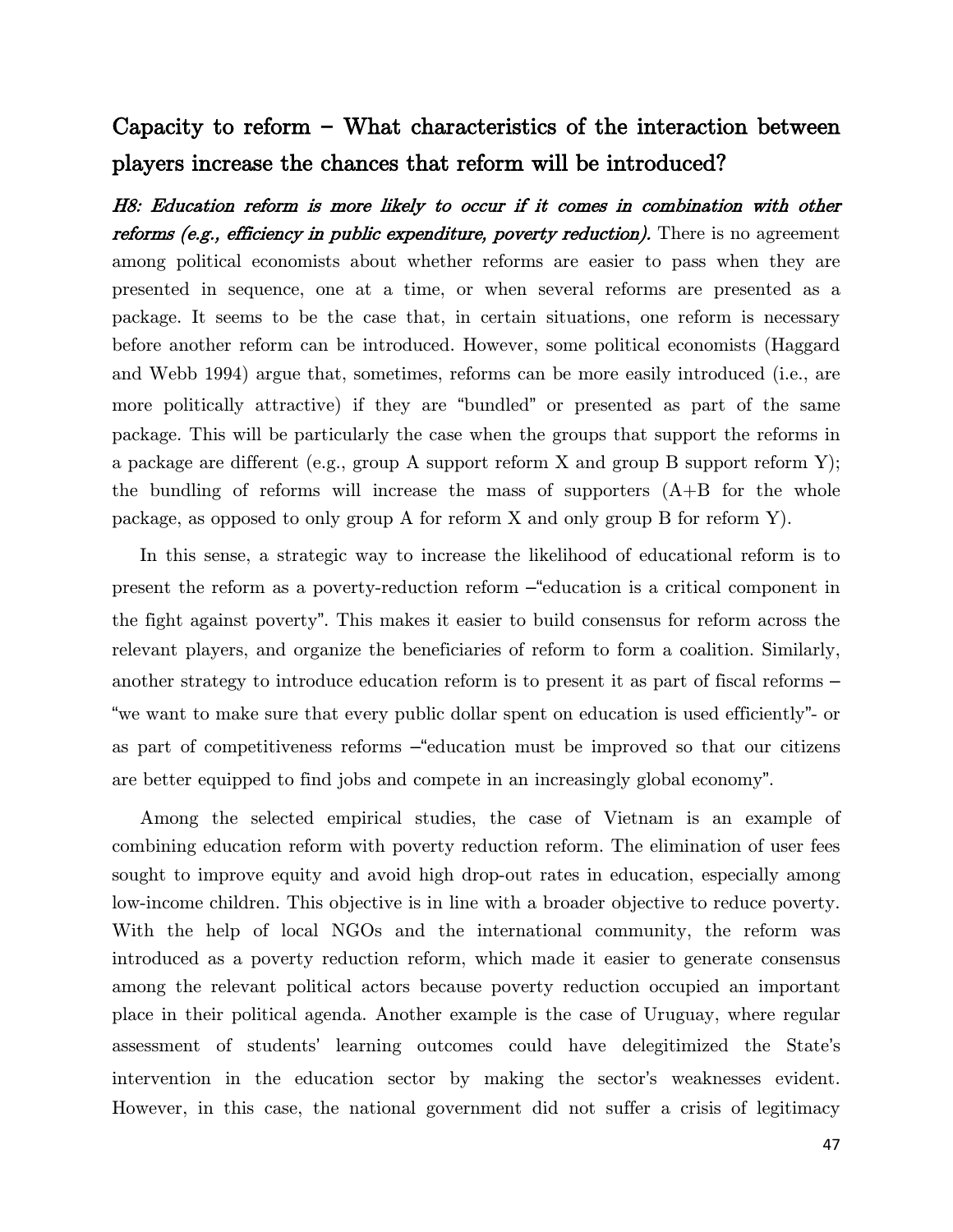because it shifted the focus of public attention from testing educational outcomes to a comprehensive policy initiative that addressed the broader socioeconomic conditions that affect student learning, thus obtaining the support of relevant players. The cases of Bolivia and Romania are examples of combining education reform with fiscal reform. In these countries, both educations and fiscal reforms emerged in a context of globalization and the increased need to become more competitive and efficient.

Implications for the Bank. From the point of view of the Bank, this hypothesis echoes a call for cross-sector work. In recent years, the Bank has attempted to pursue multi-sector work programs. This hypothesis reinforces the call, with another perspective: it is important for the education sector to work with, for example, the fiscal teams of countries because this increases the capacity to introduce education reform.

H9: Education reforms are more likely to be introduced if there is a capacity to enforce **agreements over time.** It is known that in system with greater capacity to enforce agreements over time it is more likely that reforms will take place. Enduring intertemporal linkages among key political actors can lead politicians to have more long-run horizons, providing further incentives for them to make cooperative optimal agreements, contingent on economic conditions but independent from political circumstances (Spiller and Tommasi 2001). For example, inter-temporal linkages will be weaker if the Executive and the Legislature are appointed at the same time rather than if they are elected at different times, thus weakening the chances to agree on reform. Also, intertemporal linkages will be weaker if political transactions do not occur in institutionalized settings that provide political actors with greater certainty about what to expect throughout the process of political bargaining, but rather take place in changing settings and under unpredictable rules of the game.

Education reforms, perhaps more than in other sectors, require the capacity to make credible inter-temporal agreements, because they usually entail short-term costs and very long-term benefits. The capacity to enforce agreements over time is affected, among other things, by the stability of education ministers and by the stability of the political arenas in which players interact and negotiate.

In the selected empirical studies, different factors helped to strengthen the intertemporal linkages, and thus the capacity to agree on reforms. For example, in Bolivia, an independent taskforce with real power was created by the Minister of Planning to move forward with education reform, and the negotiations between this task force and the rural teacher union were conducted in formal arenas, which gave the agreement more credibility and sustainability. In India, the capacity to enforce agreements over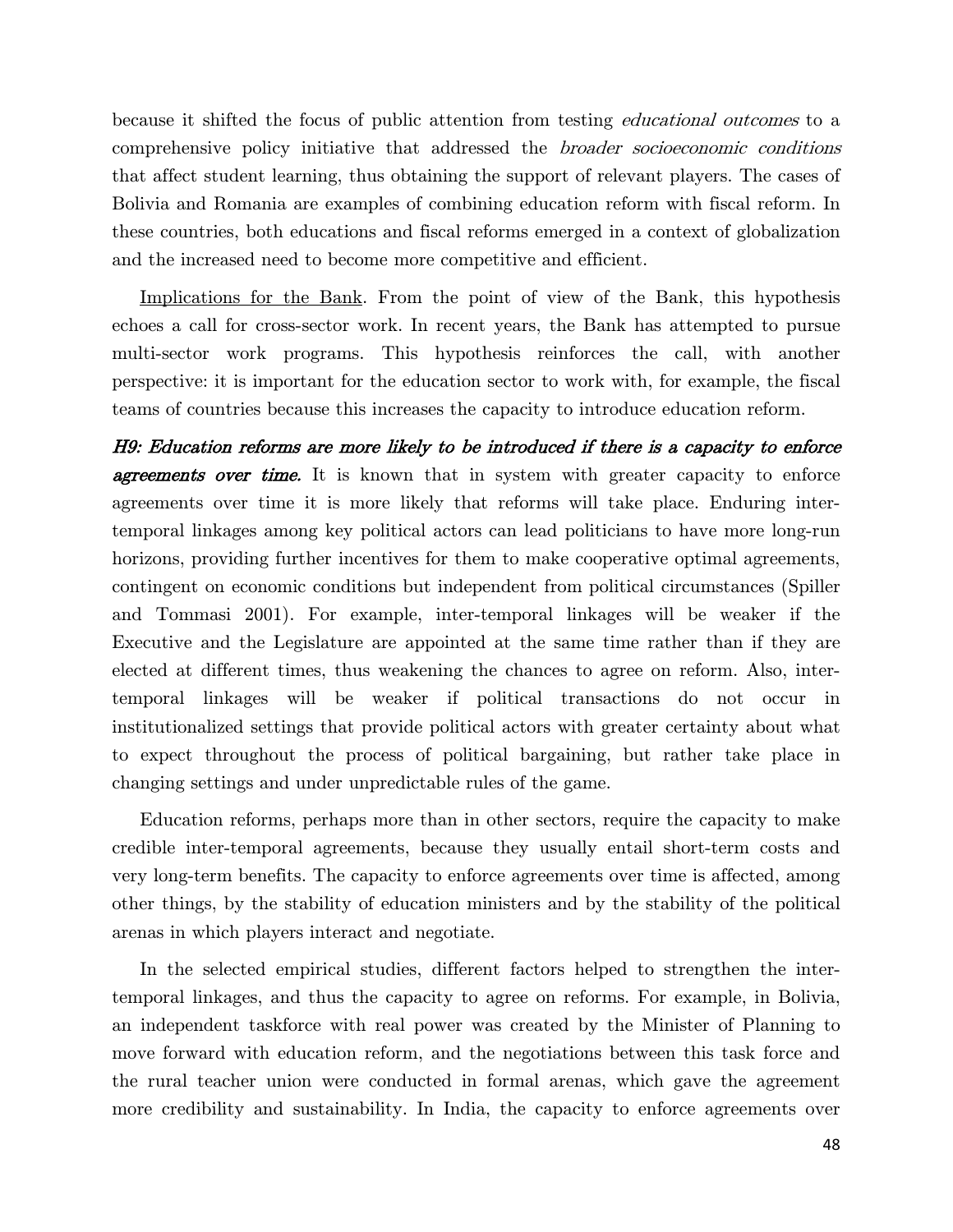time was strengthened by appointing reform coordinators based on their motivation to pursue reform and their technical and leadership capability rather than on political grounds. In Romania, the problem of high turnover of ministers of education was partially mitigated by the role played by the media and the international community to build consensus about the need to reform, and by the fact that negotiations tool place in formal arenas. In the case of Uruguay, the systematic and periodic measurement of schooling outcomes was not an initiative of the Uruguayan government; it was a conditional clause for the appropriation of the World Bank loan which helps to strengthen the inter-temporal linkages, and thus the capacity to agree on reforms.

Implications for the Bank. As discussed previously as well as by Corrales (1999), one of the factors that hinder the capacity to reform is the high turnover of ministers of education. This reduces the capacity to enforce agreements over time, and therefore reduces the capacity to agree on reforms that have short-term costs and long-term benefits. From an operations point of view, one way to mitigate the risk of having a minister of education being dismissed or resigning from his position, is to identify players who are relatively stable within the education sector. This may be someone within the Ministry of Education, or outside –the Ministry of Finance, an influential NGO, an association of school boards, the media, etc. Including stable participants in the dialogue with the country may contribute to promote continuity in the content of that dialogue.

H10: Large-scale education reform is more likely to be introduced if the approach is incremental rather than an all-encompassing process. Corrales (1999) argues that an incremental rather than an all-encompassing approach enhances the chances that the reform will be accepted, because a piecemeal approach avoids the national spotlight and keeps to a minimum the number of cost-bearers. It is worth noting that quality of education is a multi-dimensional problem, and may need reforms to several margins of the system (e.g., curriculum and assessment, teacher policies, governance arrangements). In contrast, problems such as user fees may need a single reform. Multi-policy reforms, by including several areas of change, can mobilize a large portion of the population to be in favor of at least one of the reforms, but they also mobilize more opponents and increase the difficulty to negotiate. In contrast, a specific reform keeps the negotiations process simpler, as the winners and losers of reform are easier to identify, and the losers are maintained "at a minimum", facilitating the ability to introduce compensation schemes as part of the negotiation. In sum, system-wide reforms are easier to introduce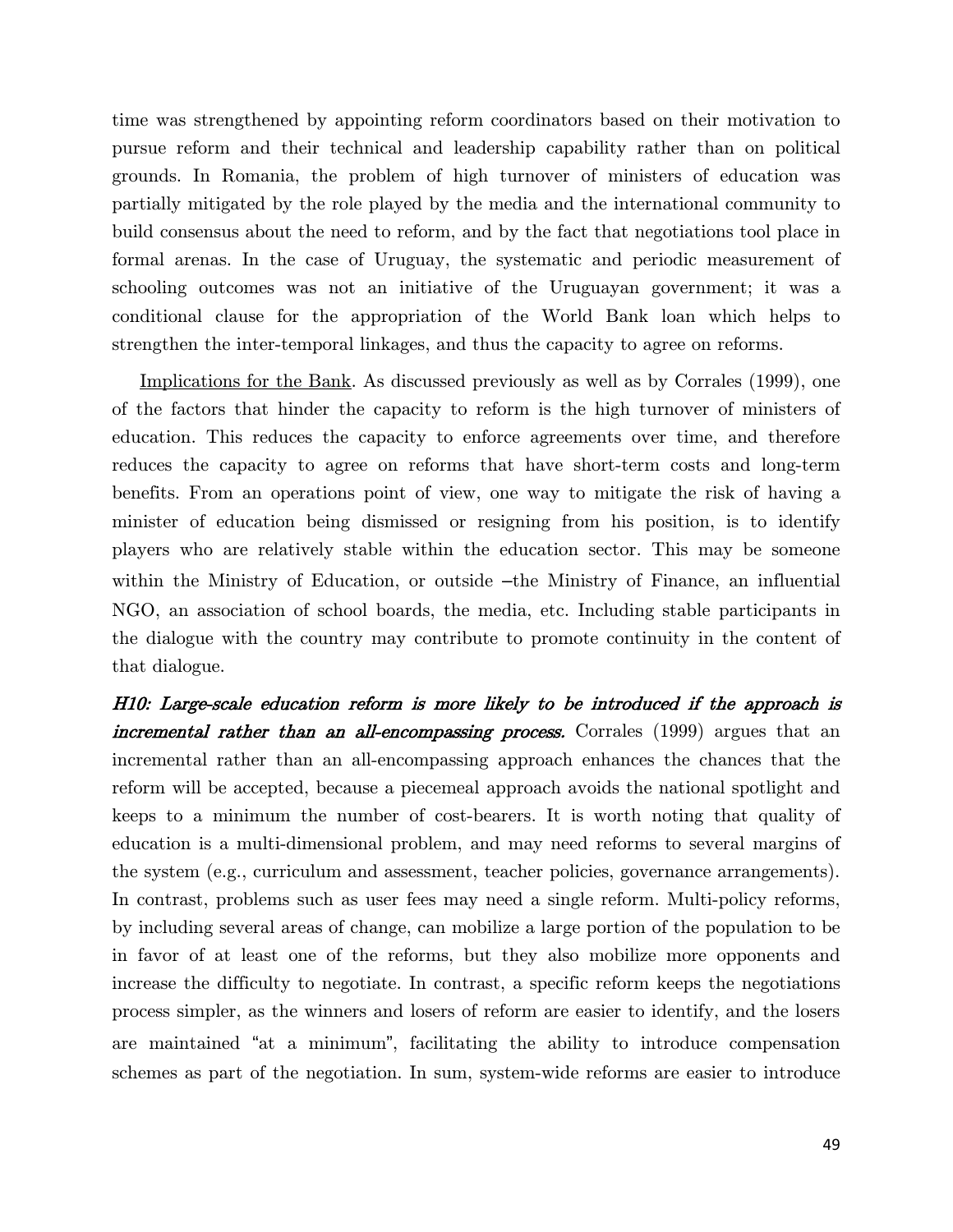when they are tackled one reform at a time rather than when attempting to reform several issues at the same time.

Among the selected empirical studies, the cases of Romania and Bolivia provide examples of system-wide reforms that were introduced using an incremental or sequential approach. In these cases, the sequential approach was crucial in order to reduce the mobilization of reform losers and increase that of beneficiaries. In Bolivia, the first step in the system-wide reform was to develop an information system and build the capabilities for curricular development (e.g., through teacher training, creation and distribution of books, and curriculum designs). Then, once these were in place or in the process of being implemented, efforts moved on to develop mechanisms to improve the monitoring of the education system (e.g., through restructuring of the Ministry of Education and decentralization). In Romania, the implementation of system-wide reform was done in three stages. The first and most extensive stage, during which the Romanian education system reached a new balance by giving up most of its explicit former Communist features, involved cosmetic adjustments, analyses of the education system, the elimination of ideological references in the curriculum, and capacity-building efforts of management staff at different levels. The second stage continued to include capacity-building, but also included institutional development and restructuring, and the introduction of new curricula and alternative books in primary education. In the third phase there was a gradual yet accelerated implementation of the new curriculum for primary education, a new curriculum was also implemented for secondary education, and new greater decentralization in management and financing of schools were introduced.

Implications for the Bank. Large-scale reforms usually entail some reforms that are less controversial and other reforms that will face more opposition. Ideally, we would want to be able to introduce large-scale reforms at once, so that all the pieces of the reform fit together. Sometimes, however, this is not politically feasible. This does not mean that large-scale reform is not feasible at all, but rather that the reform needs to be rolled out one piece at a time, perhaps beginning with the less conflictive changes and, once these are in place, moving on to the next level. The risk behind a sequential approach is that the different reforms may not be well aligned or consistent with one another, failing to see how each piece fits into the bigger framework. In this sense, when large-scale reform cannot be introduced at once, it is important to both identify whether it would be more feasible to introduce the different pieces of the reform sequentially,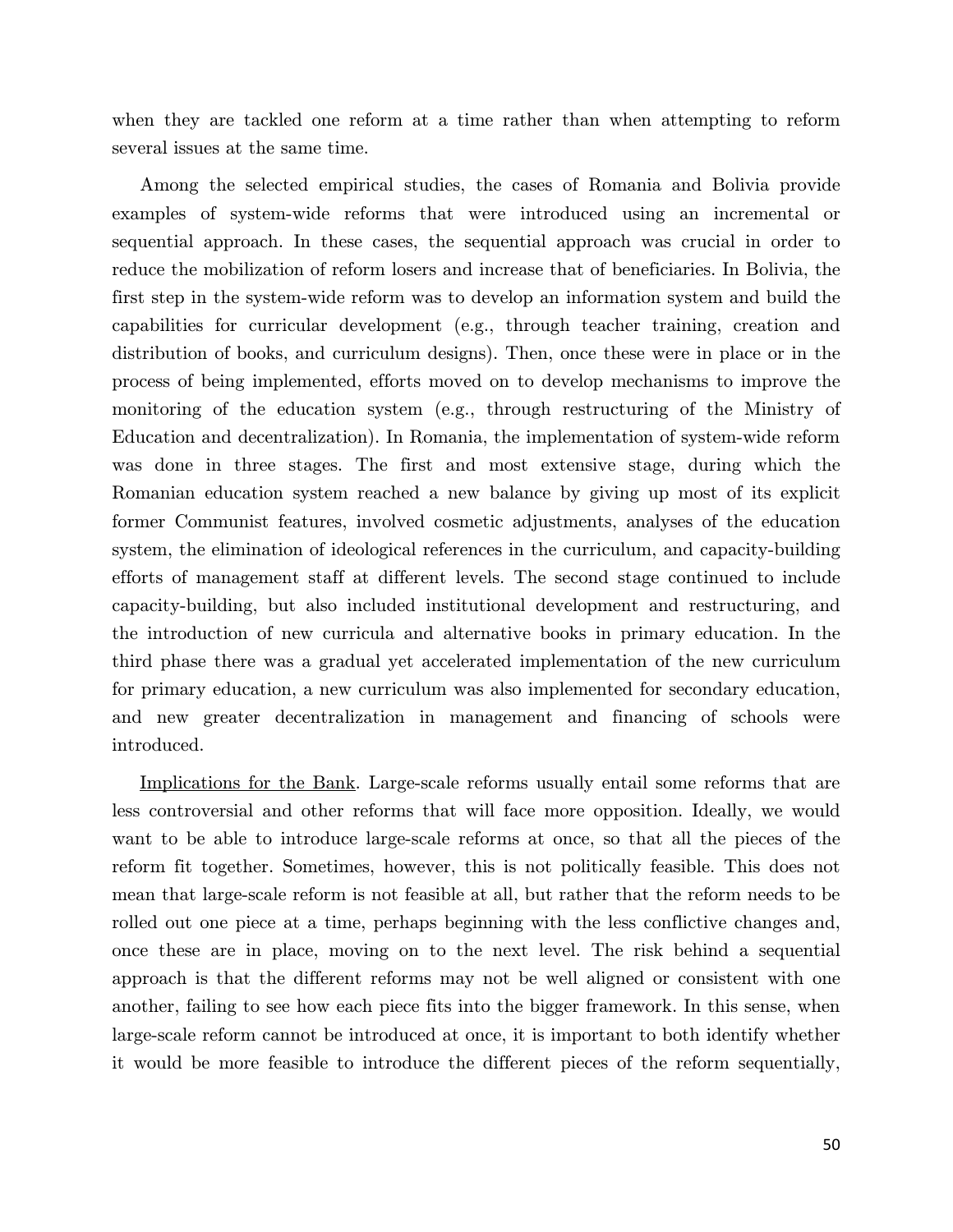and plan for the entire reform from the beginning, so that later reforms are well-aligned with earlier ones.

|  |  |  | Table 7. Summary of implications for Bank operations and the knowledge agenda |  |
|--|--|--|-------------------------------------------------------------------------------|--|
|  |  |  |                                                                               |  |

| Hypothesis                                                                                                                                                                                                                | Implications for the Bank                                                                                                                                                                                                                                                                                                                                                                                                                                                                                                                                                     |
|---------------------------------------------------------------------------------------------------------------------------------------------------------------------------------------------------------------------------|-------------------------------------------------------------------------------------------------------------------------------------------------------------------------------------------------------------------------------------------------------------------------------------------------------------------------------------------------------------------------------------------------------------------------------------------------------------------------------------------------------------------------------------------------------------------------------|
| <b>H1:</b> Education reform is<br>more likely to be<br>introduced when there is<br>manifest/observable crisis<br>in the education sector                                                                                  | Crisis is an opportunity to advance reforms<br>$\bullet$<br>Support countries' capacity to build better data<br>$\bullet$<br>systems and their capacity to use that data for<br>decision-making.<br>Promote the wide dissemination of education-related<br>$\bullet$<br>data, across civil society and the media. The Bank<br>could play a role by disseminating its own studies,<br>especially those that provide rigorous evidence of the<br>need of reforms, across a country-wide audience, so as<br>to contribute to build wide consensus around the need<br>for reform. |
| <b>H2</b> : Education reform is<br>more likely to occur at the<br>very beginning of a new<br>government or at the very<br>end of a government                                                                             | Follow political changes and engage rapidly newly<br>$\bullet$<br>elected governments, even before they are in office.<br>Be ready to use opportunity windows, especially the<br>$\bullet$<br>period between the election and the assumption of a<br>new government, to discuss priorities for education<br>sector reform in the next administration.<br>During this period, it is equally important to support<br>$\bullet$<br>and push for continuation of successful reforms<br>undertaken by previous administrations.                                                    |
| <b>H3:</b> Education reform is<br>more likely to occur if the<br>benefits are concentrated<br>and lie on a group that<br>has political power, and its<br>cost are distributed across<br>groups that have no veto<br>power | Identify potential beneficiaries and losers from the<br>$\bullet$<br>education policies and programs under discussion.<br>Include in the dialogue and project design stage some<br>$\bullet$<br>beneficiaries which are not traditionally included -they<br>can be critical to build pro-reform alliances.<br>Avoid sequential reforms in the form of access first,<br>$\bullet$<br>quality second.                                                                                                                                                                           |
| <b>H4:</b> Education reform is<br>more like occur if it<br>includes compensation<br>schemes for the group that<br>bears the costs of reform                                                                               | Assess who are the potential winners and losers from a<br>$\bullet$<br>specific reform.<br>In the case of losers, assess their influence in the<br>$\bullet$<br>policy-making process -in particular, whether their<br>support is important to adopt and implement the<br>policy. When their support is important,<br>understanding losers' interests (and not just their<br>position regarding the policy) is central in order to<br>device ways to compensate them.                                                                                                         |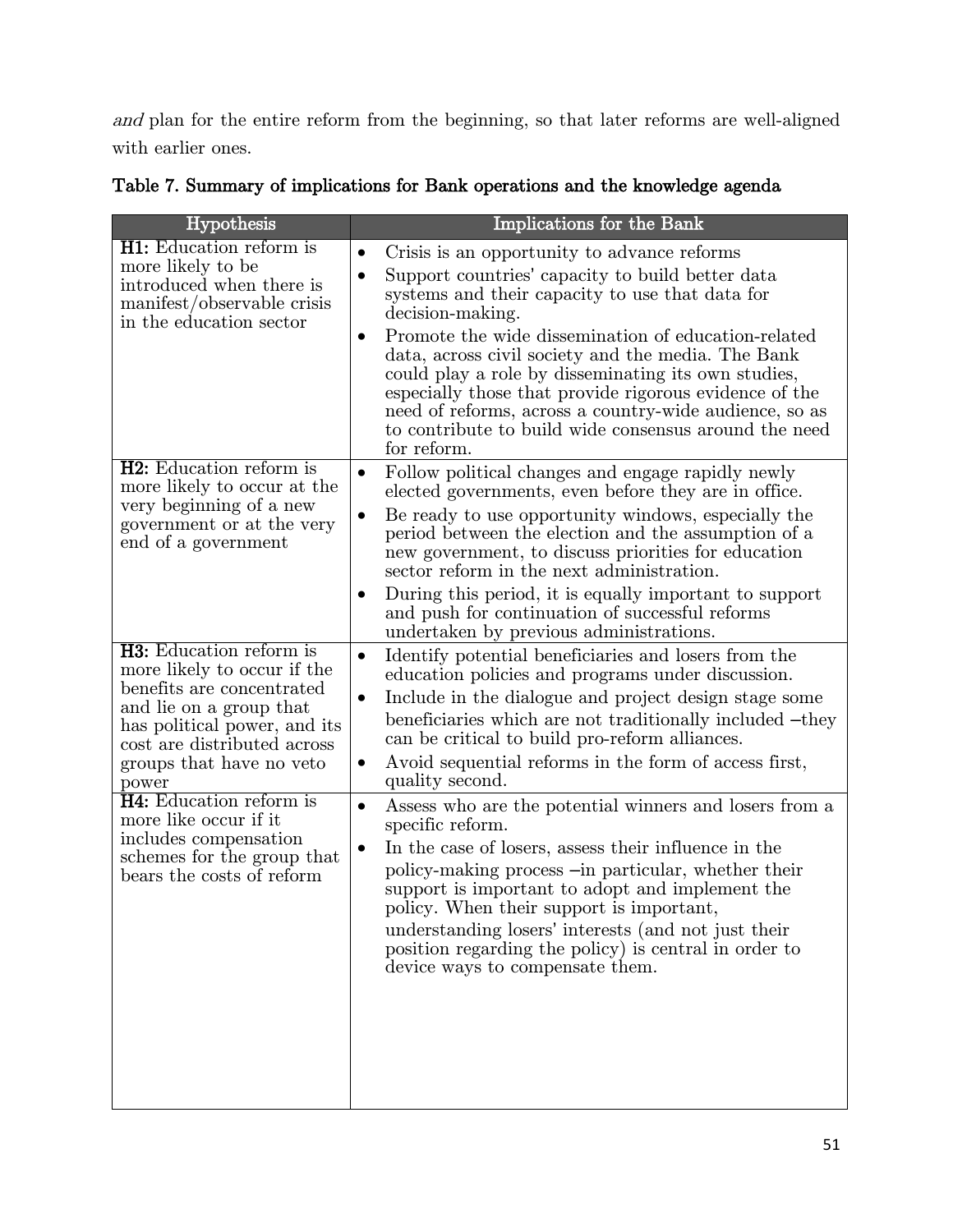| Hypothesis                                                                                                                                                                                                                                                                                                    | Implications for the Bank                                                                                                                                                                                                                                                                                                                                                                                                                                                                                       |
|---------------------------------------------------------------------------------------------------------------------------------------------------------------------------------------------------------------------------------------------------------------------------------------------------------------|-----------------------------------------------------------------------------------------------------------------------------------------------------------------------------------------------------------------------------------------------------------------------------------------------------------------------------------------------------------------------------------------------------------------------------------------------------------------------------------------------------------------|
| <b>H5:</b> Education reform is<br>more likely to be<br>introduced in societies<br>that are less polarized<br><b>H6:</b> Education reform is<br>more likely to be<br>introduced when it<br>responds to the demands<br>of a group whose members<br>have relatively<br>homogeneous ideologies<br>and preferences | Identify relevant players and their interests.<br>$\bullet$<br>If the preferences within a group of players are highly<br>$\bullet$<br>heterogonous, and that group is potentially a<br>beneficiary of a reform (for example, parents), it may<br>be worthwhile to pursue a strategy that attempts to<br>unify the members of the group under a common,<br>tangible interest.                                                                                                                                   |
| <b>H7</b> : Education reform is<br>more likely to occur as the<br>number of players who<br>have influence on the<br>decision-making process<br>decreases                                                                                                                                                      | Identify players with veto power.<br>$\bullet$<br>If the dispersion of players is high, it may be<br>$\bullet$<br>important to consider advising countries to create an<br>independent technical body with political power that<br>can build consensus pro-reform, especially for quality<br>reforms.                                                                                                                                                                                                           |
| <b>H8</b> : Education reform is<br>more likely to occur if it<br>comes in combination with<br>other reforms (e.g.,<br>efficiency in public<br>expenditure, poverty<br>reduction)                                                                                                                              | Pursue multi-sector work programs, including work<br>$\bullet$<br>with, for example, the fiscal teams of countries.                                                                                                                                                                                                                                                                                                                                                                                             |
| H9: Education reforms are<br>more likely to be<br>introduced if there is a<br>capacity to enforce<br>agreements over time.                                                                                                                                                                                    | Mitigate the risk of having a minister of education<br>$\bullet$<br>being dismissed or resigning from his position, by<br>identifying players who are relatively stable within the<br>education sector (within the Ministry of Education, or<br>outside, such as the Ministry of Finance, an influential<br>NGO, an association of school boards, the media, etc.<br>Including stable participants in the dialogue with the<br>country may contribute to promote continuity in the<br>content of that dialogue. |
| <b>H10:</b> Large-scale education<br>reform is more likely to be<br>introduced if the approach<br>is incremental rather than<br>all-encompassing.                                                                                                                                                             | $\bullet$<br>When large-scale reform cannot be introduced at once,<br>it is important to both identify whether it would be<br>more feasible to introduce the different pieces of the<br>reform sequentially, and plan for the entire reform<br>from the beginning, so that later reforms are well-<br>aligned with earlier ones.                                                                                                                                                                                |

Source: Authors.

# <span id="page-57-0"></span>3c Relationship between education policies and issues, and political economy hypotheses

Ideally, we would want to be able to identify what political economy hypotheses apply to each education policy or issue under discussion. However, it is not possible to do this, because the studies we selected do not systematically employ the framework we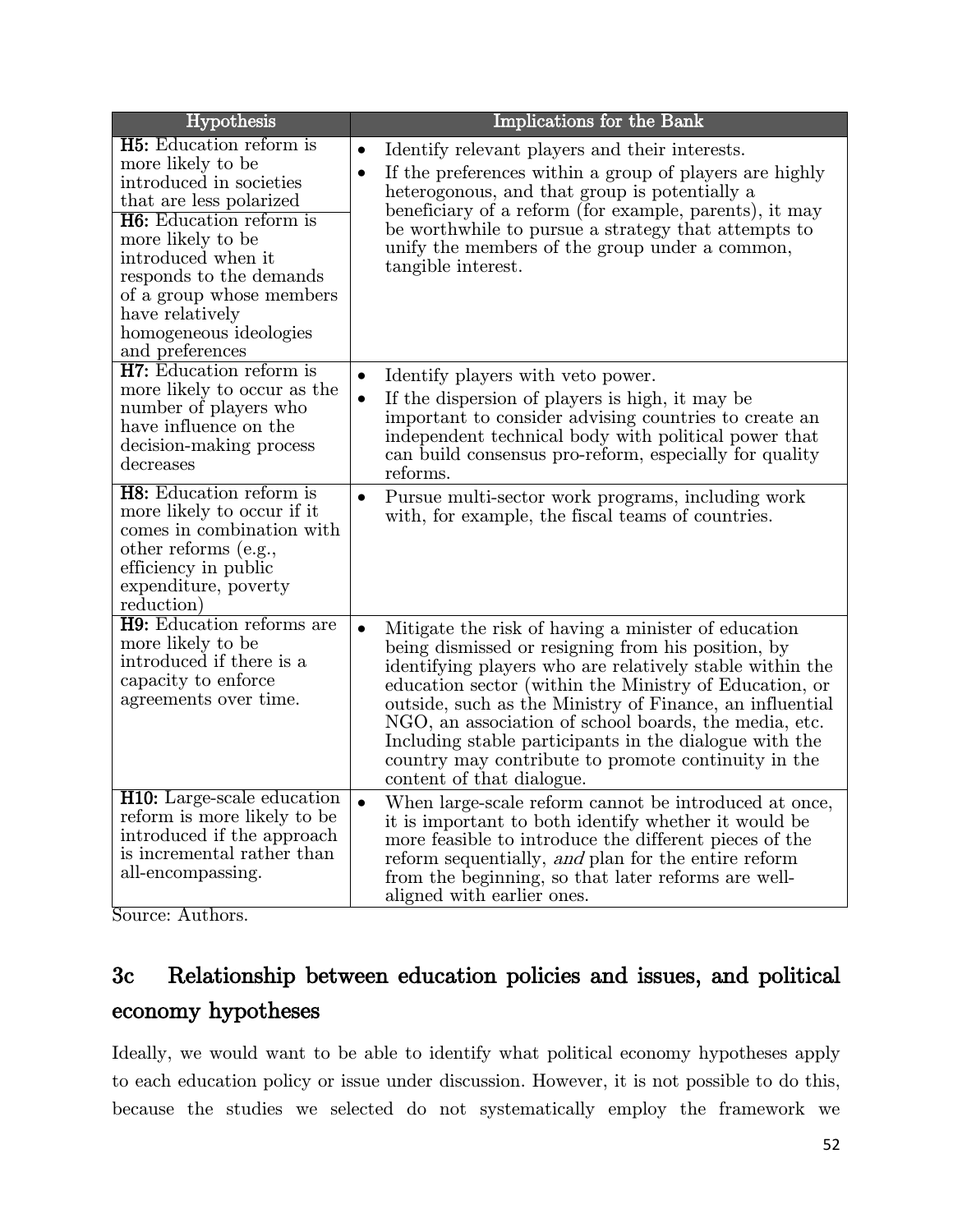developed. For instance, only a few studies analyze the timing of the reform within the political cycle. The fact that the majority of studies do not analyze the political timing of the reform does not necessarily mean that this hypothesis (that reform is more likely to occur at the very beginning of a government) is not important to understand those reforms. All we can say is that this was not analyzed by the studies. With this limitation in mind, [Table 8](#page-58-0) shows what hypotheses were discussed –implicitly or explicitly- in each of the case studies we reviewed.

| Case study                                  | Education<br>policy area | Timing<br>οf<br>reform |           | Incentives to<br>reform |                |            |           |            | Capacity<br>to reform |              |            |
|---------------------------------------------|--------------------------|------------------------|-----------|-------------------------|----------------|------------|-----------|------------|-----------------------|--------------|------------|
|                                             |                          | 量                      | E         | $\mathbb{E}$            | H <sub>4</sub> | ĚБ         | <b>H6</b> | ZН         | B <sub>2</sub>        | $\mathbf{H}$ | 畐          |
| Vietnam (Alonso Terme<br>2003)              | User fees                |                        |           | $\sqrt{}$               |                | $\sqrt{ }$ | $\sqrt{}$ | $\sqrt{ }$ | $\sqrt{}$             |              |            |
| <b>South Africa</b> (Curtin<br>1993)        | User fees                |                        | V         | V                       |                | $\sqrt{ }$ |           | $\sqrt{}$  |                       |              |            |
| Bolivia (Contreras and<br>Simoni 2003)      | Multi-policy<br>reform   | $\sqrt{ }$             |           | $\sqrt{ }$              |                |            |           | $\sqrt{}$  | $\sqrt{}$             | V            | $\sqrt{ }$ |
| Romania (Georgescu and<br>Palade 2003)      | Multi-policy<br>reform   | $\sqrt{}$              | $\sqrt{}$ |                         |                |            |           | $\sqrt{}$  | $\sqrt{ }$            | $\sqrt{ }$   | $\sqrt{}$  |
| South Africa (Jansen and<br>Taylor $2003$ ) | Multi-policy<br>reform   |                        | V         |                         | $\sqrt{}$      | $\sqrt{ }$ |           | $\sqrt{}$  |                       |              |            |
| <b>Uruguay</b> (Benveniste<br><b>2000</b> ) | Multi-policy<br>reform   | $\sqrt{ }$             |           |                         | V              |            |           | $\sqrt{}$  | $\sqrt{}$             | $\sqrt{ }$   |            |
| India (Pandey 2002)                         | Multi-policy<br>reform   |                        |           |                         | V              |            |           | $\sqrt{}$  |                       | V            |            |
| Uttar Pradesh, India<br>(Kingdon 2009)      | Teacher<br>unions        |                        |           | $\sqrt{ }$              |                |            |           | $\sqrt{ }$ |                       |              |            |
| Argentina (Murillo et.al.<br>2002)          | Teacher<br>unions        |                        |           | $\sqrt{ }$              |                |            |           | $\sqrt{}$  |                       |              |            |
| <b>Peru</b> (Zegarra and Ravina)<br>2003)   | Teacher<br>unions        |                        |           | V                       |                |            |           | V          |                       |              |            |

<span id="page-58-0"></span>Table 8. Hypotheses present in each case study

Source: Authors' analysis.

To come up with political economy hypotheses tailored to the different education policies and issues, we would need a larger sample of case studies, and an analytical framework that is common to all of them. Indeed, we believe that there is a lot to be gained from embarking on a research initiative that fosters the development of new case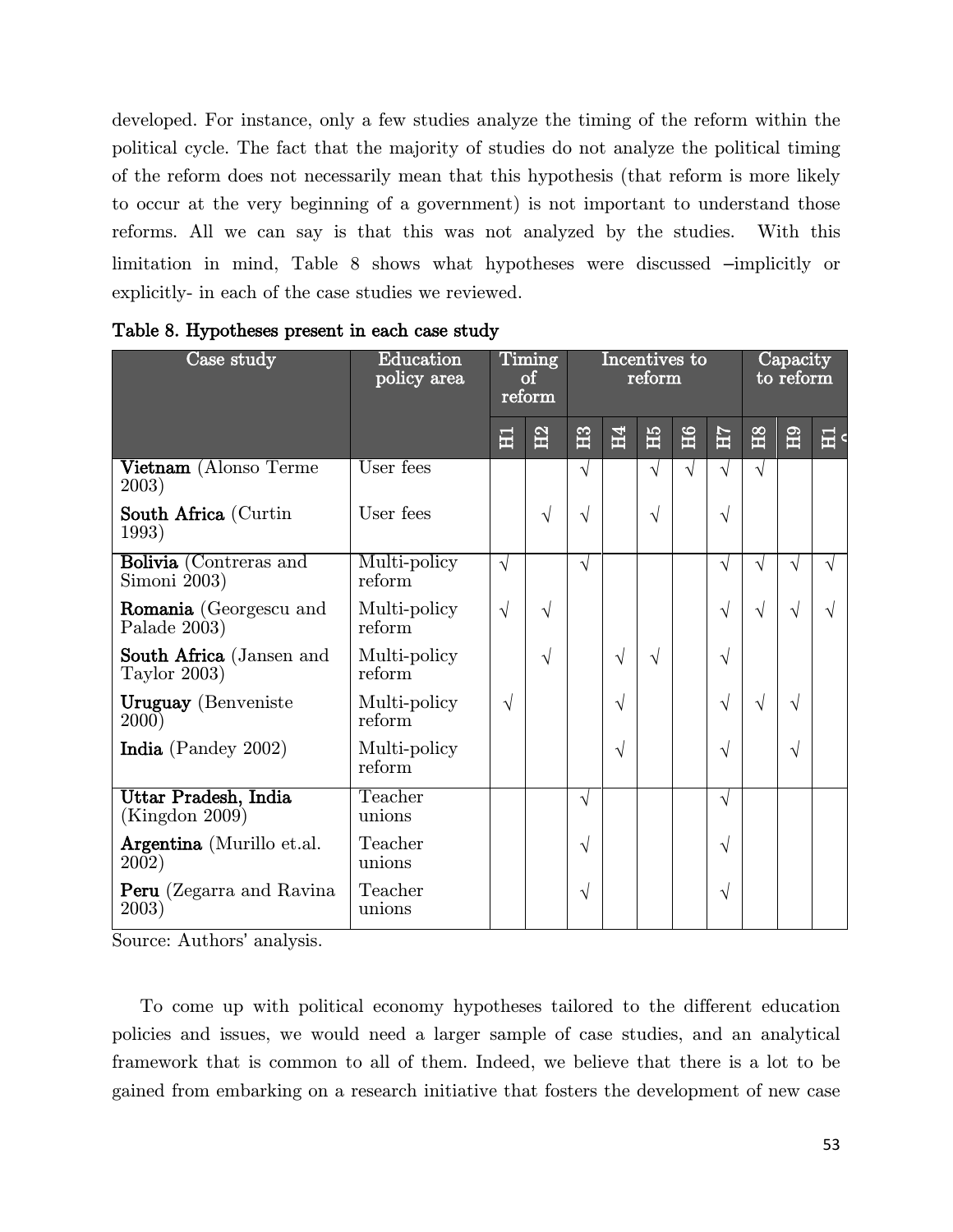studies following a common political economy analysis framework such as the one we propose.

### <span id="page-59-0"></span>4 Conclusions

Throughout this Background Note we have aimed to fill in several gaps in the field of political economy analysis applied to education. An important gap in this area is the lack of a common framework to guide political economy analysis. We have proposed a conceptual framework whose application is manageable and realistic from a TTL's perspective, and can help build a deeper understanding of project-specific political economy issues. The framework includes seven elements of analysis: (1) the issue that motivates the analysis, which can be relatively broad (e.g., low quality of education) or more specific (e.g., lack of technical-pedagogical services to support school improvement efforts); (2) the **historical context** in which that issue is embedded, including the sector as well as the national historical context; (3) the characteristics of the system in which that issue is embedded, also including sector-specific characteristics (e.g., coverage, quality, efficiency, equity) and national characteristics (e.g., demographic, geographical and economic factors); (4) the institutions that shape how decisions are made, including formal rules as well as unwritten but common practices for making decisions and resolving conflicts of interest; (5) the relevant players, the way in which they are organized to express their interest, their interests, and the rents they capture from the education system;  $(6)$  the **interactions between players**; and  $(7)$  the **outcomes** of those interactions, which may include different degrees and types of reform or no reform at all. A more systematic analysis of these issues is not a mere intellectual task, but is likely to shed powerful insights into the political constraints of the sector as well as the strategic ways in which reform can be promoted.

Our review of political economy theory and of twelve empirical studies in the political economy of education led us to formulate ten hypotheses about the political economy conditions that facilitate or hinder change in the education sector. Overall, these hypotheses suggest that there is room to incorporate political economy insights into Bank operations. Typically, the Bank's dialogue is mostly with the government counterparts. This makes sense in that the lending goes to the government, but dialoguing almost exclusively with the government also imposes limitations to the type of reforms that can be advanced. Our vision for operations is one in which Bank teams dialogue not only **–**and sometimes not mainly- with the government but also with key players in the education sector – whether that be the Ministry of Finance, teacher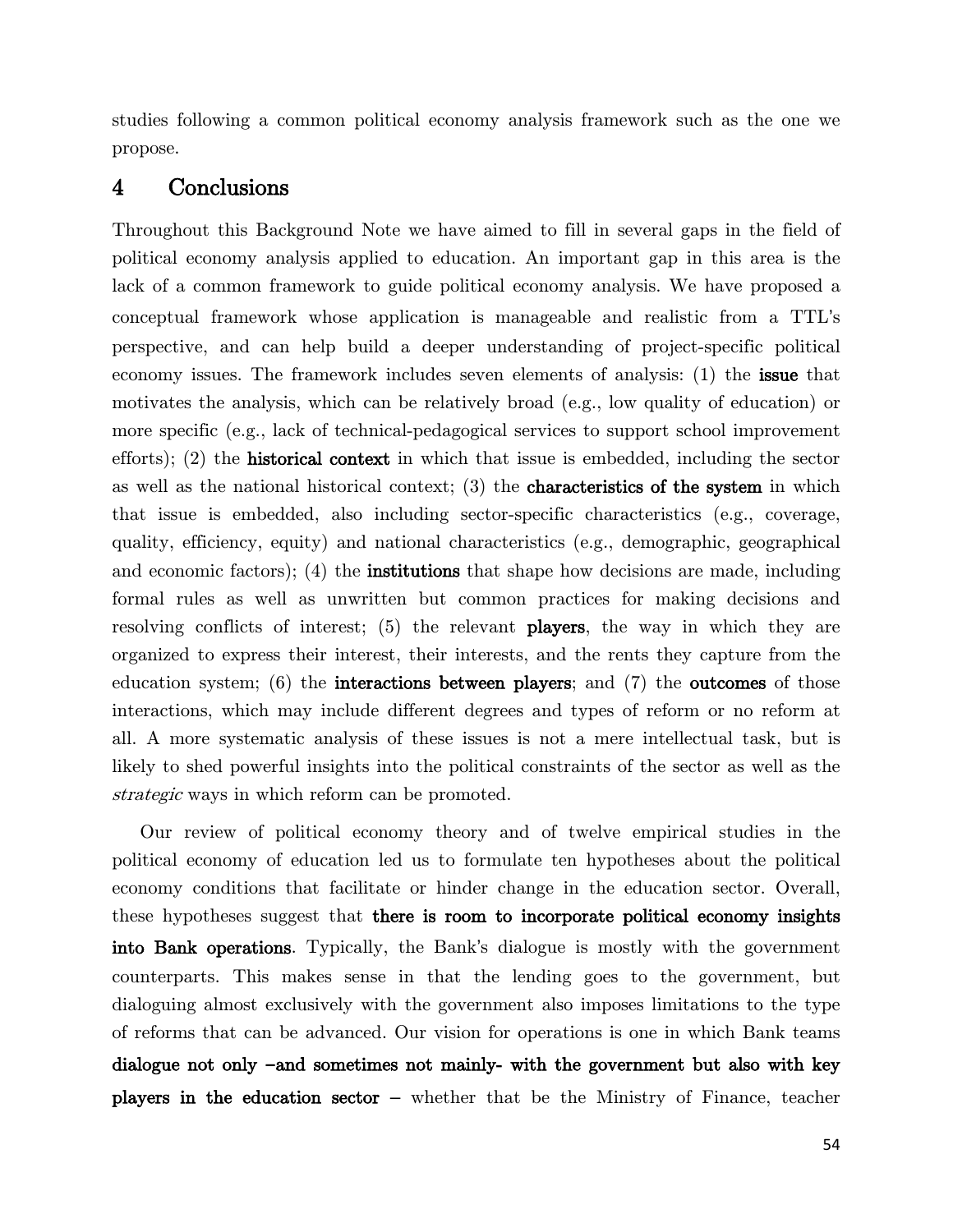organizations, associations of employers, the media, NGOs that represent civil society, NGOs that represent children's interests, or others. A more inclusive dialogue is desirable not based on a rights-based argument about the importance of giving voice to the different groups of society, but rather from a *strategic* point of view. First, identifying the players who can benefit from reform, finding a common and tangible interest under which they can be united, and including those players in the debate, may increase the chances of reform. Second, identifying the losers of reform, and engaging with them to understand their interests (which is not the same as understanding their position), may give TTLs ideas on how those players can be compensated. Third, identifying players who are relatively stable in the sector and including them in policy debates can increase the sense that agreements can be enforced over time.

In addition to understanding the players, their interests and how these could be affected by a specific reform, it is important to understand the mechanisms or rules that guide decision-making and conflict mediation in education policy, as well as how those institutionalized practices emerged. Indeed, institutional and historical analyses can provide a deeper understanding of the sector, how decisions are made, and what are the entry points to advance reform given a specific institutional arrangement. Moreover, historical analyses can shed light on why certain institutions emerged and how they can be reformed.

The design, implementation and supervision considerations of a specific project depend not only on technical issues, but also on the political and economic factors surrounding the project. A project's success depends on how well it is designed and implemented given the specific political and economic context of that project. This context is not static. The political and economic conditions that affect project design, implementation and supervision considerations will evolve over time, sometimes dramatically within a few days or months, and the project's success will depend on TTL's capacity to anticipate and respond to the new context. A prior condition to this responsiveness is the regular monitoring of a country's political situation, especially as it affects the education sector. While one-time in-depth analyses can shed light on important issues and also contribute to build the knowledge base, a specific project is likely to benefit more from regular monitoring of the political situation than from a onetime in-depth study.

Our analysis also has implications for the Bank**'**s knowledge agenda. First, as pointed out throughout the Background Note, there is a need for more case studies in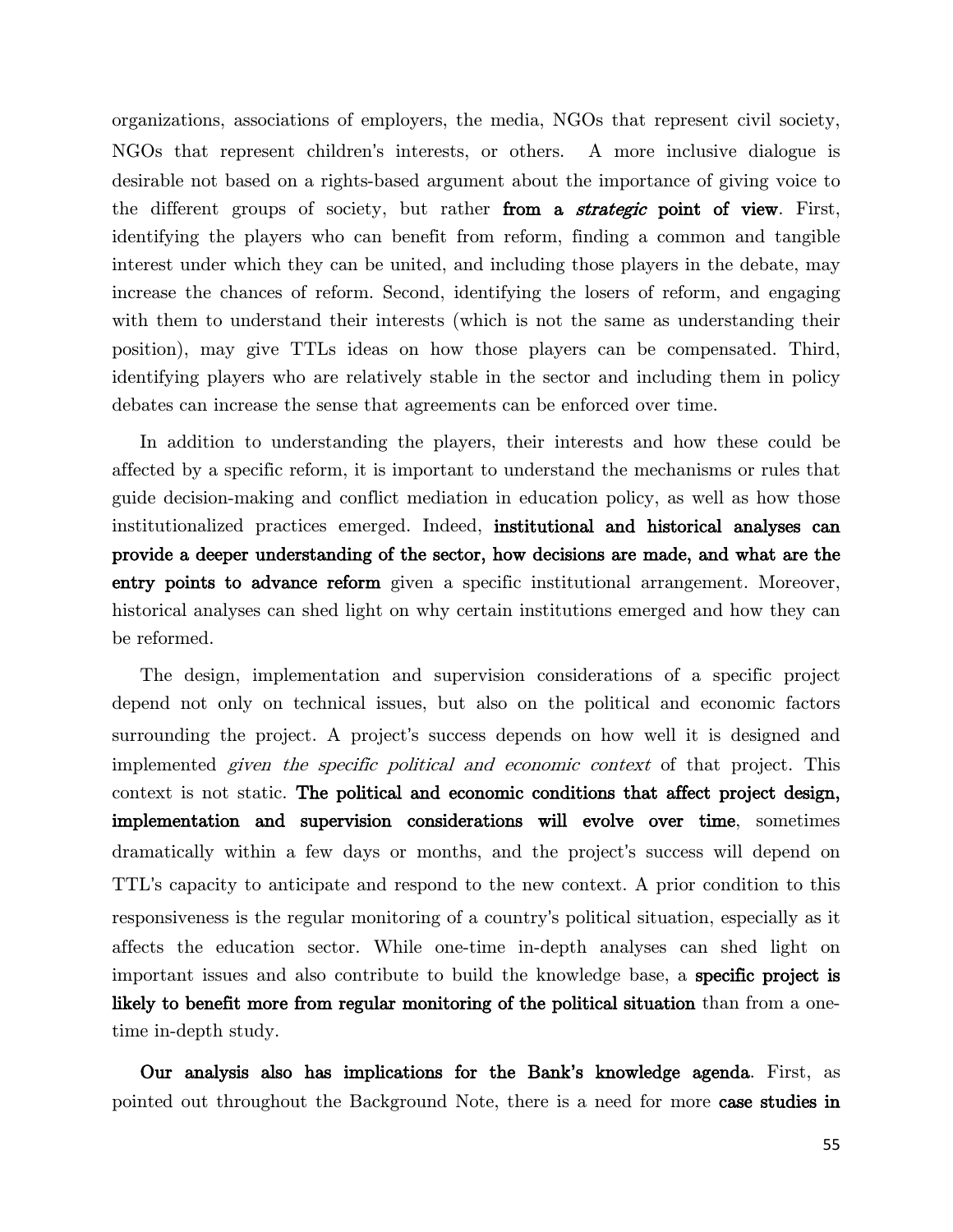the political economy of education and, importantly, for case studies that follow a common analytical framework such as the one we have developed. Two types of case studies are of importance: case studies that focus on current operations and that can inform the design and implementation of the project; and retrospective case studies, that seek to understand the political economy factors behind a successful reform, an ineffective one, or the incapacity to introduce reform in the first place. Indeed, all the TTLs who provided their feedback on an earlier draft of this note expressed interest in promoting or conducting case studies about the political economy of specific education issues that are common to several countries; and all of them supported the use of our conceptual framework for these analyses. Indeed, case studies about key issues and using a common framework are promising in that they can help identify the factors that can generally contribute to address these issues successfully, as well as those factors that will generally hinder the capacity to make improvements in that area.

Second, there is a need for meta-analyses or comparative studies about certain key topics, among which we would highlight the importance of understanding better the following three: (i) the role of teachers and teacher organizations in shaping education policy and the ability to introduce reform; (ii) the political and economic factors that shape the capacity not only to approve education reform laws, but also to implement these laws; and (iii) the ways in which the vicious cycle of high social inequality, followed by elite-centered policies, followed by the perpetuation of inequality, can be broken. A better understanding of these issues should preferably be based on case studies that follow a common analytical framework.

The issue of teacher organizations' role in shaping education policy deserves a few comments. Often times, teacher unions are "blamed" for the incapacity to introduce quality-oriented education reforms. Many articles describe teacher unions as the key player opposing well intended reforms. However, it is important to remember that teacher unions are also powerful and influence education policies in several highperforming education systems such as New Zealand or the Netherlands. Indeed, in both countries, representatives of teacher unions occupy political positions. Consequentially, it is important to better understand why teacher unions in some countries constitute an obstacle to reform, whereas in other countries, despite their veto power, they do help in the realization of desirable reforms. In particular, it may be worthwhile to explore two hypotheses. First, the way in which teacher unions influence education policy is related to the governance structure of unions (e.g., how union leaders are elected, how frequently they are replaced and whether re-election is possible; whether there are laws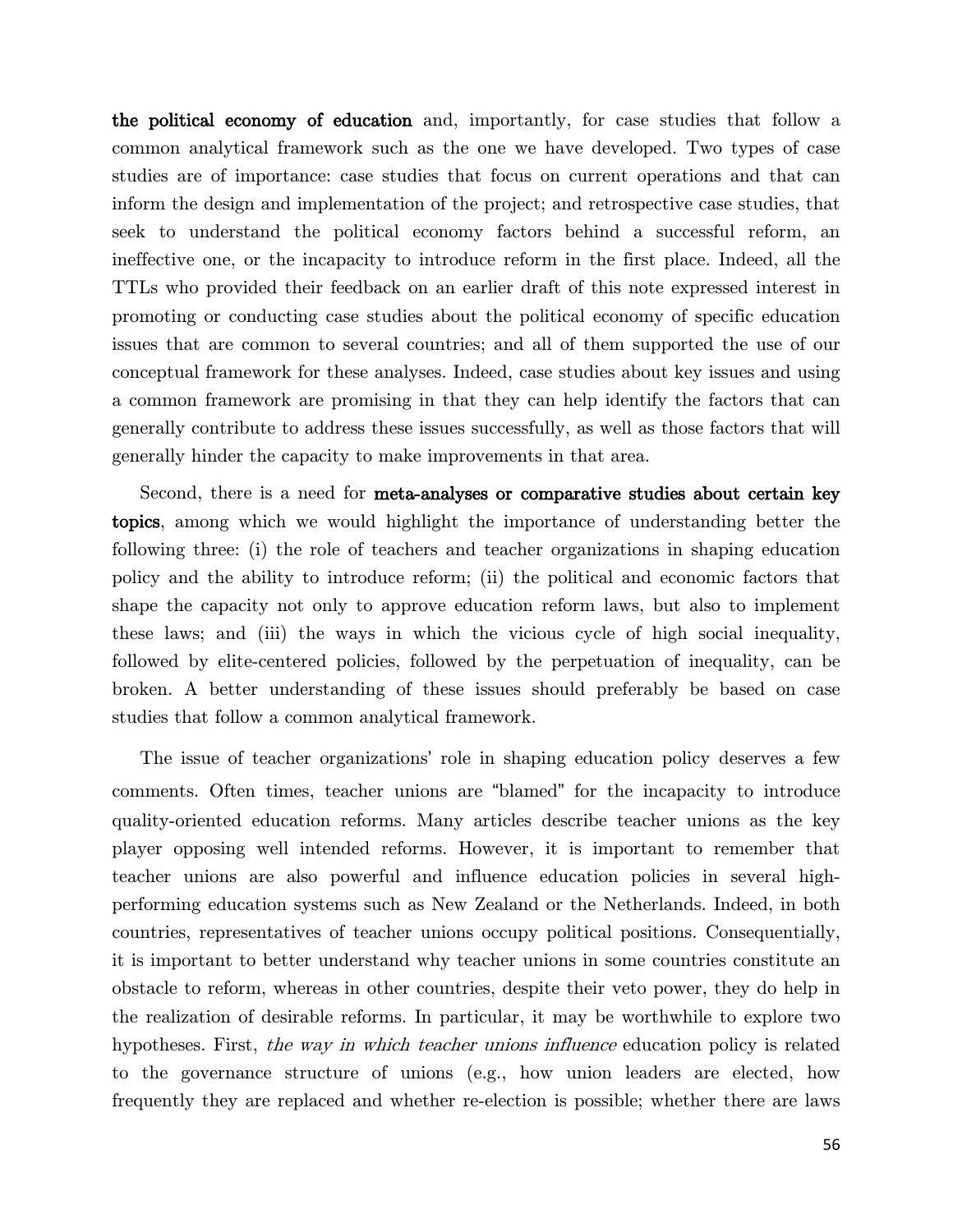and regulations that that teacher unions be consulted to make certain policy decisions, and/or that they be represented in certain government agencies; the level at which collective bargaining takes place, the number of teacher unions, whether affiliation is mandatory, etc.). Second, the way in which teachers influence policy decisions is related to the form of government (e.g., parliamentary vs. presidential government, with the former typically requiring broader coalitions, consultations being a part of the institutional culture).

The limited set of political economy studies of education within the Bank raises our attention and makes us wonder to what extent this may reflect the fact that education experts at the Bank do not have the necessary skills to engage in such analyses. To address this, the Education Anchor could organize the provision of training on political economy theory, concepts and methodology, preferably using a common framework for political economy analysis. The training should be relevant for operational staff; it could include training on how to apply the conceptual framework, examples of how case studies may have contributed to inform an education project design or implementation, and could foster participants to discuss the political economy of their own projects in a systematic manner.

Also in line with providing useful resources to TTLs, the Education Anchor could coordinate the development of a history of education database containing two-page summaries of each country's education sector. This way, when a TTL begins to work at a country, he/she can have an initial understanding of the historical difficulties of the sector, the institutional evolution and the extent to which the issues encountered today reflect entrenched long-term dynamics or are the outcome of more recent events.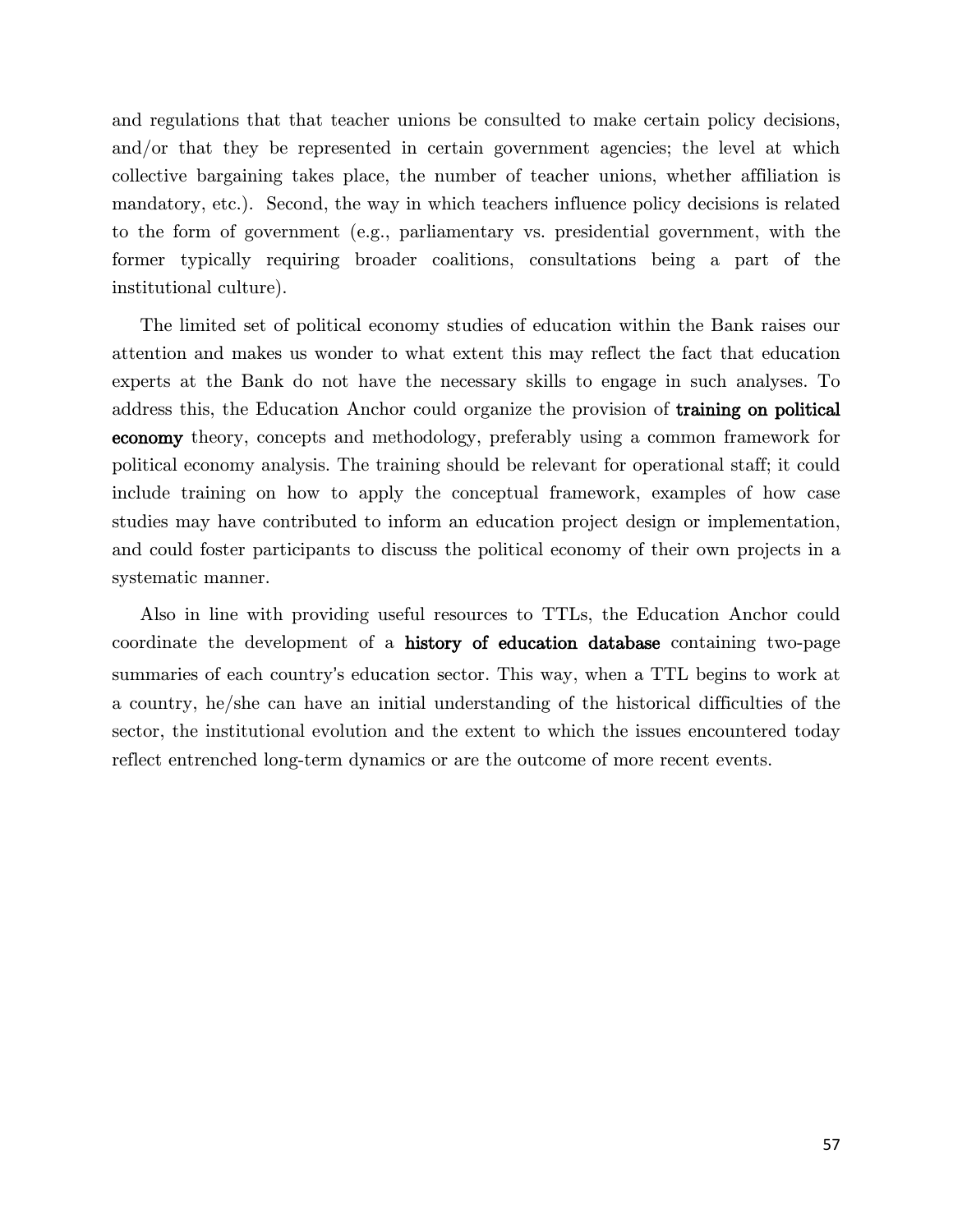### <span id="page-63-0"></span>References

- Acemoglu, D. and S. Johnson. 2005. "Unbundling Institutions" Journal of Political Economy, Chicago University Press
- Acemoglu, Daron and Robinson James. 2002. Economic Backwardness in Political Perspective. National Bureau of Economic Research. Working Paper 8831.
- Alesina, Alberto and Allan Drazen. 1991. Why are Stabilizations Delayed? In The American Economic Review 81 (5): 1170-1188.
- Ayala, U. 2003. Obra Escogida. Ed. F. Barrera-Osorio. Fedesarrollo, Colombia.
- Bates, Robert H. 1990. "Macropolitical economy in the field of development". In Perspectives on Positive Political Economy, edited by James E. Alt and Kenneth A. Shepsle. Cambridge: Cambridge University Press.
- Bates, Robert H., Avner Greif, Margaret Levi, Jean-Laurent Rosenthal and Barry R. Weingast. 1998. Analytic Narratives. Princeton, New Jersey: Princeton University Press.
- Carnoy, Martin. 1982. Education, economy and the state. In Cultural and Economic Reproduction in Education, edited by Michael W. Apple. Routledge: London.
- Drazen, A. 2000. Political Economy in Macroeconomics. Princeton University Press. Princeton, New Jersey.
- Fritz, V., K. Kaiser and B. Levy. 2009. Problem-Driven Governance and Political Economy Analysis. The World Bank, Washington, DC.
- Gradstein, Mark, Moshe Justman and Volker Meier. 2004.The Political Economy of Education, Implications for Growth and Inequality. MIT Press: Cambridge.
- Haggard and Webb. 1994. Voting for Reform: Democracy, Political Liberalization and Economic Adjustment. Oxford University Press/The World Bank.
- Hall, P. and R. Taylor. 1996. Political Science and the Three New Institutionalisms. Political Studies 44: 936-957.
- Kim, Gwang-Jo. 2002 Education Policies and Reform in South Korea. World Bank Document, Washington DC.
- Klees, Steven J. 2008. A quarter century of neoliberal thinking in education: misleading analyses and failed policies. In Globalization, Societies and Education 6 (4): 311-348. Routledge: London.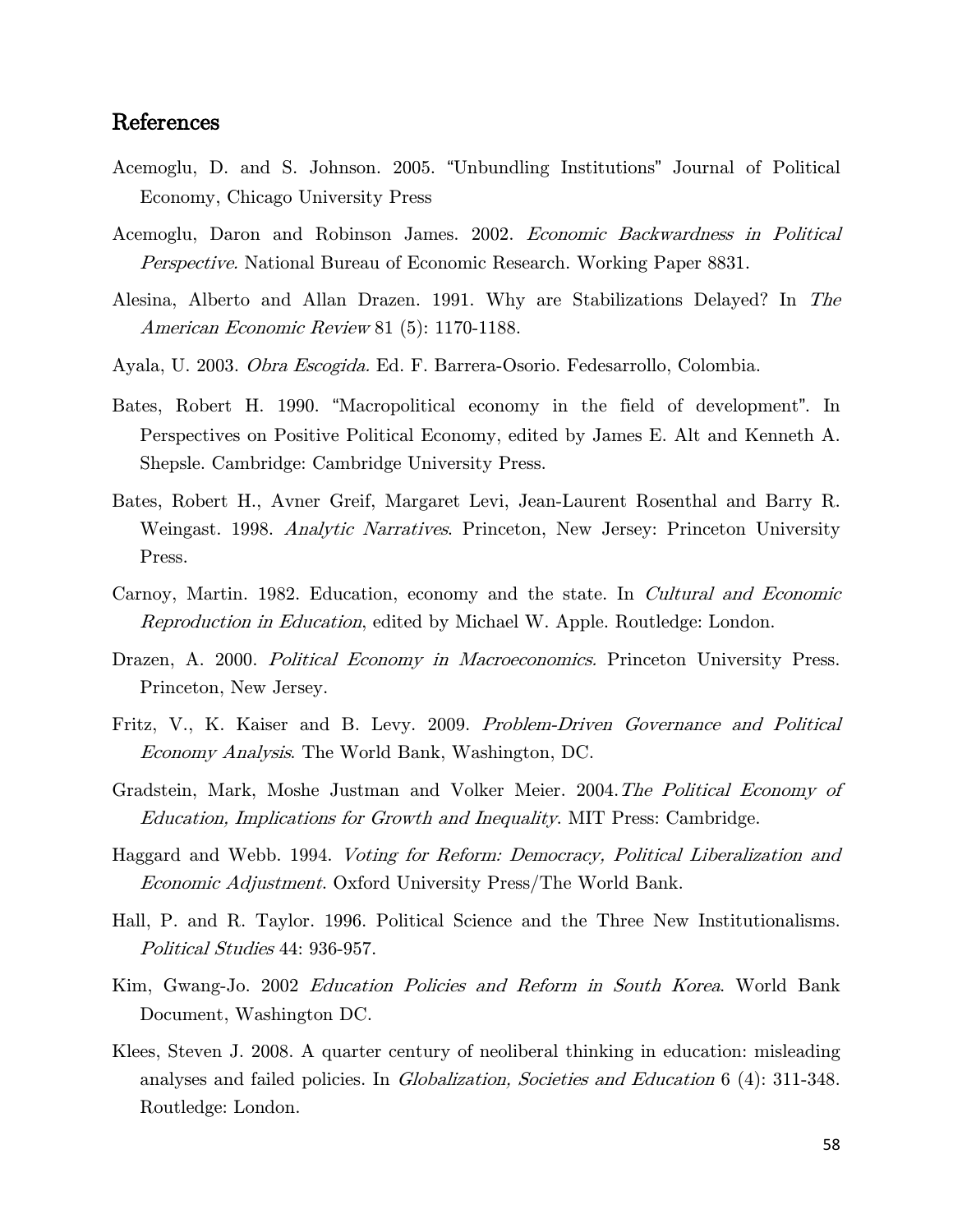- Grindle, Merilee. 2004. Despite the Odds, The Contentious Politics of Education Reform. Princeton University Press: New Jersey.
- Inter-American Development Bank. 2005. The Politics of Policies. Coordinated by Ernesto Stein, Mariano Tommasi, Koldo Echebarría, Eduardo Lora and Mark Payne. Inter-American Development Bank: Washington, DC.
- Lora Eduardo and Mauricio Olivera, 2004. "What makes reforms likely: Political economy determinants of reforms in Latin America," Journal of Applied Economics, vol. VII, pages 99-135, May.
- Navarro, J.C. 2005. "Two Kinds of Education Politics", Chapter 10, In The Politics of Policies, coordinated by Ernesto Stein, Mariano Tommasi, Koldo Echebarría, Eduardo Lora and Mark Payne. Inter-American Development Bank: Washington, DC.
- North, Douglass C. 1981. Structure and Change in Economic History. New York: Norton.
- North, Douglass C. 1990. Institutions, Institutional Change and Economic Performance. Cambridge: Cambridge University Press.
- Persson & Tabellini. 2000. Political Economy. Cambridge, Massachucetts: MIT Press.
- Shepsle, Kenneth A. and Mark S. Bonchek. 1997. Analyzing Politics. Rationality, Behavior, and Institutions. New York: Norton.
- Tommasi, Mariano and Pablo T. Spiller. 2001. The Institutional Foundations of Public Policy: A Transactions Approach with Application to Argentina. Mimeo, Center of Studies for Institutional Development (CEDI), Fundación Gobierno y Sociedad: Buenos Aires.
- Tommasi, Mariano and Velasco, Andrés. 1995. Where are we in the Political Economy of Reform?. Working Paper Nunmber 733, Department of Economics, University of California, Los Angeles.
- The World Bank/Oxford Policy Management. 2008. The Political Economy of Policy Reform: Issues and Implications for Policy Dialogue and Development Operations. Report No. 44288-GLB. The World Bank: Washington, DC.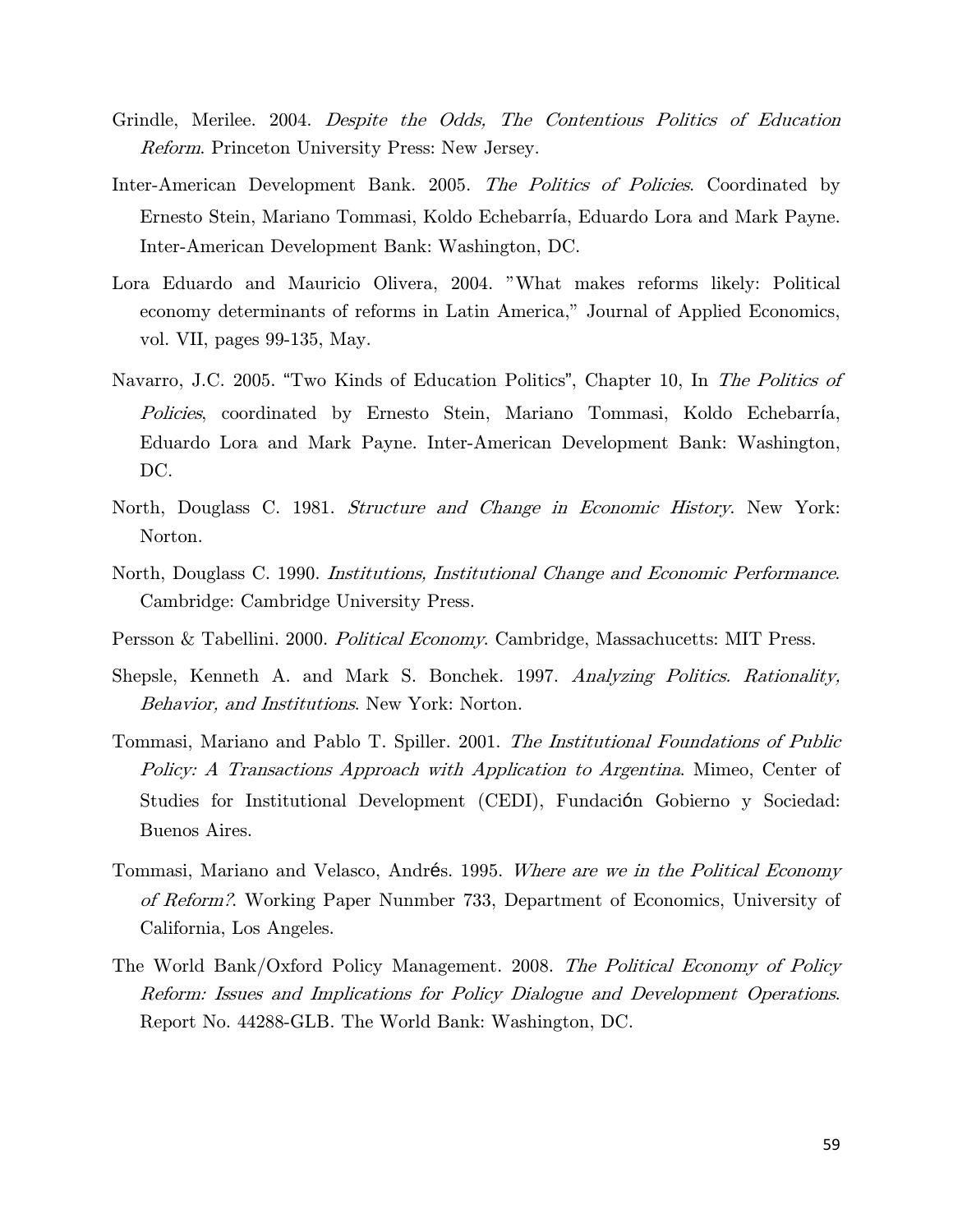#### Selected empirical studies

- Alonso Terme, Rosa. 2003. The Elimination of Primary Education Contributions for the Poor in Vietnam *—* A Case Study in the Political Economy of Pro-Poor Policies. Working Paper. Washington, DC: The World Bank.
- Benveniste, Luis. 2000. Student Assessment as a Political Construction: The Case of Uruguay. *Education Policy Analysis Archives* vol. 8, no. 32.
- Contreras, Manuel and María Luisa Talavera Simoni. 2003. The Bolivian education reform 1999-2002: Case studies in large-scale education reform. The Education Reform and Management Series vol. 2, no. 2. Washington, DC: The World Bank.
- Cox, Gary W. and Matthew D. McCubbins. 2001. "The Institutional Determinants of Economic Policy Outcomes". In Presidents, Parliaments and Policy, edited by Stephen Haggard and Matthew D. McCubbins. Cambridge: Cambridge University Press.
- Curtin, Timothy. 1993. The political economy of education in South Africa. African Affairs 91: 417-430.
- Georgescu, Dakmara and Eugen Palade. 2003. Reshaping education for an open society in Romania 1990-2000: Case studies in large-scale education reform. The Education Reform and Management Series vol. 2, no. 3. Washington, DC: The World Bank.
- Grindle, Merilee S. 2004. *Despite the odds*. Princeton University Press.
- Jansen, Jonathan and Nick Taylor. 2003. Educational change in South Africa 1994-2003: Case studies in large-scale education reform. The Education Reform and Management Series vol. 2, no. 1. Washington, DC: The World Bank.
- Kingdon, Geeta and Mohd. Muzammil. 2009. A political economy of education in India: The case of Uttar Pradesh. Oxford Development Studies vol. 37, no. 2: 123-144.
- Lewis, Maureen and Gunilla Pettersson. 2009. Governance in Education: Raising Performance. Working paper. Washington, DC: The World Bank.
- Murillo, Victoria, Mariano Tommasi, Lucas Ronconi and Juan Sanguinetti. 2002. The economic effects of unions in Latin America: Teachers*'* unions and education in Argentina. IDB Research Network Working Paper #R-463.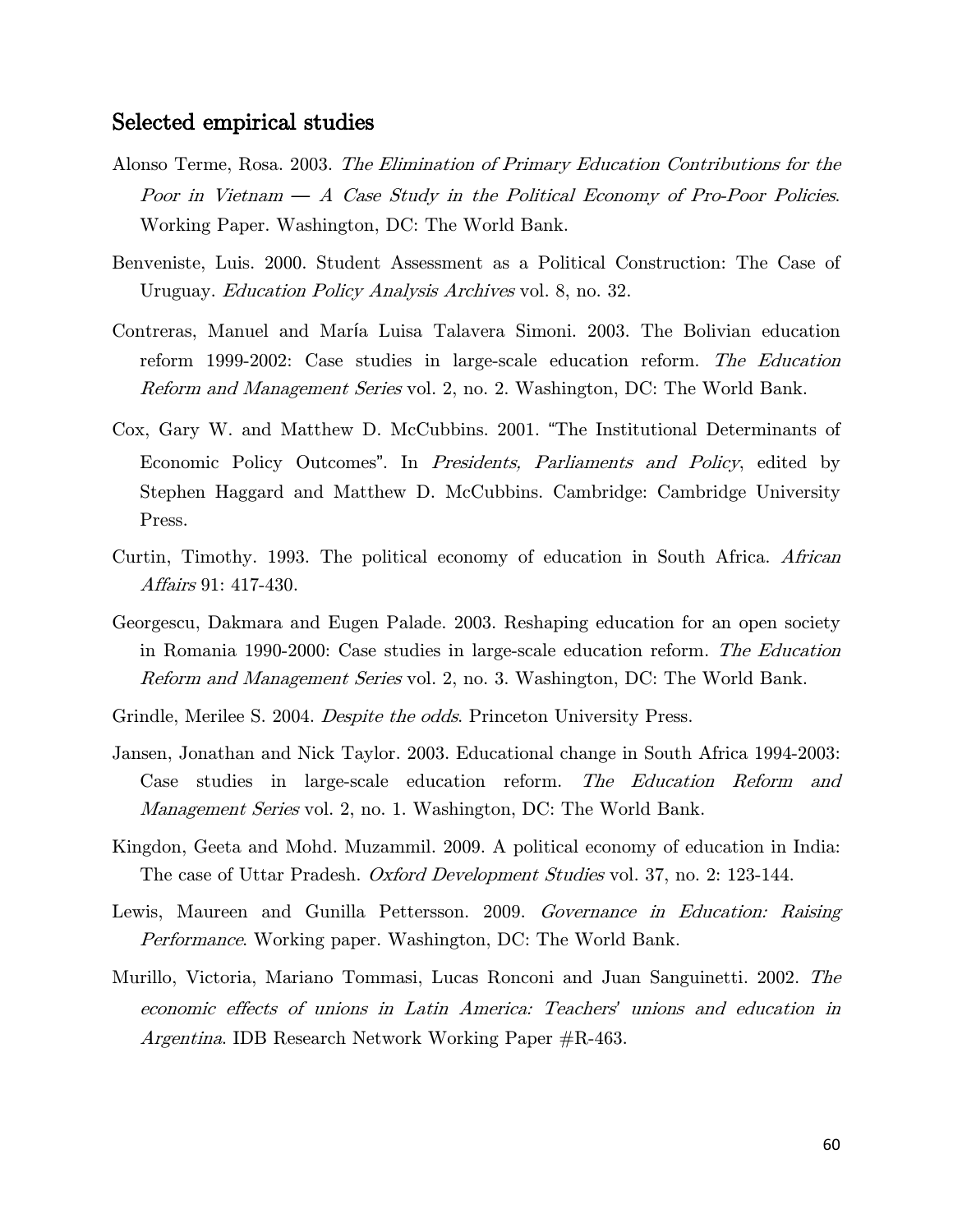- Pandey, Raghaw. 2000. Going to scale with education reform: India's District Primary Education Program, 1995-1999. The Education Reform and Management Series vol. 1, no. 4. Washington, DC: The World Bank.
- Salmi, Jamil. Unpublished manuscript. The political economy of tertiary education reform.
- Zegarra, Eduardo and Renato Ravina. 2003. Teacher unionization and the quality of education in Peru: An empirical evaluation using survey data. IDB Research Network Working Paper #R-474.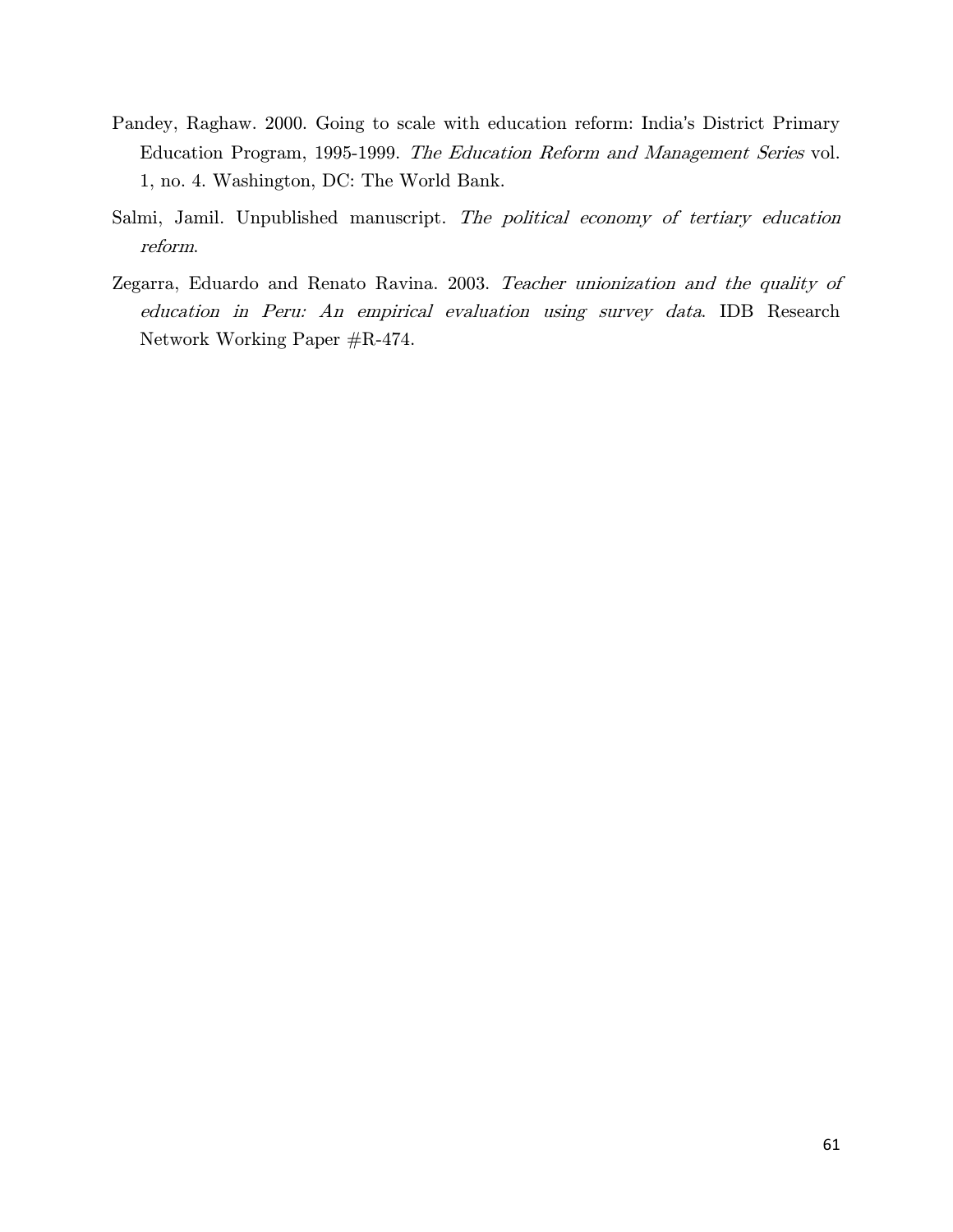# Appendix 1 **–** Illustrations of Existing Frameworks for Political Economy Analysis

Kaiser, Fritz and Levy (2009)

| š<br>ō                  | What<br>vulnerabilities/<br>challenges?                                                                                                             | <b>Evidence of poor</b><br>outcomes to<br>which GPE<br>weaknesses<br>appear to<br>contribute                                                                                                                                                        | E.g.: repeated failure to adopt sector reforms.<br>Poor sector outcomes. Infrastructure identified<br>as constraint to growth but not effectively<br>addressed. Continuous food insecurity.<br>Corruption continues to undermine the business<br>climate even after anti-corruption law     |
|-------------------------|-----------------------------------------------------------------------------------------------------------------------------------------------------|-----------------------------------------------------------------------------------------------------------------------------------------------------------------------------------------------------------------------------------------------------|---------------------------------------------------------------------------------------------------------------------------------------------------------------------------------------------------------------------------------------------------------------------------------------------|
| Problem<br>GPE analysis | Institutional &<br>governance<br>arrangements<br>& capacities                                                                                       | What are the<br>associated<br>institutional<br>set-up and<br>governance<br>arrangements?                                                                                                                                                            | Mapping of relevant branches of goverment.<br>ministries, agencies, and SOEs and their<br>interaction. Existing laws and regulations. Policy<br>processes (formal rules and de facto). What<br>mechanisms intended to ensure integrity and<br>accountability and to limit corruption exist? |
|                         | <b>Political</b><br>Why are things<br>this way? Why<br>economy<br>are policies or<br>drivers<br>institutions<br>arrangements not<br>being improved? | Analysis of stakeholders, incentives, rents/<br>rent distribution, historical legacies, and prior<br>experiences with reforms, social trends and<br>forces (e.g., ethnic tensions), and how they<br>shape current stakeholder positions and actions |                                                                                                                                                                                                                                                                                             |

#### **Structural variables**

Examples: Economic base and level of development

Climate and geography<br>(Including effects of climate change), and geopolitical situation

Nature of Interaction with the global economy (trade, migration, etc.)

Population dynamics; urban-<br>rural relations; types of urban centers

Status of poverty and of equity/inequality

#### Institutional variables

Examples: Macro: constitutional set-up, electoral rules, major laws

Detailed: rules governing policy and budget processes,<br>'organizational' institutions: set-up of government; ministries and their roles and mandates; accountability Institutions (parliaments,<br>SAIs, etc.) and interaction between these

Informal: social norms and expectations; nature and strength of patronage networks

#### Actors/Stakeholders

**Examples:** Detailed: political leaders/ leaders in a bureaucracy/ heads of SOEs; mid-level **bureaucrats** 

Macro: political parties,<br>(organized) interest groups-business associations, trade unions, religious groups, farmers associations, CSOs, etc.

External stakeholders-other<br>governments, international networks, development partners, etc.

Influence political and public sector action and<br>policies and their implementation

Outcomes

Growth, poverty reduction, human development,<br>dealing with development challenges<br>(pollution, social conflict, etc.)